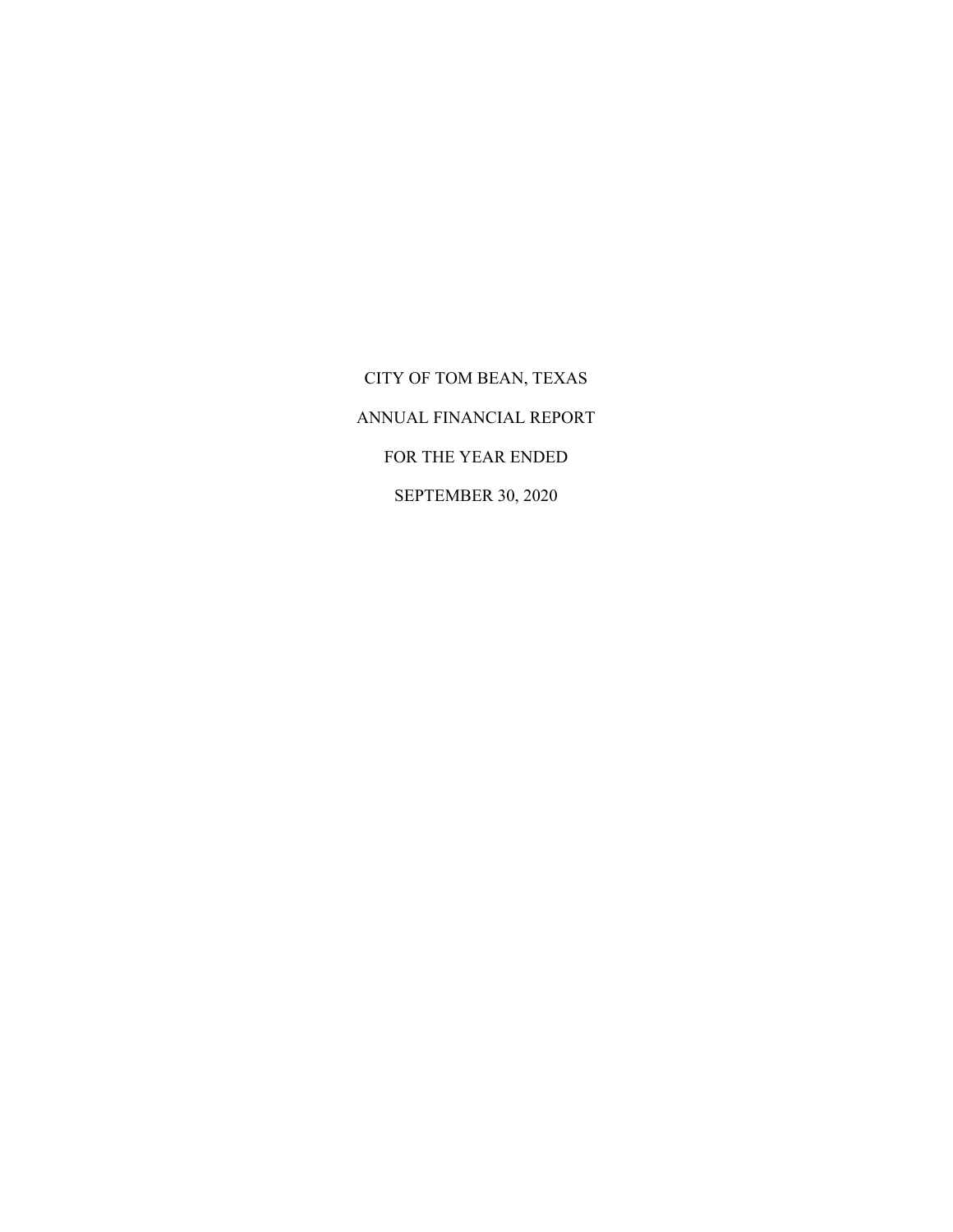#### **City of Tom Bean, Texas Annual Financial Report For the Year Ended September 30, 2020**

## TABLE OF CONTENTS

|                                                                                                                                               | <b>PAGE</b> |
|-----------------------------------------------------------------------------------------------------------------------------------------------|-------------|
|                                                                                                                                               | $1 - 2$     |
| Required Supplementary Information:                                                                                                           |             |
|                                                                                                                                               | $3 - 8$     |
| <b>Basic Financial Statements</b>                                                                                                             |             |
| Government-Wide Financial Statements                                                                                                          |             |
|                                                                                                                                               | 9<br>10     |
| <b>Fund Financial Statements</b>                                                                                                              |             |
| Reconciliation of the Governmental Fund Balance Sheet to the Statement                                                                        | 11          |
|                                                                                                                                               | 12          |
| Statement of Revenues, Expenditures and Changes in Fund Balance -<br>Reconciliation of the Statement of Revenues, Expenditures and Changes in | 13          |
| the Fund Balances of the Governmental Fund to the Statement of Activities                                                                     | 14          |
| Statement of Revenues, Expenses, and Changes in Net Position -                                                                                | 15          |
|                                                                                                                                               | 16          |
|                                                                                                                                               | 17          |
|                                                                                                                                               | 18-37       |
| Required Supplementary Information:                                                                                                           |             |

| General Fund Budgetary Comparison Statement of Revenues, Expenditures and   |    |
|-----------------------------------------------------------------------------|----|
|                                                                             | 38 |
| Schedules of Contributions to Pension Plan - Last Ten Fiscal Years          | 39 |
| Schedules of Changes in Net Pension Liability and Related Ratios - Last Ten |    |
|                                                                             | 40 |
| Schedules of Changes in Total OPEB Liability and Related Ratios - Last Ten  |    |
|                                                                             |    |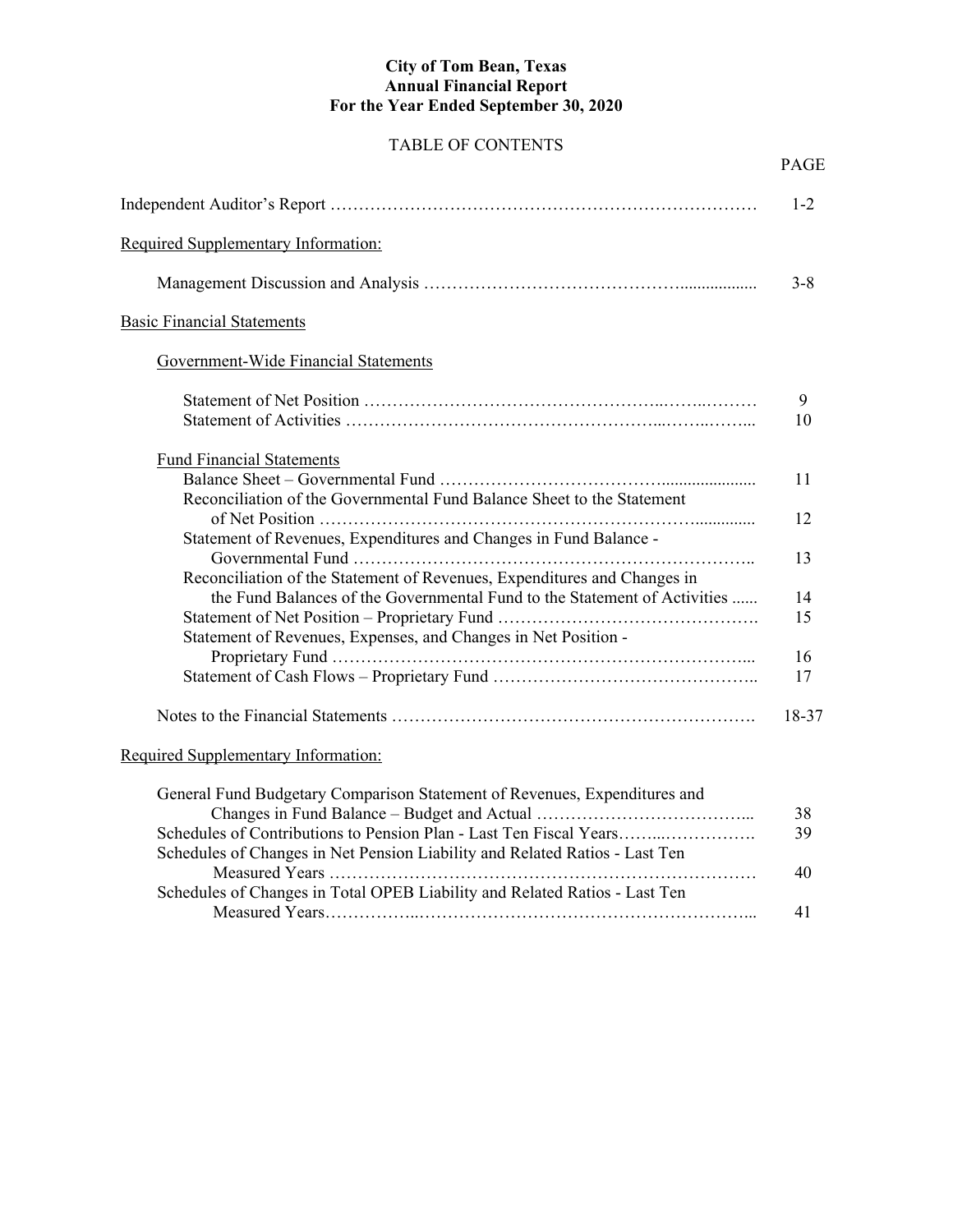

## INDEPENDENT AUDITOR'S REPORT

To the City Council City of Tom Bean, Texas

#### **Report on the Financial Statements**

We have audited the accompanying financial statements of the governmental activities, the business-type activities, the aggregate discretely presented component units, each major fund, and the aggregate remaining fund information of City of Tom Bean, Texas (the City) as of and for the year ended September 30, 2020, and the related notes to the financial statements, which collectively comprise the City's basic financial statements as listed in the table of contents.

#### **Management's Responsibility for the Financial Statements**

Management is responsible for the preparation and fair presentation of these financial statements in accordance with accounting principles generally accepted in the United States of America; this includes the design, implementation, and maintenance of internal control relevant to the preparation and fair presentation of financial statements that are free from material misstatement, whether due to fraud or error.

#### **Auditor's Responsibility**

Our responsibility is to express opinions on these financial statements based on our audit. We conducted our audit in accordance with auditing standards generally accepted in the United States of America. Those standards require that we plan and perform the audit to obtain reasonable assurance about whether the financial statements are free from material misstatement.

An audit involves performing procedures to obtain audit evidence about the amounts and disclosures in the financial statements. The procedures selected depend on the auditor's judgment, including the assessment of the risks of material misstatement of the financial statements, whether due to fraud or error. In making those risk assessments, the auditor considers internal control relevant to the City's preparation and fair presentation of the financial statements in order to design audit procedures that are appropriate in the circumstances, but not for the purpose of expressing an opinion on the effectiveness of the City's internal control. Accordingly, we express no such opinion. An audit also includes evaluating the appropriateness of accounting policies used and the reasonableness of significant accounting estimates made by management, as well as evaluating the overall presentation of the financial statements.

We believe that the audit evidence we have obtained is sufficient and appropriate to provide a basis for our audit opinions.

## **Opinions**

In our opinion, the financial statements referred to above present fairly, in all material respects, the respective financial position of the governmental activities, the business-type activities, the aggregate discretely presented component units, each major fund, and the aggregate remaining fund information of the City, as of September 30, 2020, and the respective changes in financial position thereof for the year then ended in accordance with accounting principles generally accepted in the United States of America.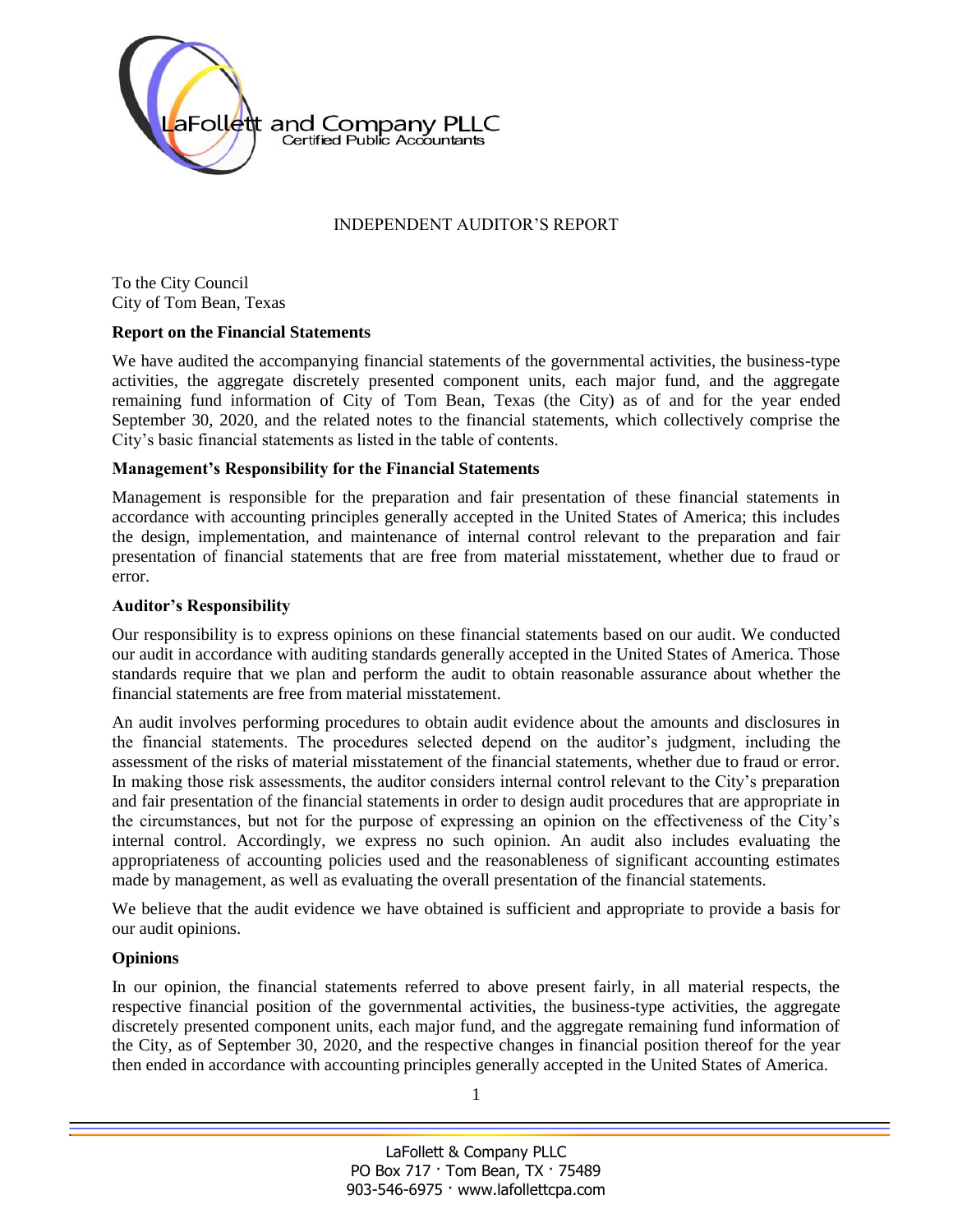#### **Other Matters**

#### *Required Supplementary Information*

Accounting principles generally accepted in the United States of America require that the management's discussion and analysis, budgetary comparison information, and TMRS pension and OPEB information on pages  $3 - 8$ , 38, and  $39 - 41$  be presented to supplement the basic financial statements. Such information, although not a part of the basic financial statements, is required by the Governmental Accounting Standards Board, who considers it to be an essential part of financial reporting for placing the basic financial statements in an appropriate operational, economic, or historical context. We have applied certain limited procedures to the required supplementary information in accordance with auditing standards generally accepted in the United States of America, which consisted of inquiries of management about the methods of preparing the information and comparing the information for consistency with management's responses to our inquiries, the basic financial statements, and other knowledge we obtained during our audit of the basic financial statements. We do not express an opinion or provide any assurance on the information because the limited procedures do not provide us with sufficient evidence to express an opinion or provide any assurance.

Latallett = Company PLLC

LaFollett & Company PLLC Tom Bean, Texas September 27, 2021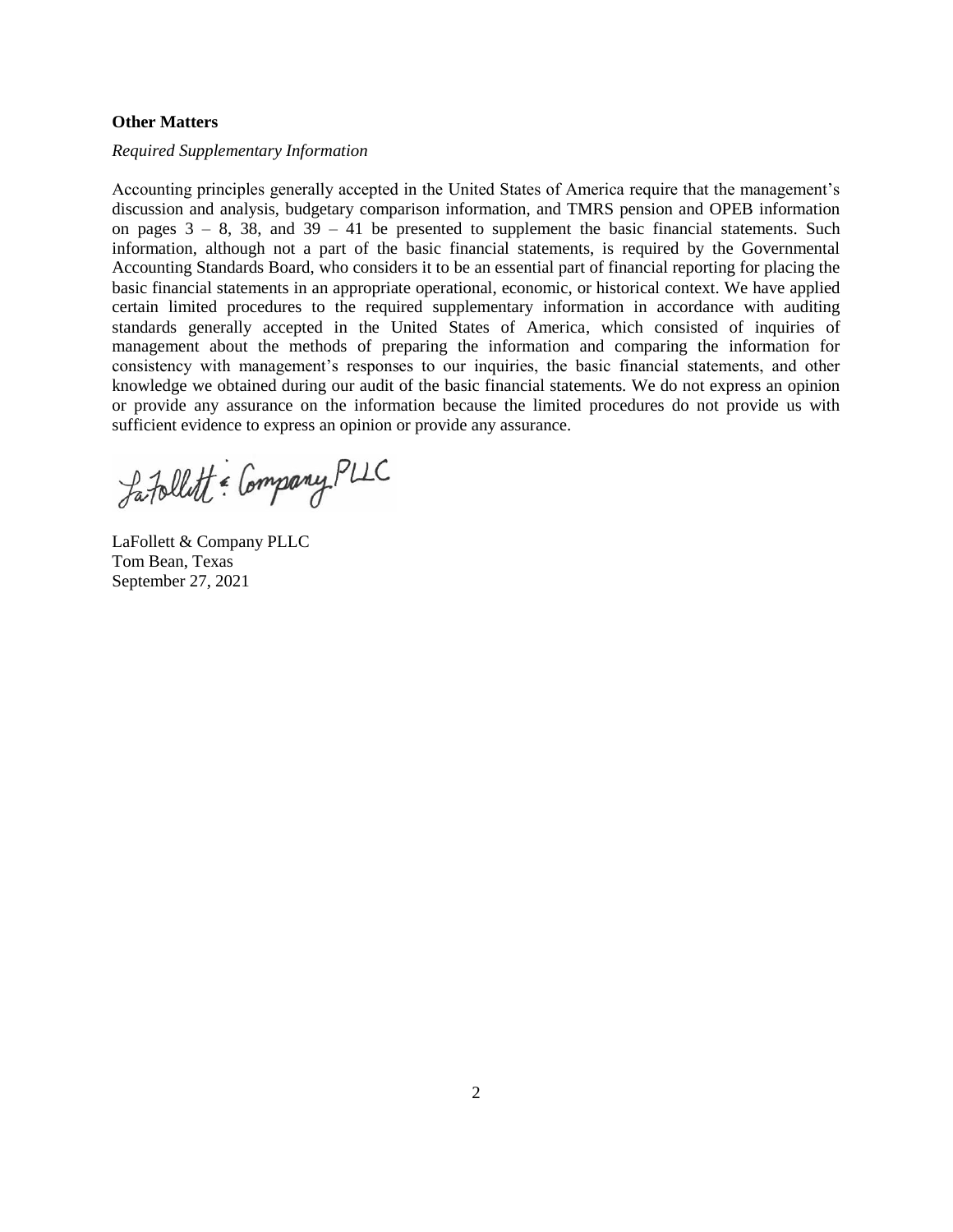Our discussion and analysis of the City of Tom Bean's (City's) financial performance provides an overview of the City's financial activities for the fiscal year ended September 30, 2020. Please read it in conjunction with the City's financial statements.

## **FINANCIAL HIGHLIGHTS**

- Total net position of the City at the close of the fiscal year ended September 30, 2020 (FY20) is \$2,355,435. This is an increase in net position of \$58,115 from FY19's net position value of \$2,297,320. Unrestricted net position at the close of FY20 is \$320,379 and may be used to meet the City's ongoing obligations to citizens and creditors. This is an increase of \$927 over FY19's unrestricted net position value of \$319,452.
- As of the close of the current fiscal year, the City's governmental fund reported on page 13 has an ending fund balance of \$122,950 due to a current year decrease of \$15,408.
- Total months of reserve remaining for the City at the close of the fiscal year ended September 30, 2020 (FY20) is: 2.66 months for the General Fund and 2.06 months for the Water and Sewer Fund.

## **USING THIS ANNUAL REPORT**

This annual report consists of a series of financial statements. The government-wide financial statements include the Statement of Net Position and the Statement of Activities (on pages 9 and 10). These provide information about the activities of the City as a whole and present a long-term view of the City's financial condition. They reflect the flow of total economic resources in a manner similar to the financial reports of a business enterprise.

Fund financial statements (starting on page 11) report the City's operations in more detail than the government-wide statements by providing information about the City's most significant funds. Governmental fund statements show how services were financed in short-term, as well as what resources remain for future spending. They reflect the flow of current financial resources. Proprietary fund financial statements report activity for the City's water and wastewater operations.

The notes to the financial statements (beginning on page 18) provide narrative explanations and additional data needed for full disclosures for the government-wide statements and the fund financial statements.

## **Reporting the City as a Whole – Government-Wide Financial Statements**

#### **The Statement of Net Position and the Statement of Activities**

 Government-wide financial statements, which provide an analysis of the City's overall financial condition and operation, begin on page 9. The primary objective of these statements is to show whether the City's financial condition has improved or deteriorated as a result of the year's activities.

 The Statement of Net Position includes all the City's assets, deferred outflows, deferred inflows, and liabilities (including long-term items) while the Statement of Activities includes all the revenue and expenses generated by the City's operations during the year. Government-wide statements utilize the accrual basis of accounting, which is the same method used by most private sector companies.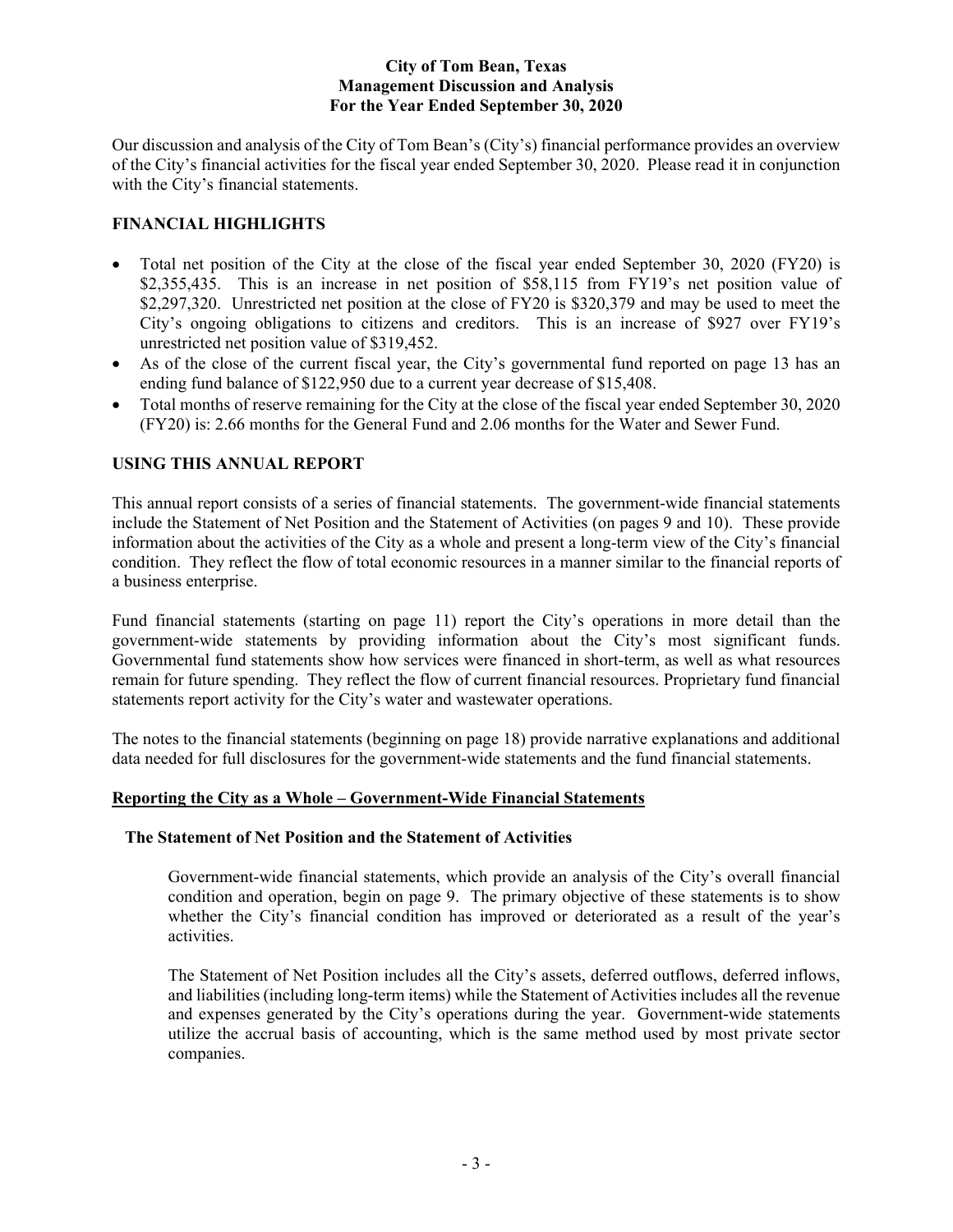All of the current year's revenue and expenses are taken into account regardless of when cash is received or paid. The City's revenue is divided into the following categories: 1) charges for services, 2) operating grants and contributions, 3) capital grants and contributions, and 4) general revenues not associated with any specific program function. All of the City's assets are reported whether they serve the current or future years. Liabilities are also reported regardless of whether they must be paid in the current or future years.

 These two statements report the City's net position and changes in them. The City's net position provides one measure of the City's financial health or financial position. Over time, increases or decreases in the City's net position is an indicator of whether its financial health is improving or deteriorating. To fully assess the overall health of the City, however, you should consider nonfinancial factors as well, such as changes in the City's request for services from citizens and the condition of the City's facilities.

In the Statement of Net Position and the Statement of Activities, the City has two kinds of activities:

**Governmental Activities** – City services such as police protection, court services, street maintenance, parks, and general administration are reported here. City property taxes, sales taxes, franchise taxes, and court fines finance most of these activities.

**Business-Type Activities -** The City uses proprietary (business-type) funds to account for its water, sewer, and sanitation operations. The services are supported by monthly charges to citizens.

## **Reporting the City's Most Significant Funds**

## **Fund Financial Statements**

 The fund financial statements begin on page 11 and provide detailed information about the most significant funds. The City's two types of funds, governmental and proprietary, use different accounting approaches.

**Governmental Funds** – The City reports most of its basic services in governmental funds. Governmental funds use the modified accrual basis of accounting (a method that measures the receipt and disbursement of cash and other financial assets that can be readily converted to cash) and they report balances that are available for future spending. Governmental fund statements provide a detailed, short-term view of the City's general operations and the basic services it provides. We describe the accounting differences between governmental activities (reported in the Statement of Net Position and the Statement of Activities) and governmental funds in reconciliation schedules found on pages 12 and 14.

**Proprietary Funds** – The City uses proprietary (business-type) funds to account for its water and wastewater operations. The full-accrual basis of accounting is used for all proprietary type funds.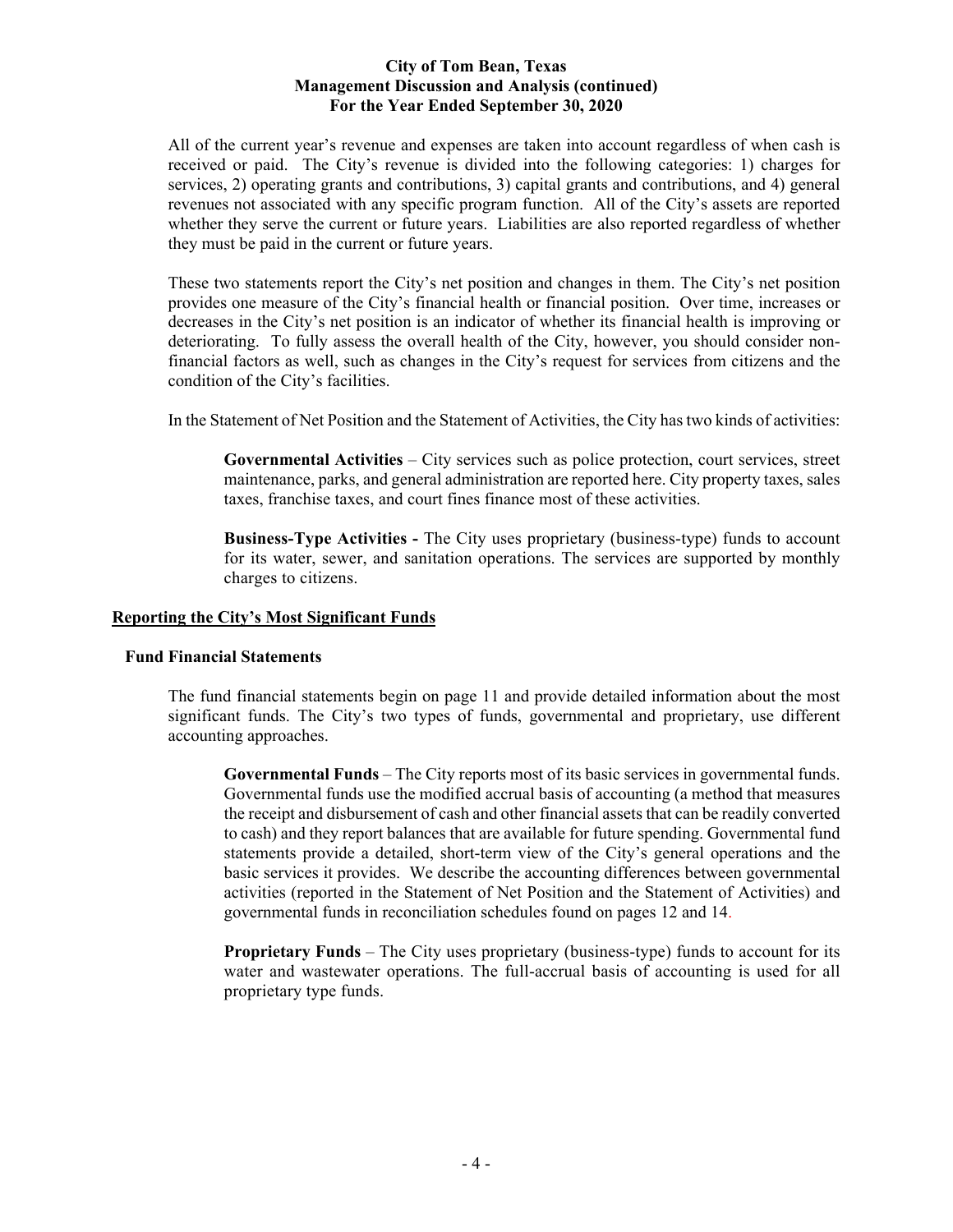## **GOVERNMENT-WIDE FINANCIAL STATEMENTS COMPARISON**

Below is a summary of FY20 government-wide financial statements with a comparison to FY19:

# **City of Tom Bean-Statement of Net Position**

|                                        | <b>FY20</b>   | <b>FY19</b>   |
|----------------------------------------|---------------|---------------|
| Current and other assets               | \$<br>534,435 | \$<br>843,628 |
| Capital assets                         | 3,260,050     | 3,057,243     |
| <b>Net Pension Asset</b>               | 64,068        | 42,091        |
| Deferred outflows of resources         | 8,811         | 19,989        |
| Total assets                           | 3,867,364     | 3,962,951     |
| Current payables and other liabilities | 98,263        | 157,073       |
| Long-term liabilities                  | 1,383,915     | 1,489,590     |
| <b>Total OPEB Liability</b>            | 15,133        | 11,417        |
| Deferred inflows of resources          | 14,618        | 7,551         |
| <b>Total</b> liabilities               | 1,511,929     | 1,665,631     |
| Net position:                          |               |               |
| Net investment in capital assets       | 1,876,135     | 1,567,652     |
| Restricted for debt service and other  | 158,921       | 410,216       |
| Unrestricted                           | 320,379       | 319,452       |
| Total net position                     | 2,355,435     | 2,297,320     |

# **City of Tom Bean-Statement of Activities**

| Revenues:                           |    | <b>FY19</b> |    |           |
|-------------------------------------|----|-------------|----|-----------|
| Program revenues                    |    |             |    |           |
| General Fund charges for services   | \$ | 70,227      | \$ | 82,084    |
| Water Fund charges for services     |    | 551,411     |    | 554,053   |
| Grants and contributions            |    | 38,650      |    | 36,847    |
| General revenues                    |    | 422,168     |    | 424,322   |
| Total revenues                      |    | 1,082,456   |    | 1,097,306 |
| Expenses:                           |    |             |    |           |
| General government, court and       |    |             |    |           |
| interest on long-term debt          |    | 268,578     |    | 305,590   |
| Water, sewer, and sanitation        |    | 503,259     |    | 470,152   |
| Police                              |    | 237,504     |    | 231,795   |
| Emergency fire and medical service  |    | 15,000      |    | 15,000    |
| Total expenses                      |    | 1,024,341   |    | 1,022,537 |
| Increase (decrease) in net position |    | 58,115      | \$ | 74,769    |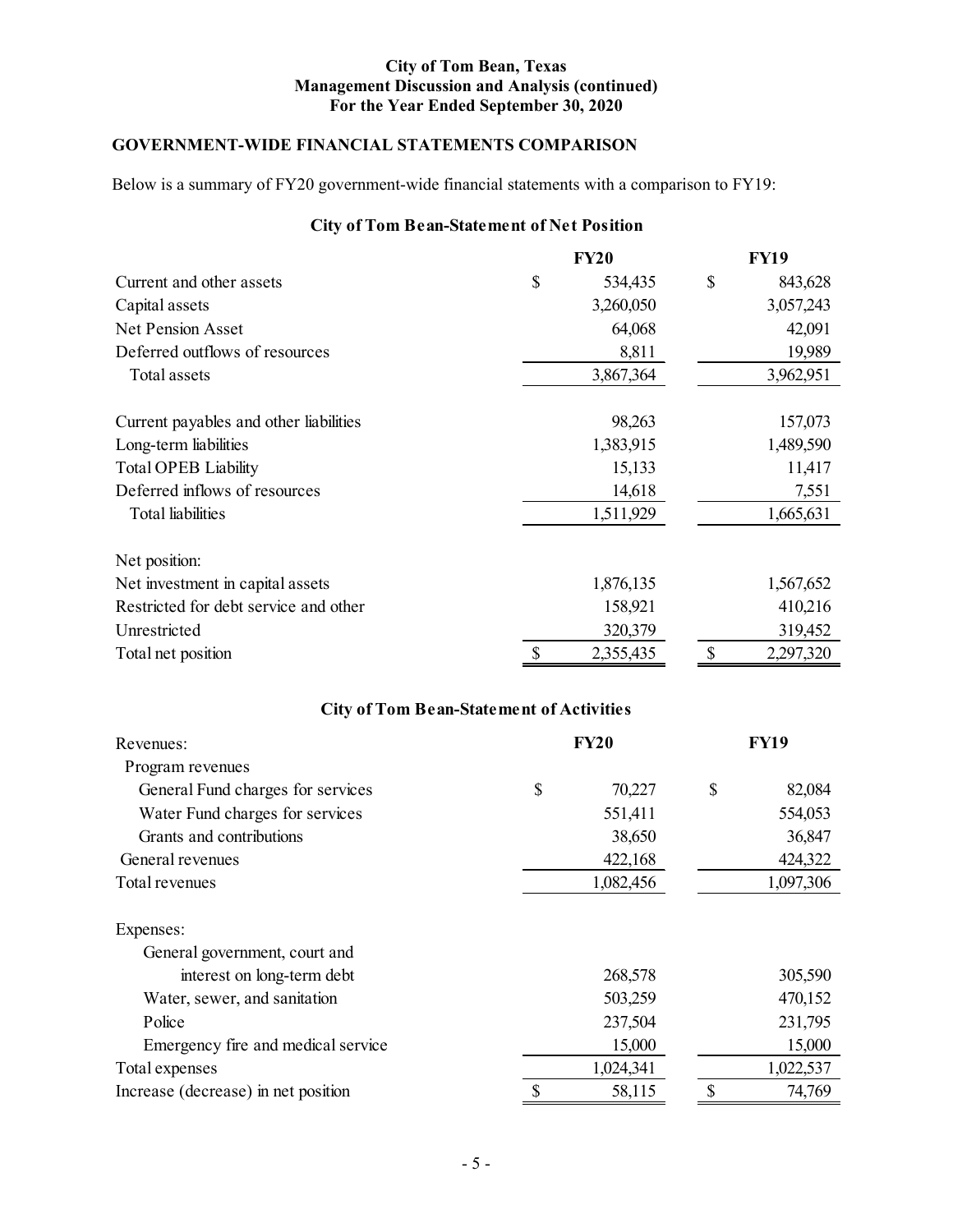## **FINANCIAL ANALYSIS OF THE GOVERNMENT-WIDE STATEMENTS**

The City's total net position increased to \$2,355,435 from \$2,297,320. Unrestricted net position – the part of net position that can be used to finance day-to-day operations without constraints established by debt covenants, enabling legislation, or other legal requirements – was \$320,379 at September 30, 2020. Seventy-nine (79%) of the City's net position is invested in capital assets; land, streets, water systems, buildings, vehicles and other equipment, less any outstanding debt used to acquire these assets.

## **FINANCIAL ANALYSIS OF THE CITY'S FUNDS**

The City's General Fund revenues for FY20 were \$5,268 more than the previous year. Most of this increase in revenues is represented by the \$12,650 in COVID Management funds. Total General Fund expenditures decreased \$7,672 from 2019 totals. Most of the decrease in expenditures this year is because of decreased expenses in the police and water departments.

The General Fund (as presented in the balance sheet on page 11) reported a fund balance of \$122,950 compared to \$138,358 in FY19. This represents a decrease of \$15,408.

Total revenues for the City's proprietary fund were \$565,948 while total expenses and interest were \$503,259. This resulted in an overall increase in net position of \$62,689. Last year's result was an increase in net position of \$98,415.

## **CAPITAL ASSET AND DEBT ADMINISTRATION**

## **Capital Assets**

The City's investment in capital assets for all activities as of September 30, 2020 amounts to \$3,260,050 compared to \$3,057,243 (net of accumulated depreciation) at September 30, 2019. This investment in capital assets includes land, buildings and improvements, street improvements, water and wastewater systems, equipment and vehicles.

#### **Long-term Debt**

At year-end, the City's long-term debt consisted of contractual obligations and notes payable totaling \$1,383,915. The total for FY19 was \$1,489,591. FY20 principal payments totaled \$125,675 and all payments were made when due.

## **ECONOMIC FACTORS AND NEXT YEAR'S BUDGET**

The City continued to experience moderate growth in property tax revenue. Property taxes are the City's largest source of revenue in the General Fund.

These revenues and other factors were considered in preparing the City's budget for the 2019-2020 fiscal year. The operating budget for the 2019-2020 fiscal year developed by City management and approved by the City's elected officials focused on using the City's available resources and maintaining close scrutiny on operating costs. Each department head continued to have the responsibility of coming up with their own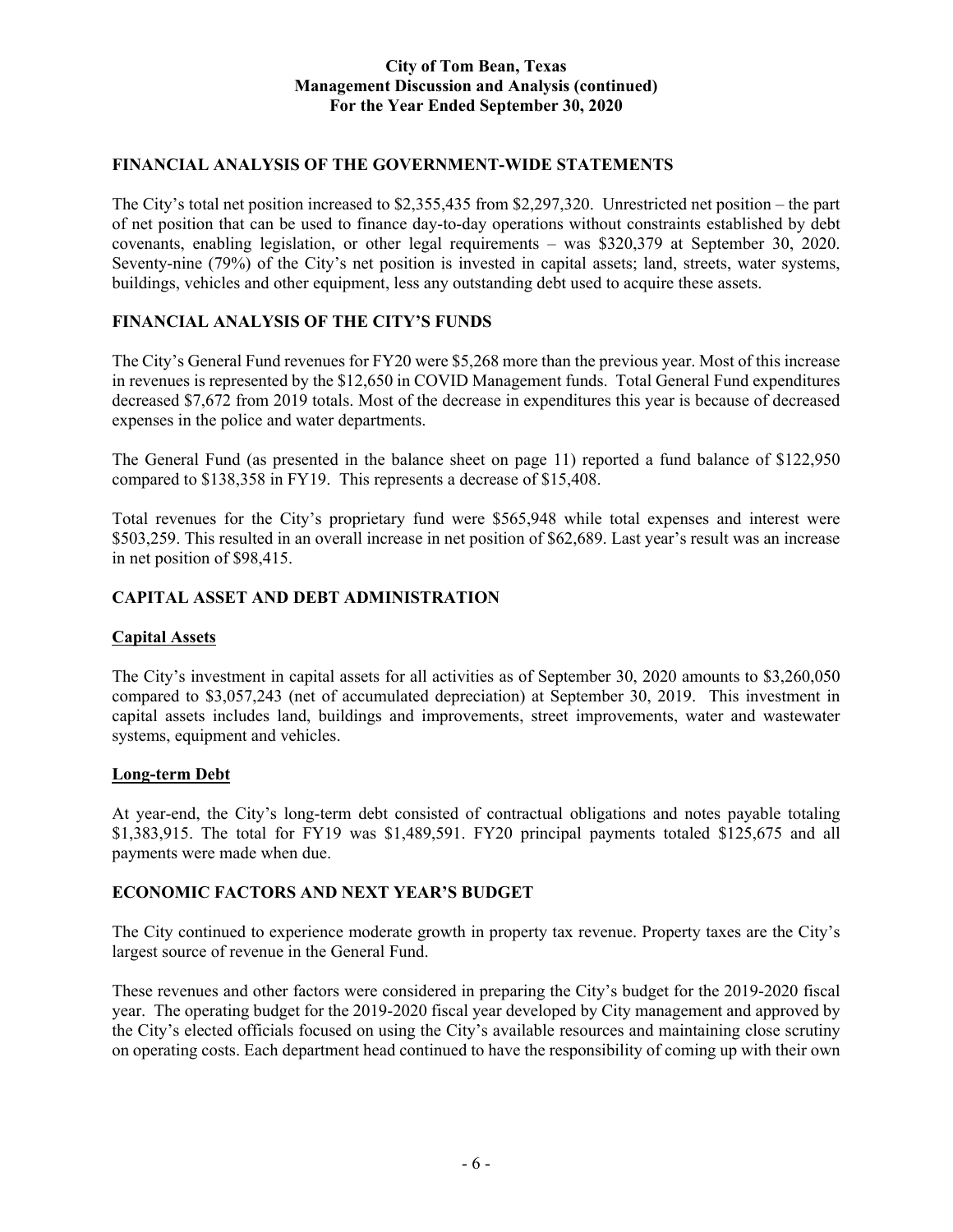budget and submitting to the Mayor in midsummer. Each area's budget was discussed, revised, and approved. Each department head is held responsible/accountable for maintaining their budget throughout the year and annual performance evaluations include how they handled their budgeted funds throughout the year.

The City's Operating Budget is prepared each year in September, prior to the commencement of the fiscal year for which the budget is adopted. The City Council is provided a monthly report of revenues and expenditures to review and assess how consistent actual revenue and expenditures are in relation to the budget that was approved.

## **THE CITY AS A WHOLE**

To summarize the past year and everything this great city of ours has accomplished as a team in a short letter will be tough to say the least. There has been no shortage of greatness achieved, and no obstacle that hasn't been able to be overcome, by our city, departments, and individuals because of the dedication to the citizens in which we are blessed to serve day in and day out.

The Tom Bean Police Department has made leaps and bounds in their dedication to serve and protect. The budget has been so well managed that they were able to accomplish the goal of hiring an additional full time officer on top of the new equipment acquired including a brand new vehicle. This expands the coverage for our city while cutting the response time for citizens in the event of an emergency. More reserve officers have also come to serve our citizens and be part of what I believe to be something truly great.

Great persistence from the Public Works Department has proved to pay off. The time and effort consumed aren't always noticed, but I couldn't be more proud in their effort to get the North Well online today to provide water to the residents of Tom Bean for our tomorrow. Requirements and building codes during this project might have changed in this time, but the will and desire to succeed from our team never did. The freeze back in February tested their character and they rose to the challenge not just during the storm, but with the byproduct in which it produced. Significant sections of water and sewage mains have been replaced at various locations throughout the city during the past year at the lowest possible costs while improving the infrastructure of the city.

The Tom Bean Volunteer Fire Department and the City have worked well with one another during the year to see improvements as well. The working relationship has played a role in them being able to do things such as replacing a thermal imager they had bought used over 20 years ago and the purchase and install of an industrial washer for their heavy bunker gear. This will save a significant amount of time of volunteer hours when compared to the way it was previously being done. The gratitude from the City for the time they volunteer to ensure the safety of our citizens is one that cannot be measured.

Both the Type A and Type B Boards have continued to work hard. Efforts can be seen as soon as you enter town with the new "Welcome to Tom Bean" signs. A collaboration between the two boards is still in the works to revamp an old park that has been sitting stagnant for years with new equipment for people of all ages to enjoy as a family for years to come while promoting health and exercise. Board members assisted with both parades we had including the largest Christmas parade Tom Bean has had to date. Other projects such as a yearly festival and car show are in the works to promote community involvement and family fun. Last but not least, the staff within City Hall has played a key role in the success of the city this year, too. Filling out proper paperwork and meeting deadlines required for various grants isn't always an easy task while performing their daily duties required. The most recent grant applied for and obtained for the FY21 was over \$265,000 and will allow for bettering the utility infrastructure in Tom Bean. The goal of bringing more homes to Tom Bean can be chalked up to the win column. The city has already issued many more new home build permits than the previous year and there is a substantial amount more in the works.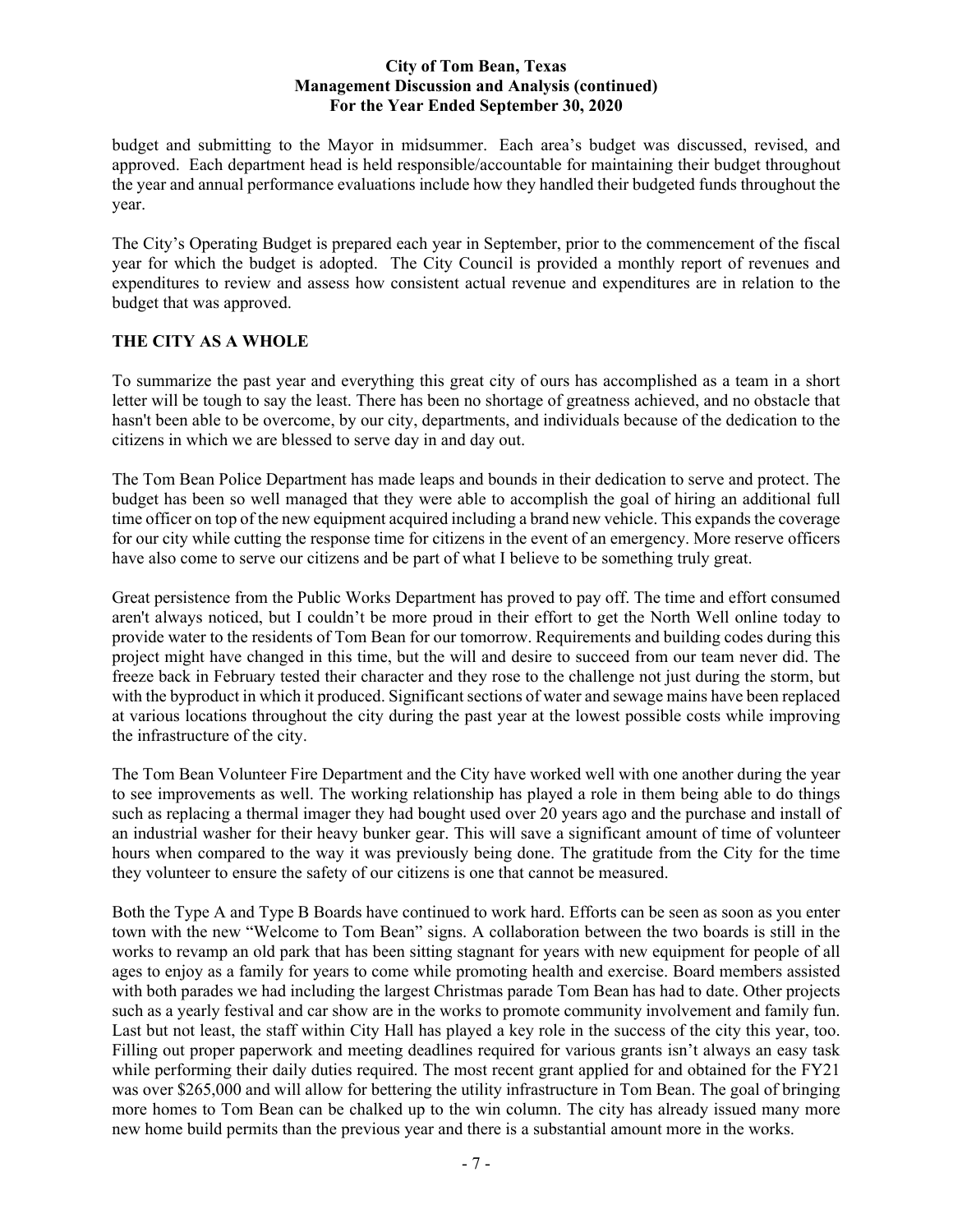This year has been one of growth and learning for myself as a first year Mayor while striving to raise the expectations for Tom Bean. Each day is an opportunity to make a dream become a reality. I believe the dream of each individual representing Tom Bean is to make it a better place to live and we are blessed with the opportunity each day to work towards that common goal.

## **CONTACTING THE CITY'S FINANCIAL MANAGEMENT**

This financial report is designed to provide our citizens, taxpayers, customers, and creditors with a general overview of the City's finances and to exhibit transparency in the City's accountability for the money it receives. If you have questions about this report or need additional financial information, contact the Mayor's office, at 201 South Britton, Tom Bean, Texas 75489 or 903.546.3010 or visit www.tombean.net.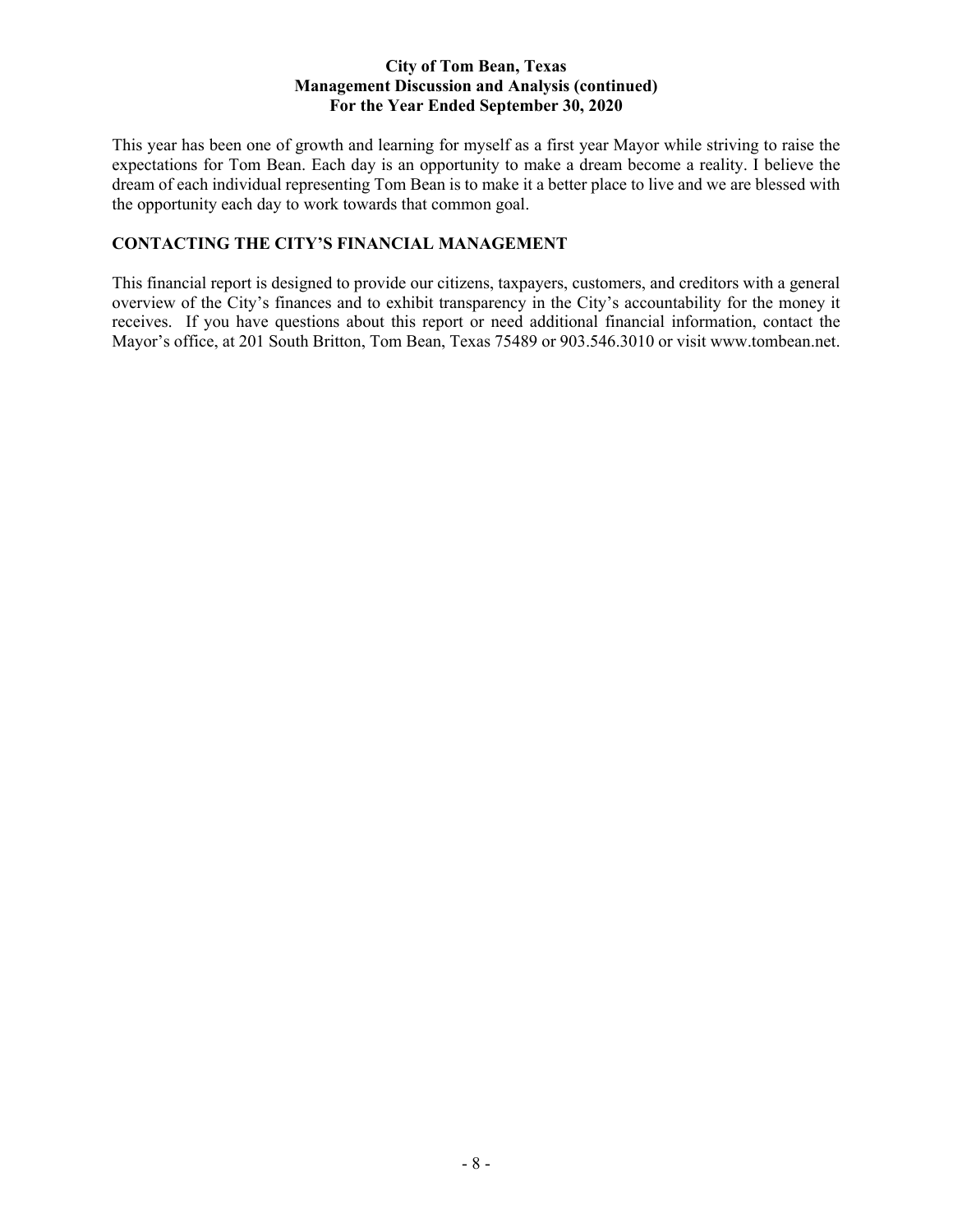## **City of Tom Bean, Texas Statement of Net Position September 30, 2020**

|                                                 |    |                            | Primary Government | Component Units             |             |           |    |                                                     |                                                    |         |
|-------------------------------------------------|----|----------------------------|--------------------|-----------------------------|-------------|-----------|----|-----------------------------------------------------|----------------------------------------------------|---------|
| <b>ASSETS</b>                                   |    | Governmental<br>Activities |                    | Business-Type<br>Activities | Total       |           |    | Tom Bean<br>Community<br>Development<br>Corporation | Tom Bean<br>Economic<br>Development<br>Corporation |         |
| Cash and Cash Equivalents                       | \$ | 125,571                    | \$                 | 96,220                      | $\mathbf S$ | 221,791   | \$ | 168,500                                             | \$                                                 | 105,802 |
| Receivables, Net                                |    | 121,549                    |                    | 39,140                      |             | 160,689   |    | 5,530                                               |                                                    | 5,530   |
| Net Pension Asset                               |    | 39,686                     |                    | 24,382                      |             | 64,068    |    |                                                     |                                                    |         |
| Deposits Held in Trust by GTUA                  |    |                            |                    | 151,955                     |             | 151,955   |    |                                                     |                                                    |         |
| Capital Assets not being Depreciated:           |    |                            |                    |                             |             |           |    |                                                     |                                                    |         |
| Land                                            |    | 45,331                     |                    | 79,850                      |             | 125,181   |    |                                                     |                                                    |         |
| Construction in Progress                        |    |                            |                    | 1,279,606                   |             | 1,279,606 |    |                                                     |                                                    |         |
| Capital Assets net of Accumulated Depreciation: |    |                            |                    |                             |             |           |    |                                                     |                                                    |         |
| Buildings, Parks and Improvements               |    | 23,578                     |                    |                             |             | 23,578    |    |                                                     |                                                    |         |
| Furniture, Equipment and Vehicles               |    | 46,928                     |                    |                             |             | 46,928    |    |                                                     |                                                    |         |
| Streets and Other Infrastructure                |    | 973,695                    |                    |                             |             | 973,695   |    |                                                     |                                                    |         |
| Water and Sewer System                          |    |                            |                    | 811,062                     |             | 811,062   |    |                                                     |                                                    |         |
| <b>Total Assets</b>                             |    | 1,376,338                  |                    | 2,482,215                   |             | 3,858,553 |    | 174,030                                             |                                                    | 111,332 |
| <b>DEFERRED OUTFLOWS OF RESOURCES</b>           |    |                            |                    |                             |             |           |    |                                                     |                                                    |         |
| Deferred Outflows - OPEB                        |    | 2,108                      |                    | 1,295                       |             | 3,403     |    |                                                     |                                                    |         |
| Deferred Outflows - Pension                     |    | 3,350                      |                    | 2,058                       |             | 5,408     |    |                                                     |                                                    |         |
| Total Deferred Outflows of Resources            |    | 5,458                      |                    | 3,353                       |             | 8,811     |    |                                                     |                                                    |         |
| <b>LIABILITIES</b>                              |    |                            |                    |                             |             |           |    |                                                     |                                                    |         |
| Accounts Payable and Other Current Liabilities  |    | 9,880                      |                    | 17,544                      |             | 27,424    |    |                                                     |                                                    | 267     |
| Water Deposits Payable to Customers             |    |                            |                    | 25,514                      |             | 25,514    |    |                                                     |                                                    |         |
| Due Within One Year                             |    | 20,958                     |                    | 106,317                     |             | 127,275   |    |                                                     |                                                    |         |
| Salaries Payable                                |    | 18,032                     |                    | 6,392                       |             | 24,424    |    |                                                     |                                                    |         |
| Net Pension Liability                           |    |                            |                    | 16,387                      |             | 16,387    |    |                                                     |                                                    |         |
| Due to Component Units                          |    | 4,514                      |                    |                             |             | 4,514     |    |                                                     |                                                    |         |
| Noncurrent Liabilities:                         |    |                            |                    |                             |             |           |    |                                                     |                                                    |         |
| Net OPEB Liability                              |    | 9,374                      |                    | 5,759                       |             | 15,133    |    |                                                     |                                                    |         |
| Due in More Than One Year                       |    | 27,484                     |                    | 1,229,156                   |             | 1,256,640 |    |                                                     |                                                    |         |
| Total Liabilities                               |    | 90,242                     |                    | 1,407,069                   |             | 1,497,311 |    |                                                     |                                                    | 267     |
| <b>DEFERRED INFLOWS OF RESOURCES</b>            |    |                            |                    |                             |             |           |    |                                                     |                                                    |         |
| Deferred Inflows - OPEB                         |    | 687                        |                    | 423                         |             | 1,110     |    |                                                     |                                                    |         |
| Deferred Inflows - Pension                      |    | 8,368                      |                    | 5,140                       |             | 13,508    |    |                                                     |                                                    |         |
| Total Deferred Inflows of Resources             |    | 9,055                      |                    | 5,563                       |             | 14,618    |    |                                                     |                                                    |         |
| <b>NET POSITION</b>                             |    |                            |                    |                             |             |           |    |                                                     |                                                    |         |
| Net Investment in Capital Assets                |    | 1,041,090                  |                    | 835,045                     |             | 1,876,135 |    |                                                     |                                                    |         |
| Restricted for:                                 |    |                            |                    |                             |             |           |    |                                                     |                                                    |         |
| Economic and Community Development              |    |                            |                    |                             |             |           |    | 174,030                                             |                                                    | 111,065 |
| Court Security and Technology                   |    | 6,966                      |                    |                             |             | 6,966     |    |                                                     |                                                    |         |
| Deposits Held in Trust by GTUA                  |    |                            |                    | 151,955                     |             | 151,955   |    |                                                     |                                                    |         |
| Unrestricted                                    |    | 234,443                    |                    | 85,936                      |             | 320,379   |    |                                                     |                                                    |         |
| Total Net Position                              | \$ | 1,282,499                  | \$                 | 1,072,936                   | \$          | 2,355,435 | \$ | 174,030                                             | \$                                                 | 111,065 |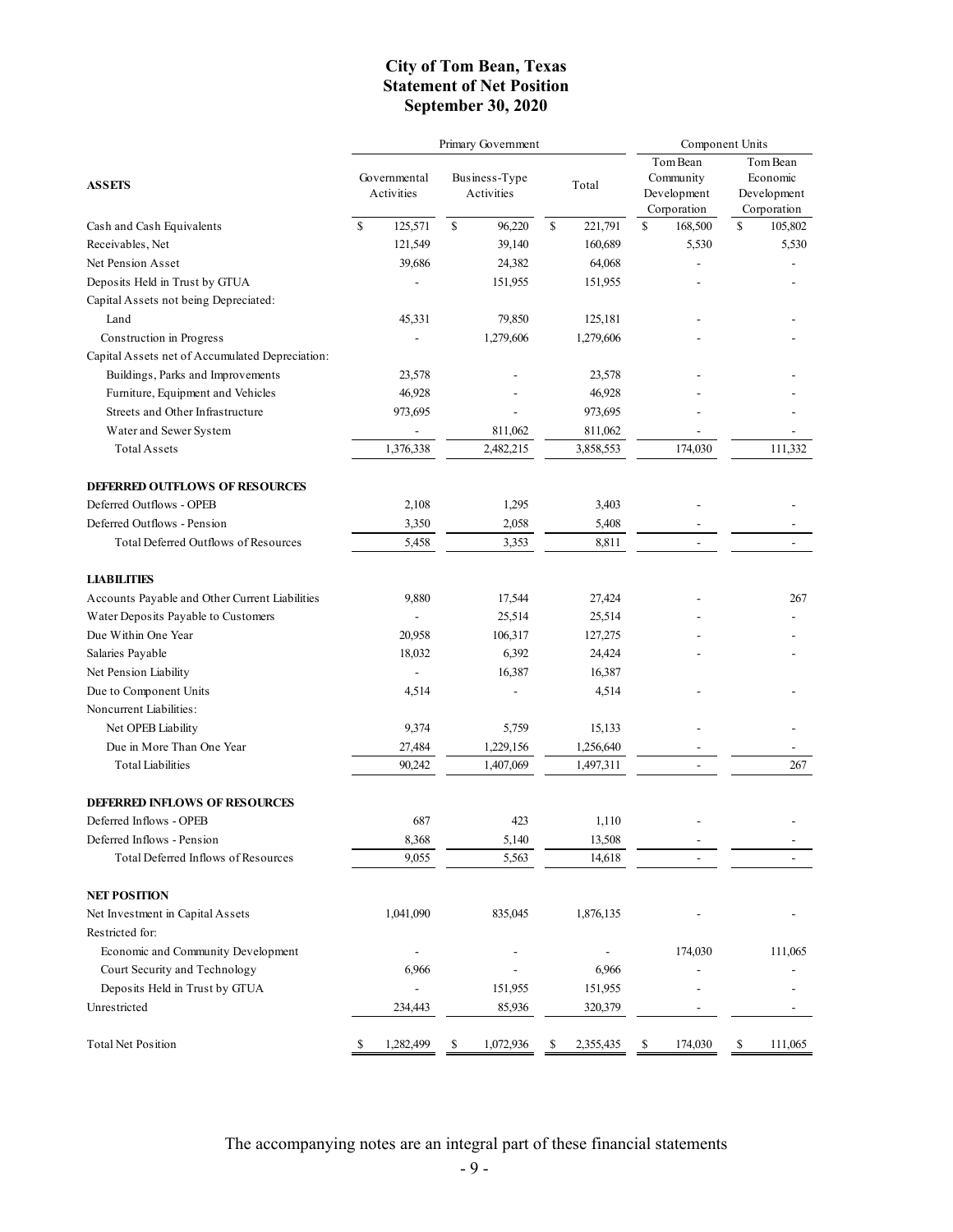## **City of Tom Bean, Texas Statement of Activities For the Year Ended September 30, 2020**

|                                   |              |                 |               |                                       |               |                                                        |              |                                                      | <b>Net (Expense) Revenue and Changes in Net Position</b> |                                          |               |                                           |               |              |    |                                                            |              |                                                           |  |  |
|-----------------------------------|--------------|-----------------|---------------|---------------------------------------|---------------|--------------------------------------------------------|--------------|------------------------------------------------------|----------------------------------------------------------|------------------------------------------|---------------|-------------------------------------------|---------------|--------------|----|------------------------------------------------------------|--------------|-----------------------------------------------------------|--|--|
|                                   |              |                 |               |                                       |               | <b>Program Revenues</b>                                |              |                                                      |                                                          | <b>Primary Government</b>                |               |                                           |               |              |    | <b>Component Units</b>                                     |              |                                                           |  |  |
| <b>Functions/Programs</b>         |              | <b>Expenses</b> |               | <b>Charges</b> for<br><b>Services</b> |               | Operating<br><b>Grants</b> and<br><b>Contributions</b> |              | <b>Capital Grants</b><br>and<br><b>Contributions</b> |                                                          | <b>Governmental</b><br><b>Activities</b> |               | <b>Business-Type</b><br><b>Activities</b> |               | <b>Total</b> |    | <b>Tom Bean</b><br>Community<br>Development<br>Corporation |              | <b>Tom Bean</b><br>Economic<br>Development<br>Corporation |  |  |
| <b>Primary Government:</b>        |              |                 |               |                                       |               |                                                        |              |                                                      |                                                          |                                          |               |                                           |               |              |    |                                                            |              |                                                           |  |  |
| Governmental Activities:          |              |                 |               |                                       |               |                                                        |              |                                                      |                                                          |                                          |               |                                           |               |              |    |                                                            |              |                                                           |  |  |
| General Government                | \$           | 131,400         | <sup>\$</sup> | 10,973                                | <sup>\$</sup> | 12,650                                                 | -S           | 26,000                                               | <sup>\$</sup>                                            | (81,777)                                 |               |                                           | <sup>\$</sup> | (81,777)     |    |                                                            |              |                                                           |  |  |
| Police                            |              | 237,504         |               |                                       |               |                                                        |              |                                                      |                                                          | (237, 504)                               |               |                                           |               | (237, 504)   |    |                                                            |              |                                                           |  |  |
| Municipal Court                   |              | 85,488          |               | 59,254                                |               |                                                        |              |                                                      |                                                          | (26, 234)                                |               |                                           |               | (26, 234)    |    |                                                            |              |                                                           |  |  |
| Fire Protection                   |              | 15,000          |               |                                       |               |                                                        |              |                                                      |                                                          | (15,000)                                 |               |                                           |               | (15,000)     |    |                                                            |              |                                                           |  |  |
| Streets and Infrastructure        |              | 49,160          |               |                                       |               |                                                        |              |                                                      |                                                          | (49,160)                                 |               |                                           |               | (49,160)     |    |                                                            |              |                                                           |  |  |
| Interest on Long-Term Debt        |              | 2,530           |               | $\overline{\phantom{a}}$              |               |                                                        |              | $\overline{\phantom{a}}$                             |                                                          | (2,530)                                  |               |                                           |               | (2,530)      |    |                                                            |              |                                                           |  |  |
| Total Governmental Activities     |              | 521,082         |               | 70,227                                |               | 12,650                                                 |              | 26,000                                               |                                                          | (412,205)                                |               |                                           |               | (412,205)    |    |                                                            |              |                                                           |  |  |
| Business-Type Activities:         |              |                 |               |                                       |               |                                                        |              |                                                      |                                                          |                                          |               |                                           |               |              |    |                                                            |              |                                                           |  |  |
| Water and Sewer                   |              | 503,259         |               | 551,411                               |               |                                                        |              |                                                      |                                                          |                                          | <sup>\$</sup> | 48,152                                    |               | 48,152       |    |                                                            |              |                                                           |  |  |
| Total Business-Type Activities    |              | 503,259         |               | 551,411                               |               |                                                        |              |                                                      |                                                          |                                          |               | 48,152                                    |               | 48,152       |    |                                                            |              |                                                           |  |  |
| Total Primary Government          |              | 1,024,341       |               | 621,638                               |               | 12,650                                                 |              | 26,000                                               |                                                          | (412,205)                                |               | 48,152                                    |               | (364, 053)   |    |                                                            |              |                                                           |  |  |
| <b>Component Units:</b>           |              |                 |               |                                       |               |                                                        |              |                                                      |                                                          |                                          |               |                                           |               |              |    |                                                            |              |                                                           |  |  |
| Community Development Corporation |              | 3,109           |               |                                       |               |                                                        |              |                                                      |                                                          |                                          |               |                                           |               |              | \$ | (3,109)                                                    | \$           |                                                           |  |  |
| Economic Development Corporation  |              | 43,604          |               |                                       |               |                                                        |              |                                                      |                                                          |                                          |               |                                           |               |              |    |                                                            |              | (43, 604)                                                 |  |  |
| <b>Total Component Units</b>      | $\mathbb{S}$ | 46,713          | $\mathbb{S}$  |                                       | $\mathbb{S}$  |                                                        | $\mathbb{S}$ |                                                      |                                                          |                                          |               |                                           |               |              |    | (3,109)                                                    |              | (43, 604)                                                 |  |  |
|                                   |              |                 |               | General Revenues:                     |               |                                                        |              |                                                      |                                                          |                                          |               |                                           |               |              |    |                                                            |              |                                                           |  |  |
|                                   |              |                 |               | Property Taxes                        |               |                                                        |              |                                                      |                                                          | 293,111                                  |               |                                           |               | 293,111      |    |                                                            |              |                                                           |  |  |
|                                   |              |                 |               |                                       |               | General Sales and Use Taxes                            |              |                                                      |                                                          | 64,429                                   |               |                                           |               | 64,429       |    | 30,920                                                     |              | 30,920                                                    |  |  |
|                                   |              |                 |               | Franchise Taxes                       |               |                                                        |              |                                                      |                                                          | 41,320                                   |               |                                           |               | 41,320       |    |                                                            |              | $\overline{\phantom{a}}$                                  |  |  |
|                                   |              |                 |               | Miscellaneous                         |               |                                                        |              |                                                      |                                                          | 7,316                                    |               | $\overline{a}$                            |               | 7,316        |    | $\blacksquare$                                             |              |                                                           |  |  |
|                                   |              |                 |               | <b>Investment Earnings</b>            |               |                                                        |              |                                                      |                                                          | 1,455                                    |               | 14,537                                    |               | 15,992       |    | 214                                                        |              | 173                                                       |  |  |
|                                   |              |                 |               |                                       |               | Total General Revenues and Transfers                   |              |                                                      |                                                          | 407,631                                  |               | 14,537                                    |               | 422,168      |    | 31,134                                                     |              | 31,093                                                    |  |  |
|                                   |              |                 |               | Change in Net Position                |               |                                                        |              |                                                      |                                                          | (4,574)                                  |               | 62,689                                    |               | 58,115       |    | 28,025                                                     |              | (12,511)                                                  |  |  |
|                                   |              |                 |               | Net Position - Beginning              |               |                                                        |              |                                                      |                                                          | 1,287,073                                |               | 1,010,247                                 |               | 2,297,320    |    | 146,005                                                    |              | 123,576                                                   |  |  |
|                                   |              |                 |               | Net Position - Ending                 |               |                                                        |              |                                                      | <sup>S</sup>                                             | 1,282,499                                | $\mathbb{S}$  | 1,072,936                                 | S             | 2,355,435    | \$ | 174,030                                                    | $\mathbb{S}$ | 111,065                                                   |  |  |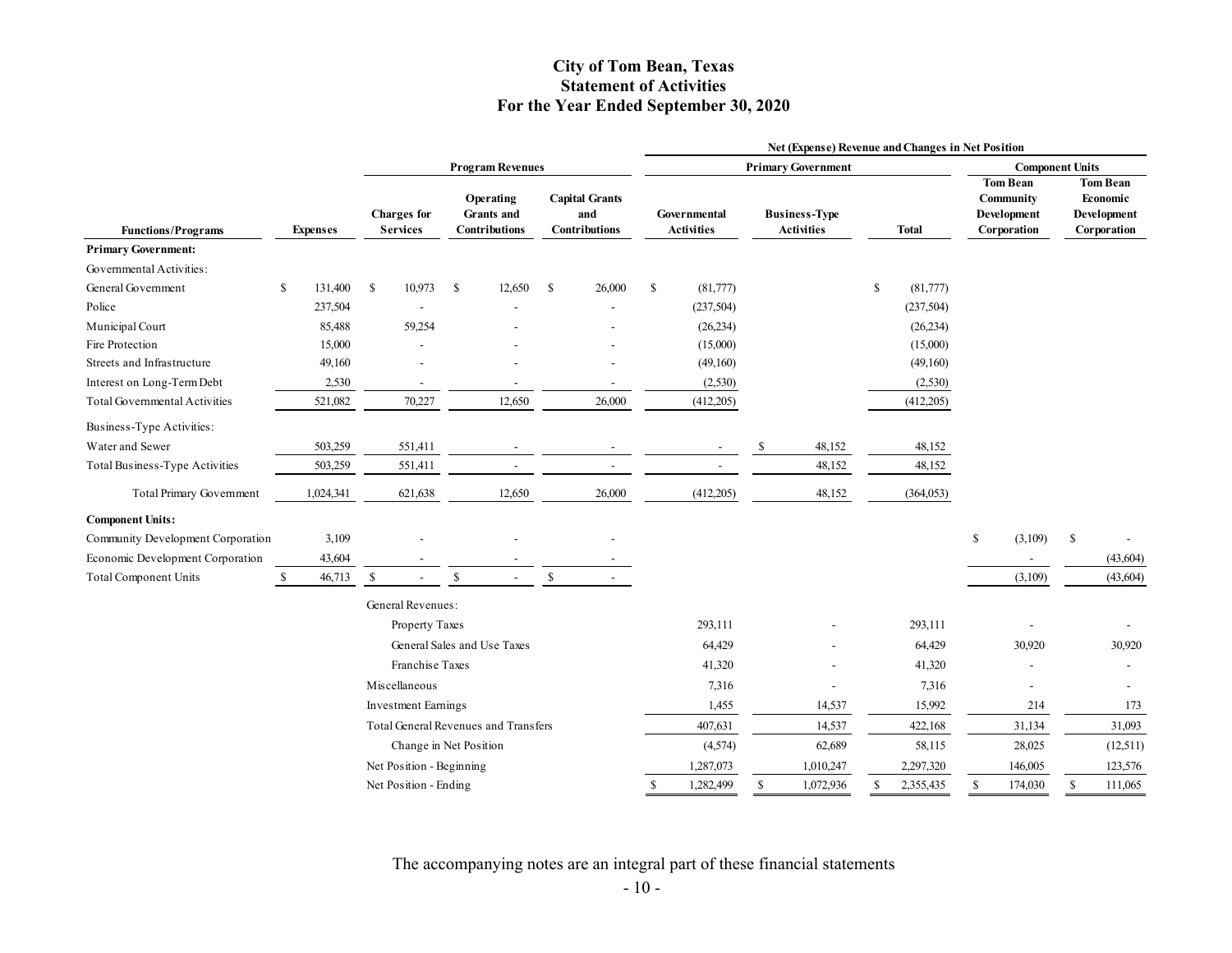## **City of Tom Bean, Texas Balance Sheet – Governmental Fund September 30, 2020**

| Current Assets:                                                            |               |
|----------------------------------------------------------------------------|---------------|
| Cash and Cash Equivalents                                                  | \$<br>125,571 |
| Receivables, Net:                                                          |               |
| Property Taxes                                                             | 27,793        |
| Court                                                                      | 70,658        |
| <b>Sales Taxes</b>                                                         | 11,060        |
| Franchise                                                                  | 12,038        |
| <b>Total Assets</b>                                                        | \$<br>247,120 |
| <b>LIABILITIES</b>                                                         |               |
| Accounts Payable                                                           | \$<br>10,565  |
| Salaries Payable                                                           | 18,032        |
| Due to Component Units                                                     | 4,514         |
| <b>Total Liabilities</b>                                                   | 33,111        |
| <b>DEFERRED INFLOWS OF RESOURCES</b>                                       |               |
| Unavailable Revenues - Property Taxes                                      | 24,359        |
| Unavailable Revenues - Court Fines                                         | 66,700        |
| Total Deferred Inflows of Resources                                        | 91,059        |
| <b>FUND BALANCES</b>                                                       |               |
| Restricted for Court Security and Technology                               | 6,966         |
| Unassigned                                                                 | 115,984       |
| <b>Total Fund Balances</b>                                                 | 122,950       |
| <b>Total Liabilities, Deferred Inflows of Resources, and Fund Balances</b> | \$<br>247,120 |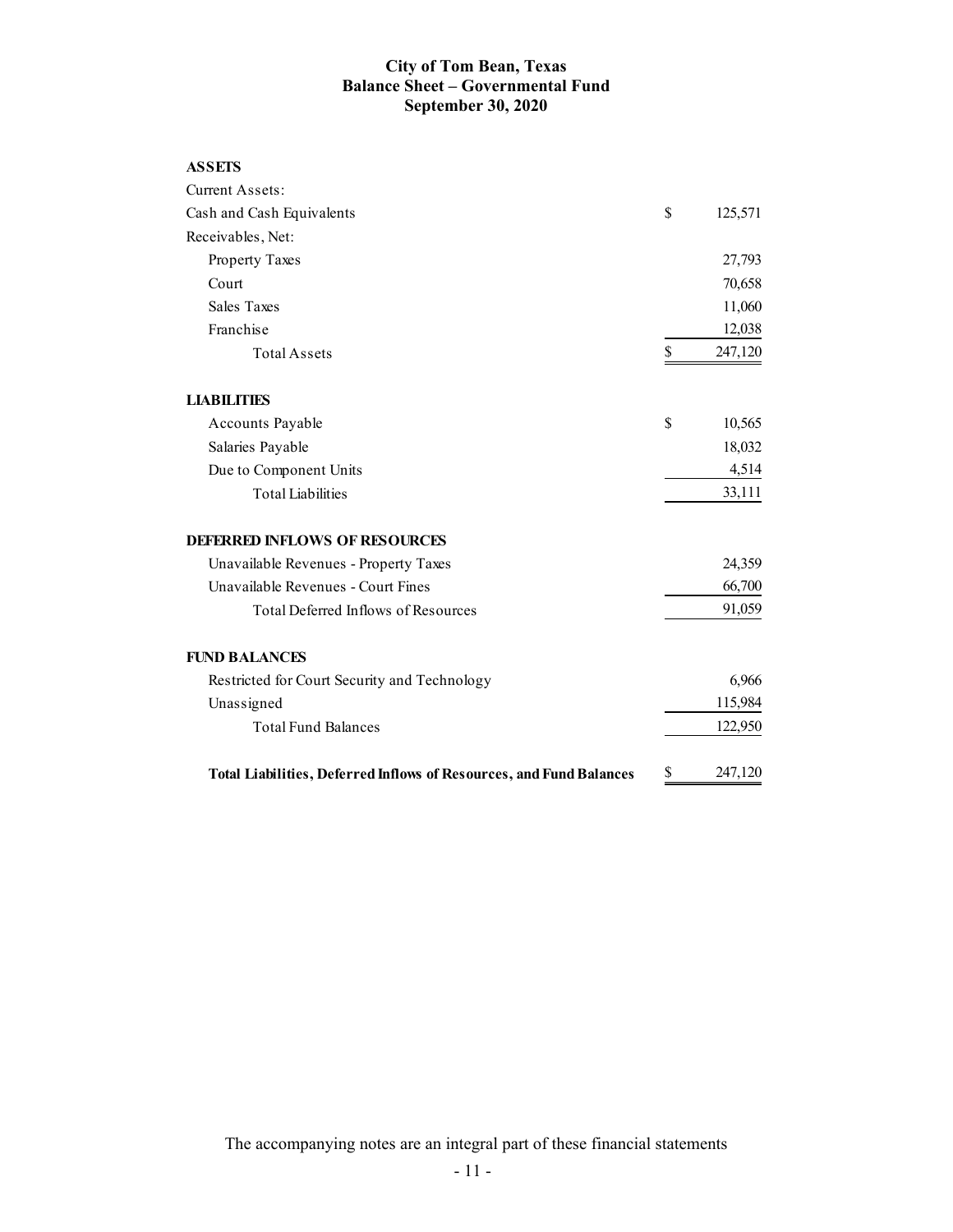## **City of Tom Bean, Texas Reconciliation of the Governmental Fund Balance Sheet to the Statement of Net Position September 30, 2020**

Amounts reported for governmental activities in the statement of net position (page 9) are different because:

| <b>Fund Balance of the Governmental Fund (Page 11)</b>                                                                                                                                                                                                                                                                                                          | $\mathbb{S}$ | 122,950               |
|-----------------------------------------------------------------------------------------------------------------------------------------------------------------------------------------------------------------------------------------------------------------------------------------------------------------------------------------------------------------|--------------|-----------------------|
| Capital assets used in governmental activities are not financial resources; therefore, they are<br>not reported in the Governmental Fund.                                                                                                                                                                                                                       |              | 1,089,532             |
| Delinquent property taxes and court revenue are not current financial resources; therefore,<br>they are not reported in the governmental funds.                                                                                                                                                                                                                 |              | 91,744                |
| Included in the noncurrent assets/(liabilities) is the recognition of the City's net pension<br>asset/(liability) required by GASB 68 in the amount of \$39,686. This constitutes a deferred<br>resource inflow in the amount of (\$8,368), and a deferred resource outflow of \$3,350. This<br>resulted in an increase/(decrease) in net position by \$34,668. |              | 34,668                |
| Included in the noncurrent assets/(liabilities) is the recognition of the City's net OPEB<br>asset/(liability) required by GASB 75 in the amount of (\$9,374). This constitutes a deferred<br>resource inflow in the amount of (\$687), and a deferred resource outflow of \$2,108. This<br>resulted in an increase/(decrease) in net position by $(\$7,953)$ . |              | (7,953)               |
| Long-term liabilities, including accrued compensated absences and notes payable are not due<br>and payable in the current period and, therefore, are not reported in the governmental fund.<br>Non-current liabilities due in one year<br>Non-current liabilities due in more than one year                                                                     |              | (20,958)<br>(27, 484) |
| <b>Net Position of Governmental Activities</b>                                                                                                                                                                                                                                                                                                                  | S            | 1,282,499             |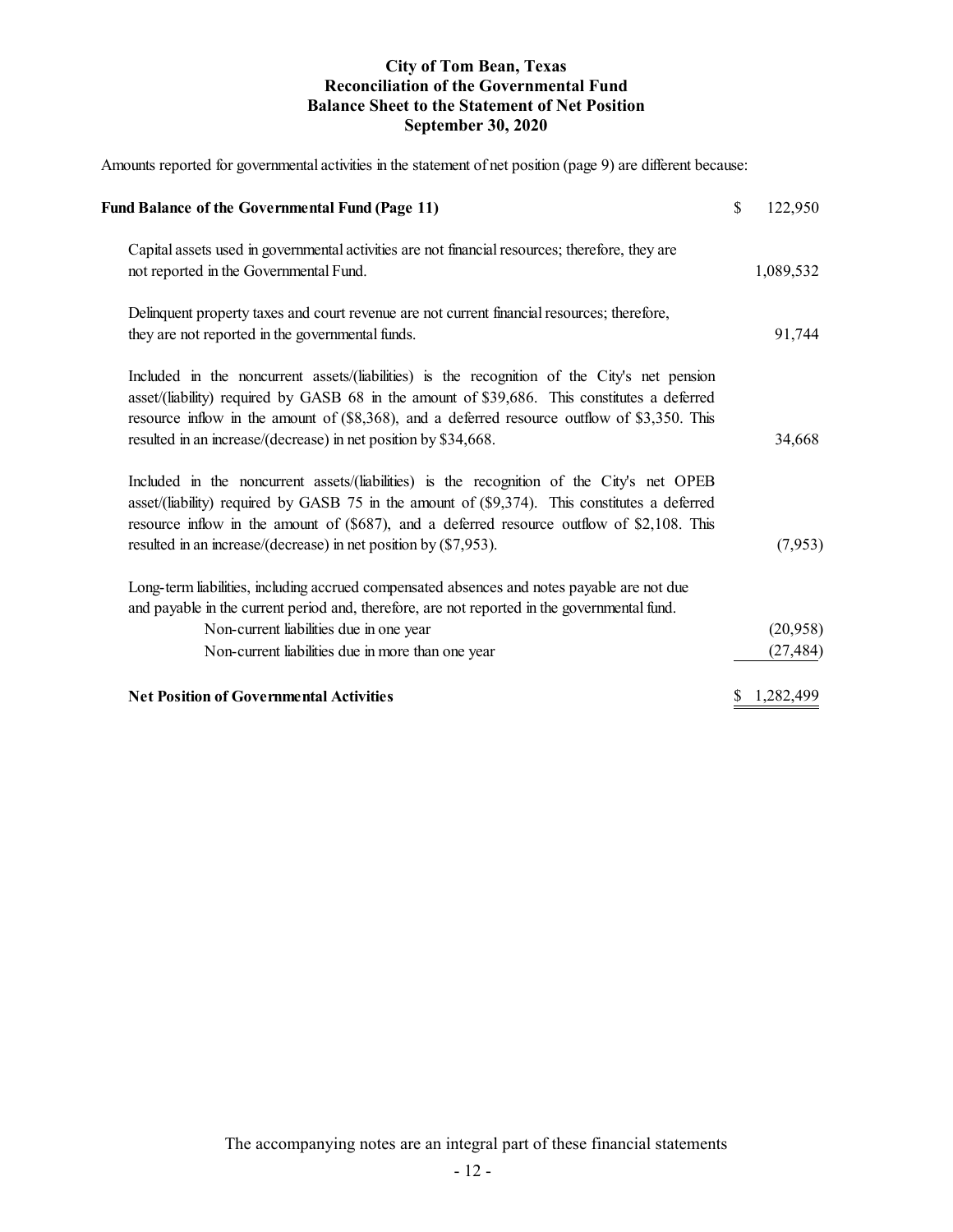## **City of Tom Bean, Texas Statement of Revenues, Expenditures, and Changes in Fund Balance Governmental Fund For the Year Ended September 30, 2020**

#### **REVENUES**

| Taxes:                  |               |
|-------------------------|---------------|
| Property                | \$<br>288,952 |
| General Sales and Use   | 64,429        |
| Franchise               | 41,320        |
| Municipal Court         | 54,009        |
| <b>Grant Revenue</b>    | 26,000        |
| <b>COVID</b> Management | 12,650        |
| Other Revenue           | 7,316         |
| Licenses and Permits    | 10,973        |
| <b>Interest Revenue</b> | 1,455         |
| <b>Total Revenues</b>   | 507,104       |
| <b>EXPENDITURES</b>     |               |
| Current:                |               |
| Police Department       | 201,708       |
| General Government      | 162,296       |
| Municipal Court         | 85,488        |
| Fire Department         | 10,000        |
| <b>Streets</b>          | 27,043        |
|                         |               |

Emergency Medical Service 5,000 Library 864 Capital Outlays 7,500 Debt Service: Principal 20,083 Interest 2,530 Total Expenditures 522,512 Net Change in Fund Balance (15,408) Fund Balance - Beginning 138,358

Fund Balance - Ending \$ 122,950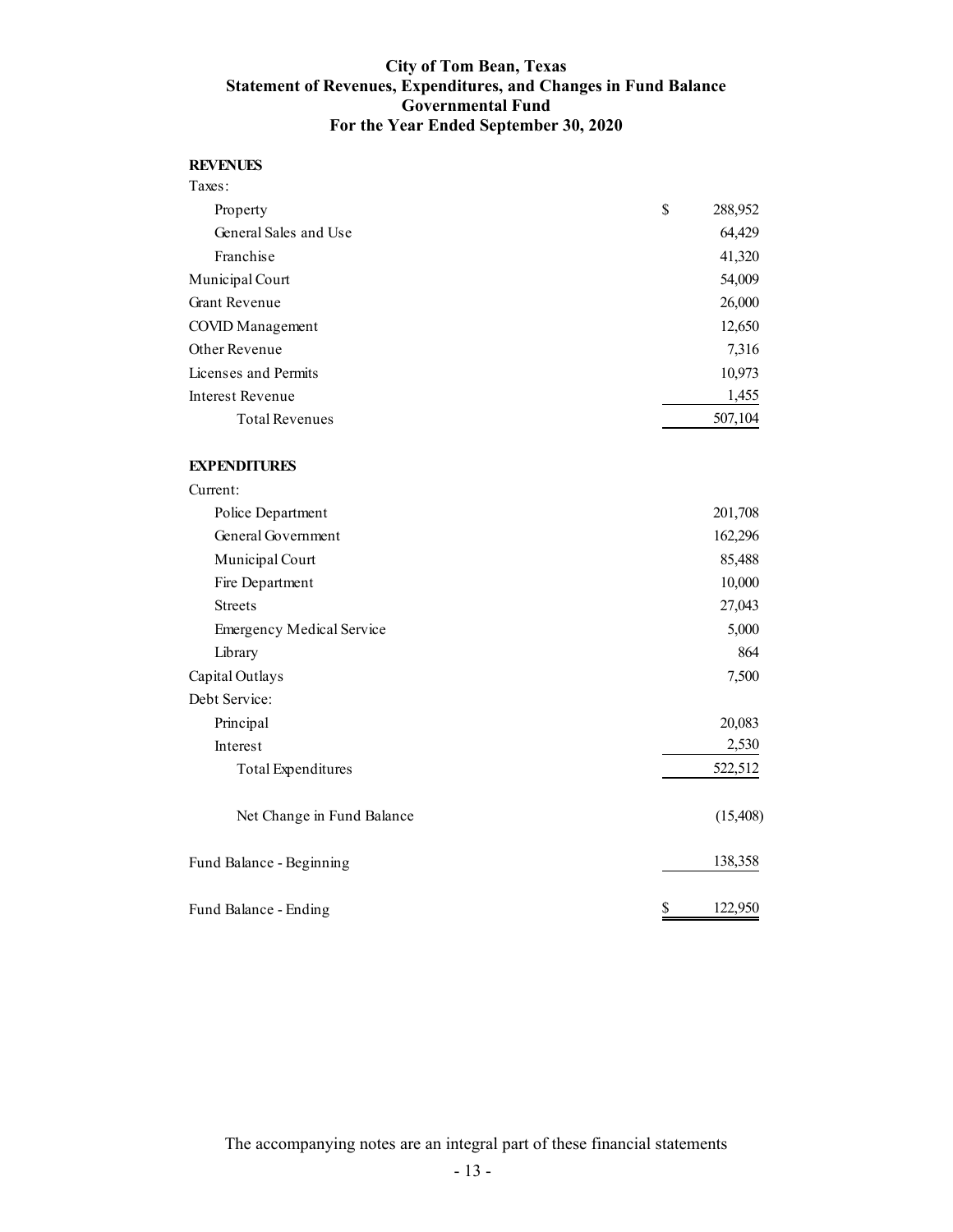## **City of Tom Bean, Texas Reconciliation of the Statement of Revenues, Expenditures, and Changes in Fund Balances of Governmental Fund to the Statement of Activities For the Year Ended September 30, 2020**

Amounts reported for *Governmental Activities* in the Statement of Activities (page 10) are different because:

| Net Change in Fund Balance - Total Governmental Fund (Page 13)                                                                                                                                                                                                                                                                                                                                                                                                                                                                                                                                                                                                                                                                                                                                                 | \$           | (15, 408) |
|----------------------------------------------------------------------------------------------------------------------------------------------------------------------------------------------------------------------------------------------------------------------------------------------------------------------------------------------------------------------------------------------------------------------------------------------------------------------------------------------------------------------------------------------------------------------------------------------------------------------------------------------------------------------------------------------------------------------------------------------------------------------------------------------------------------|--------------|-----------|
| Governmental Funds report capital outlays as expenditures. However, in the Statement of<br>Activities the cost of those assets is allocated over their estimated useful lives and reported as<br>depreciation expense. This is the amount by which capital outlays exceeds depreciation.                                                                                                                                                                                                                                                                                                                                                                                                                                                                                                                       |              | (4, 445)  |
| Governmental Funds report repayment of debt principal as an expenditure and proceeds of<br>new debt as a financing source. However, in the Statement of Activities, these transactions are<br>only considered changes in long-term debt balances.                                                                                                                                                                                                                                                                                                                                                                                                                                                                                                                                                              |              |           |
| Long-Term Debt Repaid in Current Year                                                                                                                                                                                                                                                                                                                                                                                                                                                                                                                                                                                                                                                                                                                                                                          |              | 20,083    |
| The implementation of GASB 68 required that certain expenditures be de-expended and<br>recorded as deferred resource outflows. These contributions made after the measurement<br>date of December 31, 2019 caused the change in the ending net position to increase by<br>\$3,346. Contributions made before the measurement date but after the previous measurement<br>date were reversed from deferred resource outflows and recorded as a current year expense.<br>This caused a decrease in the change in net position totaling (\$10,325). The City's reported<br>TMRS net pension expense had to be recorded.<br>The net pension expense<br>increased/(decreased) the change in net position by \$723. The result of these changes is to<br>increase/(decrease) the change in net position by (\$6,256). |              | (6,256)   |
| The implementation of GASB 75 required that certain expenditures be de-expended and<br>recorded as deferred resource outflows. These contributions made after the measurement<br>date of December 31, 2019 caused the change in the ending net position to increase in the<br>amount of \$188. Contributions made before the measurement date but after the previous<br>measurement date were reversed from deferred resource outflows and recorded as a current<br>year expense. This caused a decrease in the change in net position totaling (\$155). The City's<br>reported TMRS net pension expense had to be recorded. The net OPEB expense increased<br>the change in net position by $(\$7,985)$ . The result of these changes is to increase/(decrease)<br>the change in net position by (\$7,952).   |              | (7,952)   |
| Governmental Funds report some prior year tax and court revenues as income in the current<br>year. However, in the Statement of Activities, the revenue is recognized in the year in which it<br>is earned.                                                                                                                                                                                                                                                                                                                                                                                                                                                                                                                                                                                                    |              |           |
| Net Amounts Earned in Prior Years                                                                                                                                                                                                                                                                                                                                                                                                                                                                                                                                                                                                                                                                                                                                                                              |              | 9,404     |
| <b>Change in Net Position of Governmental Activities</b>                                                                                                                                                                                                                                                                                                                                                                                                                                                                                                                                                                                                                                                                                                                                                       | $\mathbb{S}$ | (4,574)   |
|                                                                                                                                                                                                                                                                                                                                                                                                                                                                                                                                                                                                                                                                                                                                                                                                                |              |           |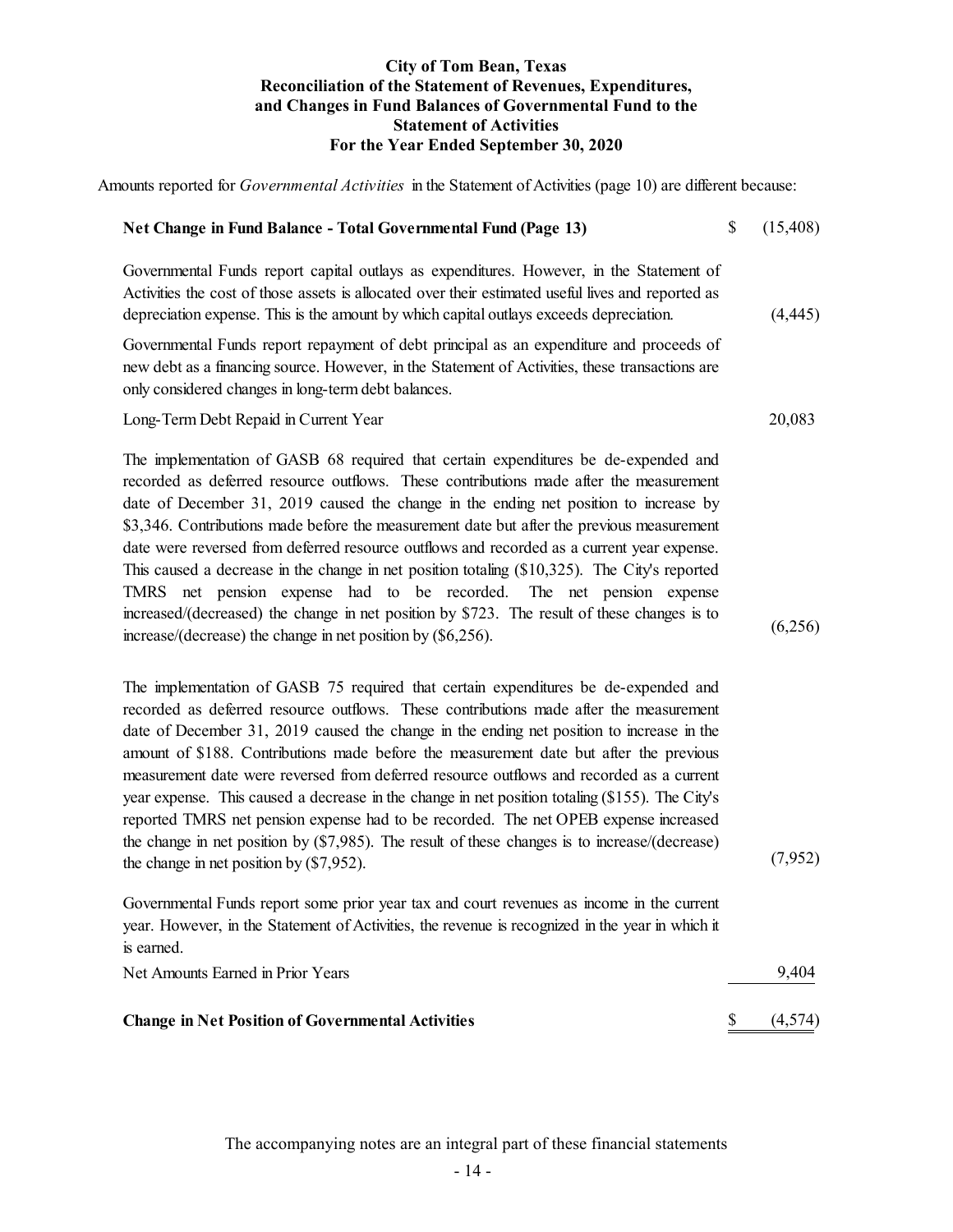## **City of Tom Bean, Texas Statement of Net Position – Proprietary Fund September 30, 2020**

| <b>ASSETS</b>                               |                 |
|---------------------------------------------|-----------------|
| Current Assets:                             |                 |
| Cash and Cash Equivalents                   | \$<br>96,220    |
| Accounts Receivables, Net                   | 39,140          |
| <b>Total Current Assets</b>                 | 135,360         |
| Restricted and Other Assets:                |                 |
| Restricted Deposits Held by GTUA            | 151,955         |
| Net Pension Asset                           | 24,382          |
| Total Restricted and Other Assets:          | 176,337         |
| Noncurrent Assets:                          |                 |
| Capital Assets:                             |                 |
| Land                                        | 79,850          |
| Construction in Progress                    | 1,279,606       |
| Machinery, Furniture, and Equipment         | 86,431          |
| Water and Sewer System                      | 2,896,270       |
| Less Accumulated Depreciation               | (2,171,639)     |
| Total Capital Assets, Net                   | 2,170,518       |
| <b>Total Noncurrent Assets</b>              | 2,170,518       |
| <b>Total Assets</b>                         | 2,482,215       |
| <b>DEFERRED OUTFLOWS OF RESOURCES</b>       |                 |
| Deferred Outflows - OPEB                    | 1,295           |
| Deferred Outflows - Pension                 | 2,058           |
| <b>Total Deferred Outflows of Resources</b> | 3,353           |
| <b>LIABILITIES</b>                          |                 |
| <b>Current Liabilities:</b>                 |                 |
| Accounts Payable                            | 15,853          |
| Accrued Liabilities                         | 1,691           |
| Salaries and Wages Payable                  | 6,392           |
| Customer Deposits Payable                   | 25,514          |
| Net Pension Liability                       | 16,387          |
| Notes Payable - Current Portion             | 36,317          |
| Contractual Obligation - Current Portion    | 70,000          |
| <b>Total Current Liabilities</b>            | 172,154         |
| Noncurrent Liabilities:                     |                 |
| <b>Total OPEB Liability</b>                 | 5,759           |
| Notes payable - Long Term Portion           | 44,156          |
| Contractual Obligation - Long Term Portion  | 1,185,000       |
| <b>Total Noncurrent Liabilities</b>         | 1,234,915       |
| <b>Total Liabilities</b>                    | 1,407,069       |
| <b>DEFERRED INFLOWS OF RESOURCES</b>        |                 |
| Deferred Inflows - OPEB                     | 423             |
| Deferred Inflows - Pension                  | 5,140           |
| <b>Total Deferred Inflows of Resources</b>  | 5,563           |
|                                             |                 |
| <b>NET POSITION</b>                         |                 |
| Net Investment in Capital Assets            | 835,045         |
| Restricted Deposits with GTUA               | 151,955         |
| Unrestricted                                | 85,936          |
| <b>Total Net Position</b>                   | \$<br>1,072,936 |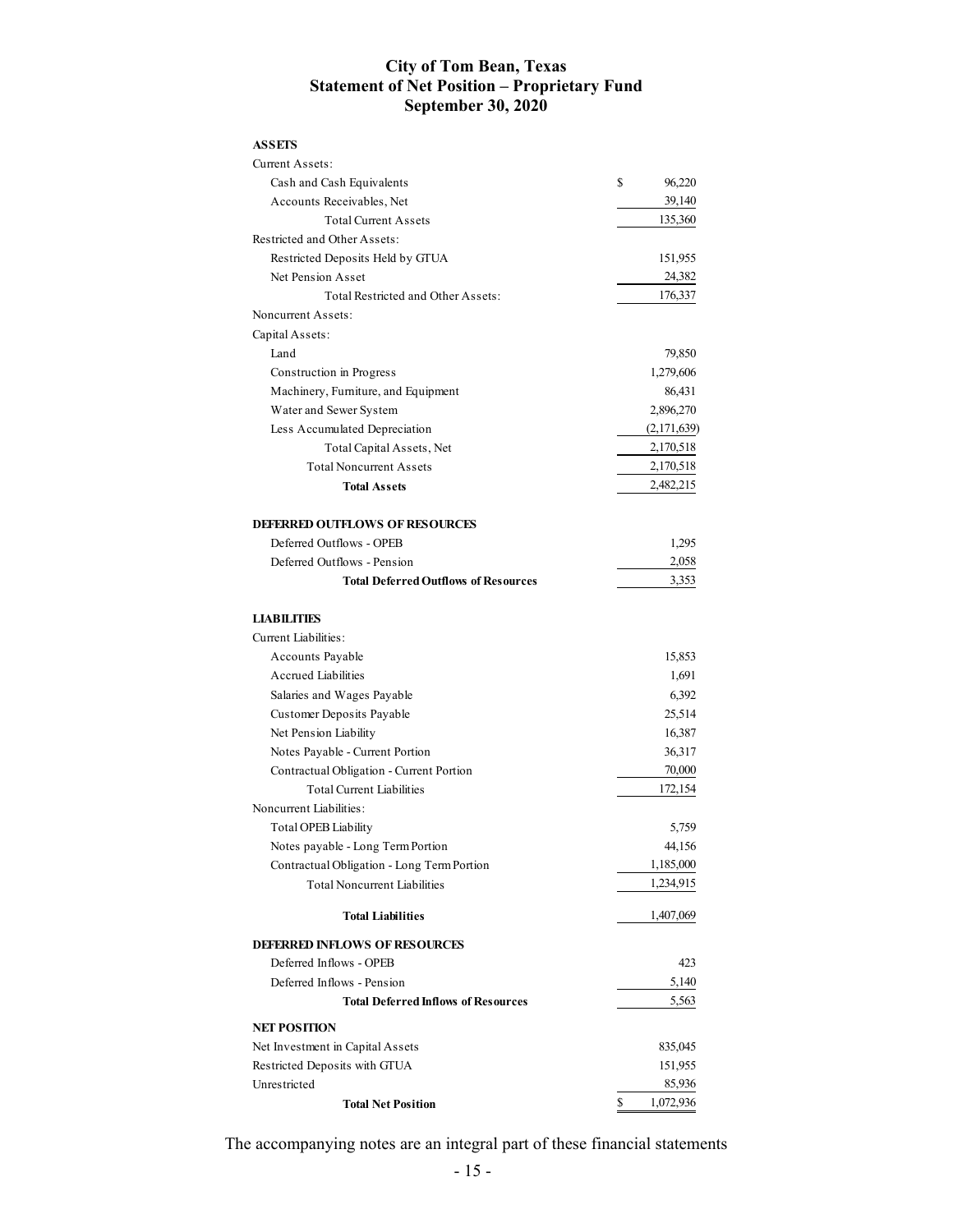## **City of Tom Bean, Texas Statement of Revenues, Expenses and Changes in Net Position Proprietary Fund For the Year Ended September 30, 2020**

| <b>Operating Revenues:</b>            |                 |
|---------------------------------------|-----------------|
| Water                                 | \$<br>307,309   |
| Sewer                                 | 150,341         |
| Sanitation                            | 72,090          |
| Late Charges, Connect Fees, and Other | 21,671          |
| <b>Total Operating Revenues</b>       | 551,411         |
| <b>Operating Expenses:</b>            |                 |
| Salaries and Benefits                 | 176,285         |
| Supplies, Maintenance and Repairs     | 49,872          |
| Depreciation                          | 68,806          |
| <b>Utilities</b>                      | 70,419          |
| <b>Sanitation Contract</b>            | 64,947          |
| Other Operating Expenses              | 37,500          |
| <b>Total Operating Expenses</b>       | 467,829         |
| Operating Income (Loss)               | 83,582          |
| <b>Nonoperating Sources (Uses)</b>    |                 |
| Interest Income                       | 14,537          |
| Interest Expense                      | (35, 430)       |
| Total Nonoperating Revenue (Expenses) | (20, 893)       |
| <b>Change in Net Position</b>         | 62,689          |
| <b>Total Net Position - Beginning</b> | 1,010,247       |
| Total Net Position - Ending           | \$<br>1,072,936 |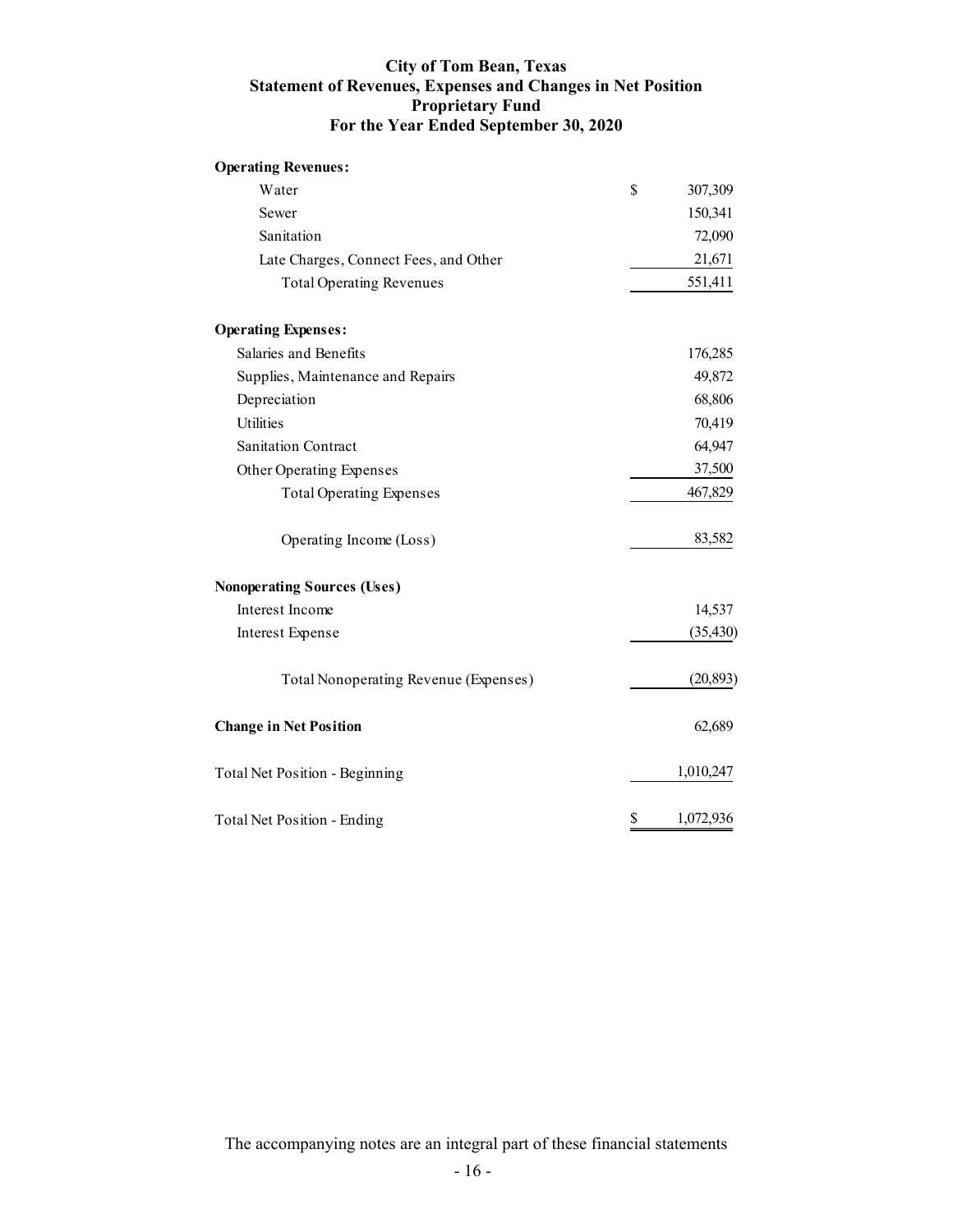## **City of Tom Bean, Texas Statement of Cash Flows – Proprietary Fund For the Year Ended September 30, 2020**

| <b>CASH FLOWS FROM OPERATING ACTIVITIES</b>                              |               |
|--------------------------------------------------------------------------|---------------|
| Cash Received from Customers                                             | \$<br>545,813 |
| Cash Paid to Employees                                                   | (172, 541)    |
| Cash Paid to Suppliers for Goods and Services                            | (279, 730)    |
| Net Cash Provided by Operating Activities                                | 93,542        |
| <b>CASH FLOWS FROM CAPITAL AND RELATED FINANCING ACTIVITIES</b>          |               |
| Acquisition of Capital Assets                                            | (276,059)     |
| Proceeds from New Debt                                                   | 20,000        |
| Net Cash from GTUA                                                       | 251,496       |
| Interest Paid on Capital Debt                                            | (35, 430)     |
| Principal Paid on Capital Debt                                           | (105, 592)    |
| Net Cash Used by Capital and Related Financing Activities                | (145, 585)    |
| <b>CASH FLOWS FROM INVESTING ACTIVITIES</b>                              |               |
| Cash Received for Interest on Investments                                | 14,537        |
| Net Cash Provided by Investing Activities                                | 14,537        |
| Net Increase in Cash and Cash Equivalents                                | (37,506)      |
| Cash and Cash Equivalents, October 1, 2019                               | 133,726       |
| Cash and Cash Equivalents, September 30, 2020                            | \$<br>96,220  |
| <b>Reconciliation of Operating Income (Loss) to Net Cash</b>             |               |
| <b>Provided (Used) by Operating Activities:</b>                          |               |
| Operating Income (Loss)                                                  | \$<br>83,582  |
| Adjustments to Reconcile Operating Income to Net Cash                    |               |
| Provided (Used) by Operating Activities                                  |               |
| Depreciation Expense                                                     | 68,806        |
| (Increase) Decrease in Accounts Receivable                               | 938           |
| (Increase) Decrease in Net Pension Asset and Total OPEB Liability        | (16, 650)     |
| (Increase) Decrease in Deferred Outflows of Resources - Pension and OPEB | 3,115         |
| Increase (Decrease) in Deferred Inflows of Resources - Pension and OPEB  | (689)         |
| Increase (Decrease) in Deposits Payable                                  | (4,660)       |
| Increase (Decrease) in Accounts Payable                                  | (19, 929)     |
| Increase (Decrease) in Accrued Liabilities                               | (37, 358)     |
| <b>Net Cash Provided by Operating Activities</b>                         | \$<br>93,542  |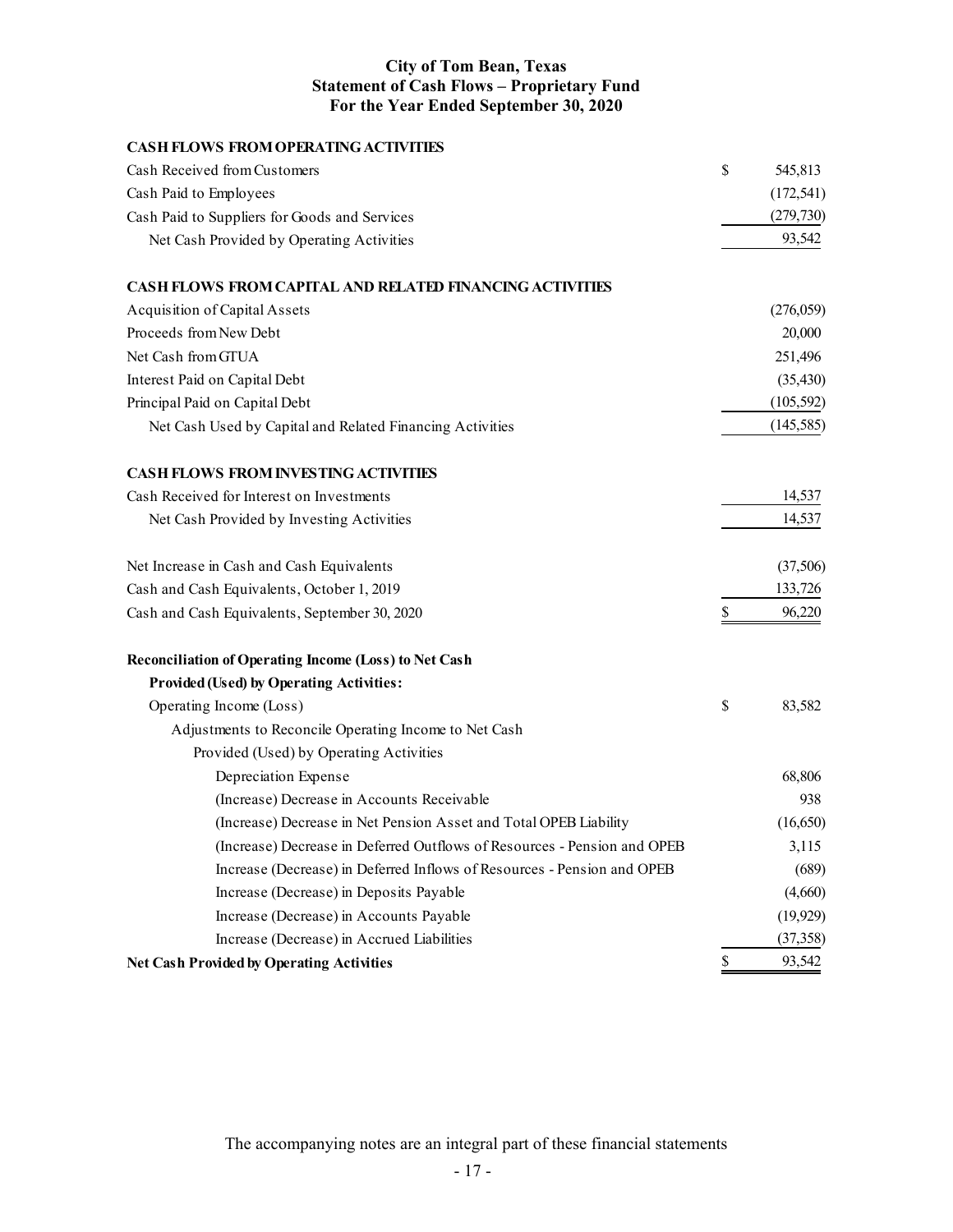## **Note 1: Summary of Significant Accounting Policies**

#### **A. Financial Reporting Entity**

The City of Tom Bean, Texas (City), was established in 1887 and was incorporated in 1897. The City operates under a council-mayor form of government. The general government functions include law enforcement, streets, sanitation, public improvements, planning and zoning, and general administrative services. Proprietary Funds are used to account for the operations of the City's water, sewer, and sanitation services. Fire protection is provided by a separate entity, the Tom Bean Volunteer Fire Department.

The financial statements of the City of Tom Bean are prepared in accordance with Generally Accepted Accounting Principles (GAAP) in the United States of America applicable to state and local governments. Generally accepted accounting principles for local governments include those principles prescribed by the Governmental Accounting Standards Board (GASB), the American Institute of Certified Public Accountants in the publications entitled Audits of State and Local Governmental Units and by the Financial Accounting Standards Board (where applicable.) The City's reporting entity applies all relevant Governmental Accounting Standards Board (GASB) pronouncements. Proprietary funds and similar component units apply Financial Accounting Standards Board (FASB) pronouncements.

The accompanying financial statements present the primary government, the City, and its component units, entities that are legally separate but are included in the financial statements because the primary government is considered to be financially accountable. The component units presented are those separately administered organizations that are controlled by or dependent on the City. Control or dependency of the component unit to the City is determined on the basis of the appointment of the respective governing board, ability to influence projects, whether a financial benefit/burden relationship exists, and other factors. Further, the presentation in the financial statements is determined by whether the component unit's governing body is substantially the same as the City, who is the primary beneficiary of the services provided, and the expectation of what resources will be used to pay debts.

The Tom Bean Economic Development Corporation (EDC) and the Tom Bean Community Development Corporation (CDC) are discretely presented component units of the City. The discrete presentation is required because governing boards are essentially the same as the City and a financial benefit or burden relationship exists between the EDC, CDC, and the City. The EDC and CDC are non-profit organizations established on behalf of the City under the Development Act of 1979. The transactions of the EDC and CDC are maintained in separate funds and are discretely presented in separate columns in the financial statements. The discretely presented methodology was selected after evaluation of the circumstances and standards, as noted above. The EDC and CDC do not issue separate financial statements.

The financial statements include government-wide statements prepared on an accrual basis of accounting and fund financial statements that present information for individual major funds rather than by fund type.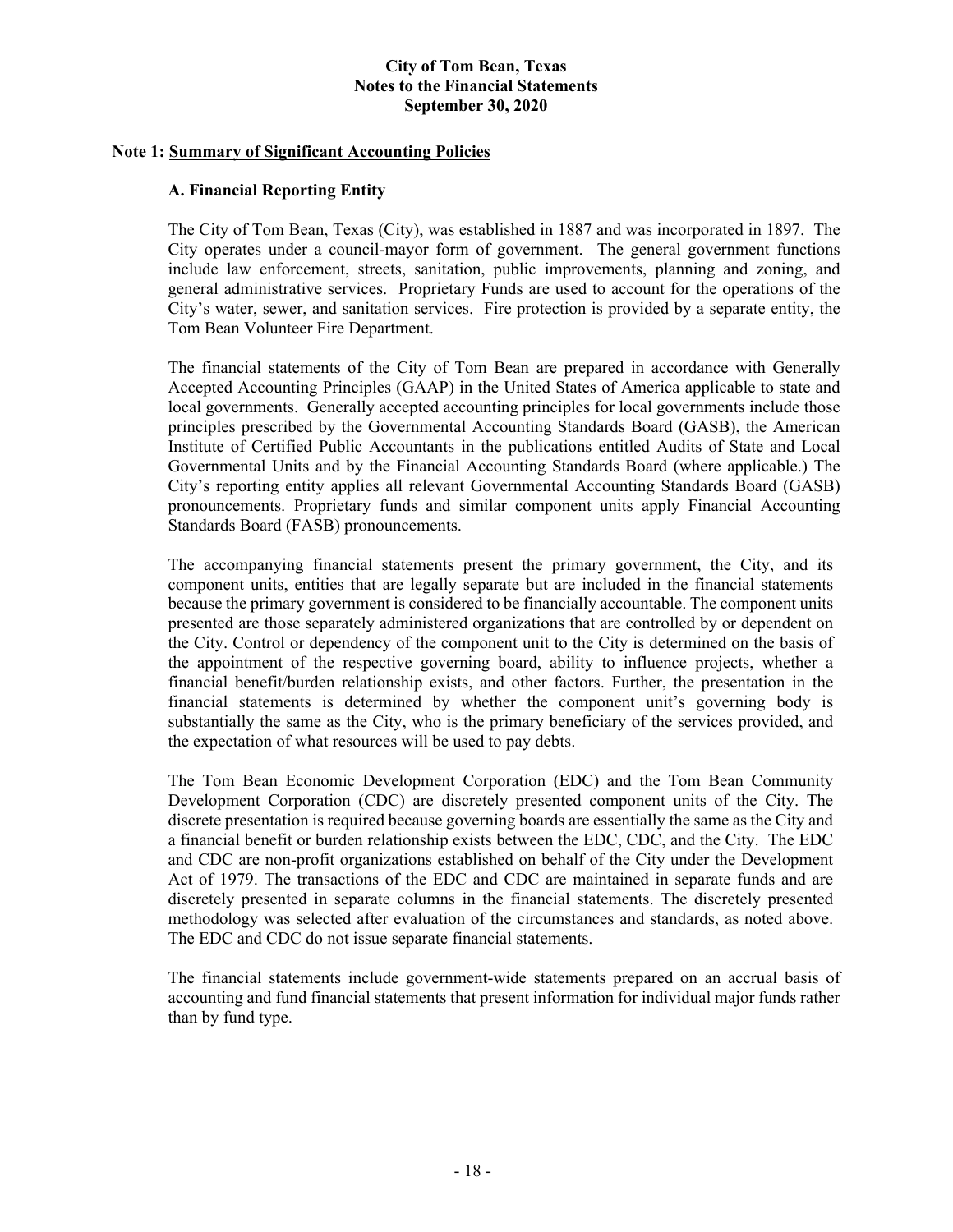## **Note 1: Summary of Significant Accounting Policies (continued)**

## **B. Basis of Presentation – Government-Wide Financial Statements**

The government-wide financial statements (i.e., the Statement of Net Position and the Statement of Activities) report information on all of the non-fiduciary activities of the primary government. For the most part, the effect of inter-fund activity has been removed from these statements. Governmental activities, which normally are supported by taxes and intergovernmental revenues, are reported separately from proprietary activities, which rely, to a significant extent on fees and charges for support. Likewise, the primary government is reported separately from certain legally separate component units for which the primary government is financially accountable.

The Statement of Activities demonstrates the degree to which direct expenses of a given function are offset by program revenues. Direct expenses are those that are clearly identifiable with a specific function. Program revenues include: 1) charges to customers or applicants who purchase, use, or directly benefit from goods, services, or privileges provided by a given function, and 2) grants and contributions that are restricted to meeting the operational or capital requirements of a particular function. Taxes or other items not included among functional revenues are reported as general revenues.

#### **C. Measurement Focus, Basis of Accounting, and Financial Statement Presentation**

The government-wide financial statements are reported using the economic resources measurement focus and the accrual basis of accounting, as are the proprietary (business-type activity) fund. Revenues are recorded when earned and expenses are recognized when a liability is incurred, regardless of the timing of the related cash flows. Property taxes are recognized as revenues in the year for which they are levied. Grants and similar items are recognized as revenue when eligibility requirements imposed by the provider have been met.

Governmental fund financial statements are reported using the current financial resources measurement focus and the modified accrual basis of accounting. Revenues are recognized as soon as they are both measurable and available. Revenues are considered to be available when they are collectible within the current period or soon enough thereafter to pay liabilities of the current period. For this purpose, the City considers revenues to be available if they are collected within 60 days of the end of the current fiscal period. Expenditures generally are recorded when a liability is incurred, as under accrual accounting. However, debt service expenditures, as well as expenditures related to compensated absences and claims and judgments, are recorded only when payment is made.

Governmental funds are accounted for using the modified accrual basis of accounting. Revenues are recognized when they become measurable and available as current assets. Gross receipts and sales taxes are considered measurable and recognizable when in the control of the intermediary collecting government that presents information for individual major funds rather than by fund type. Non-major funds are presented in total in one column.

The accounts of the City are organized on the basis of funds, each of which is considered to be a separate accounting entity. The operations of each fund are accounted for with a separate set of self-balancing accounts, which are comprised of fund's assets, liabilities, fund equity, revenues and expenses, as appropriate. Government resources are allocated to and for individual funds based on the purposes and functions for which they are to be spent and the means by which spending activities are controlled. The various funds are grouped, in the financial statements in this report, into two broad fund categories as follows: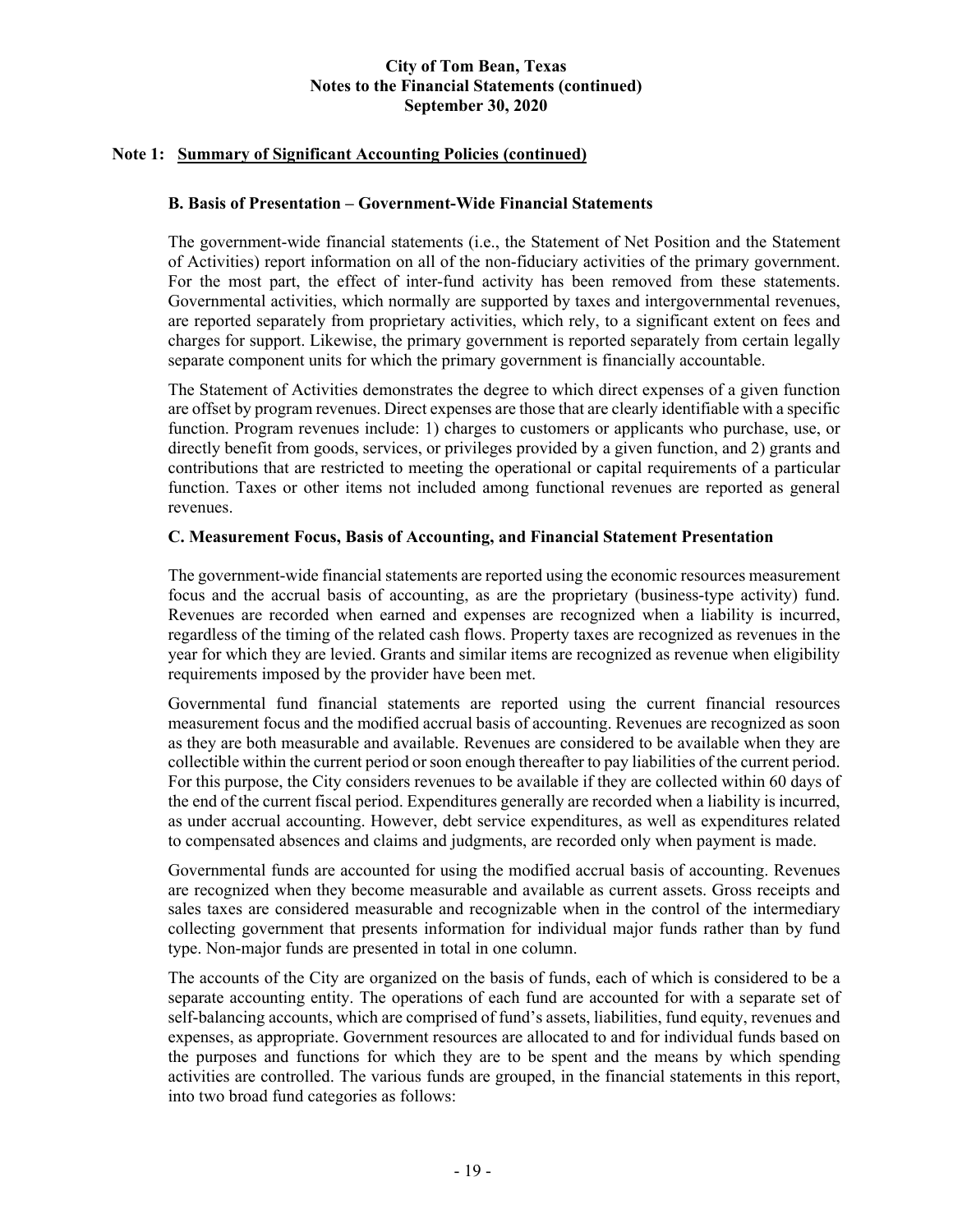#### **Note 1: Summary of Significant Accounting Policies (continued)**

#### **C. Measurement Focus, Basis of Accounting, and Financial Statement Presentation (continued)**

The City reports the following major governmental fund:

**General Fund** – This fund is the general operating fund of the City. It is used to account for all financial resources except those required to be accounted for in another fund.

The City reports the following major enterprise fund:

**Water and Sewer Fund** – This fund is used to account for operations (a) that are financed and operated in a manner similar to private business enterprises, where the intent of the governing body is to recover costs (expenses, including depreciation) of providing goods or services to the general public through user charges or (b) where the governing body has decided that periodic determination of revenues earned, expenses incurred, and/or net income is appropriate for capital maintenance, public policy, management control accountability, or other purposes. The Water and Sewer Fund is accounted for under this proprietary fund type. Proprietary Funds are accounted for using the economic resources measurement focus and the accrual basis of accounting. The accounting objectives are determinations of net income, financial position and cash flow. All assets and liabilities, deferred inflow and outflows are included on the Statement of Net Position.

The City applies all GASB pronouncements as well as the Financial Accounting Standards Board pronouncements issued, unless those pronouncements conflict with or contradict GASB pronouncements.

## **D. Assets, Liabilities, and Net Position/ Fund Balance**

#### *Cash and Cash Equivalents*

The City considers all cash on hand, demand deposits, and highly liquid investments available for current use with an initial maturity of three months or less to be cash and cash equivalents.

#### *Inter-fund Receivables and Payables*

Activity between funds that is representative of lending/borrowing arrangements outstanding at the end of the year is recorded as "Amounts Due To" and "Amounts Due From" other funds appropriately.

#### *Bad Debts*

The City uses the allowance method of valuing water, taxes, and court fines receivables. The City has established an allowance for doubtful accounts for delinquent receivables to the extent that their collection is doubtful.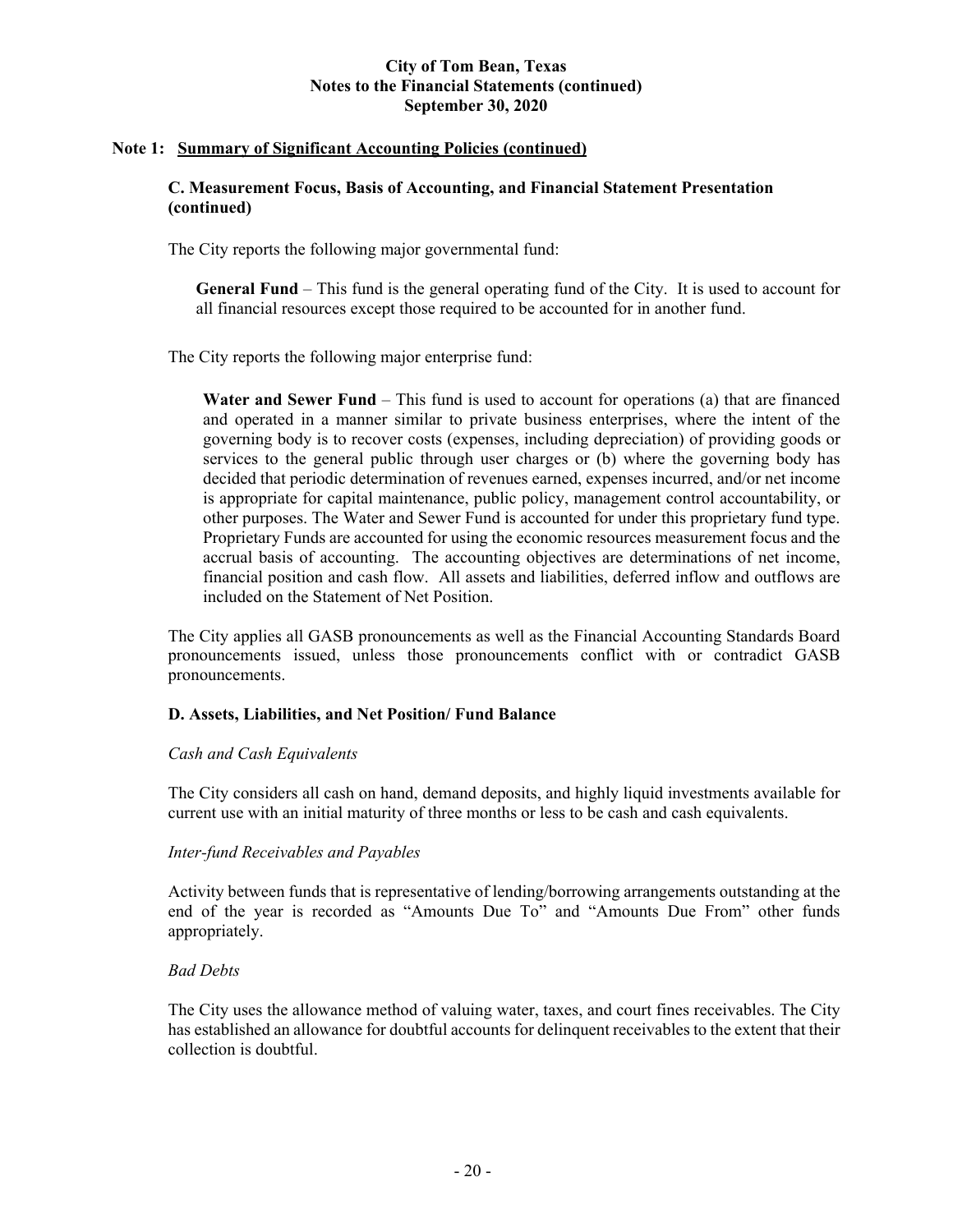#### **Note 1: Summary of Significant Accounting Policies (continued)**

#### **D. Assets, Liabilities, and Net Position/ Fund Balance (continued)**

#### *Property, Plant and Equipment*

Property, plant and equipment with a cost greater than \$5,000 and useful life over one year is capitalized and depreciated over its useful life. Property, plant and equipment used in governmental fund type operations are shown on the Statement of Net Position, rather than governmental funds. Accumulated depreciation has been provided on such property, plant and equipment. Depreciation fund type operations are shown on the Statement of Net Position, rather than governmental funds. Accumulated depreciation has been provided on such property, plant and equipment. Depreciation expense is allocated in the General Fund by function and is included as expense on the Statement of Activities.

All property, plant and equipment are reported at historical cost or estimated historical cost if actual historical cost is not available. Property, plant and equipment acquired through donation are recorded at estimated fair value on the date of donation. Depreciation is provided in the enterprise funds in amounts sufficient to relate the cost of the depreciable assets to operations over the estimated service life on the straight-line basis. The service lives by asset classification are follows:

| Furniture, Fixtures and Equipment | $5-10$ years  |
|-----------------------------------|---------------|
| Buildings and Improvements        | $12-40$ years |
| Public Infrastructure             | 20 years      |
| Water and Sewer Systems           | $20-50$ years |

## *Deferred Inflows and Outflows of Resources*

In addition to assets, the statement of net position will sometimes report a separate section for deferred outflows of resources. This separate financial statement element, deferred outflows of resources, represents a consumption of net position that applies to a future period(s) and so will not be recognized as an outflow of resources (expense/expenditure) until then.

In addition to liabilities, the statement of net position will sometimes report a separate section for deferred inflows of resources. This separate financial statement element, deferred inflows of resources, represents an acquisition of net position that applies to a future period(s) and so will not be recognized as an inflow of resources (revenue) until then.

The City has the following items that qualify for reporting as deferred outflows:

Pensions/OPEB – these deferred outflows result from pension/OPEB contributions after the measurement date (deferred and recognized in the following fiscal year) and/or the differences between expected and actual economic experience and assumption changes.

The City has the following items that qualify for reporting as deferred inflows:

Pensions/OPEB – at the government-wide level these deferred inflows result from differences due to pension assumption changes.

Unavailable Revenues – at the fund level these deferred inflows result from property taxes that have not been received in the current period and are unavailable until collected.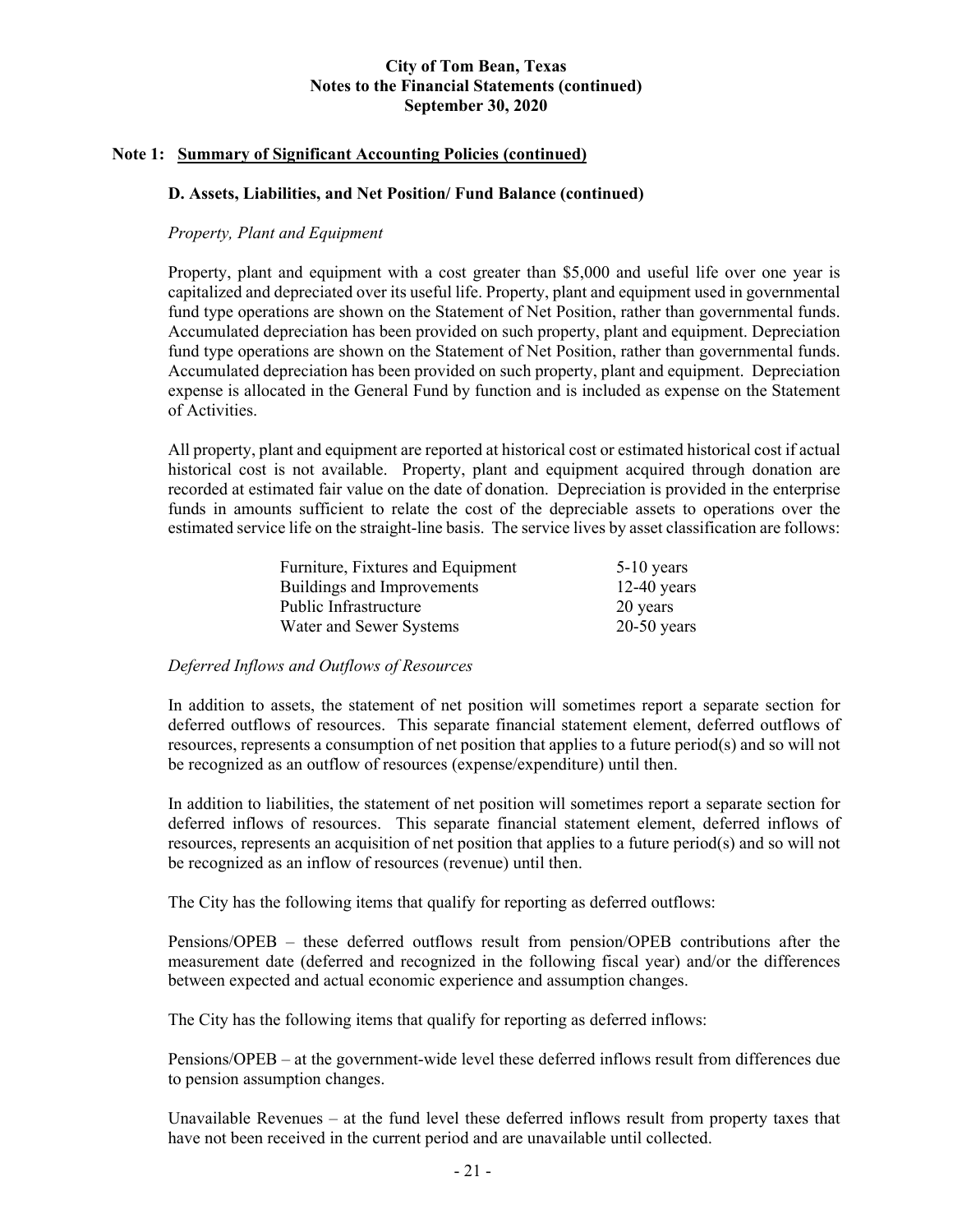## **Note 1: Summary of Significant Accounting Policies (continued)**

## **D. Assets, Liabilities, and Net Position/ Fund Balance (continued)**

## *Net Position and Fund Balances*

Net position invested in net capital assets, consists of capital assets, net of accumulated depreciation, reduced by the outstanding balances of any borrowing used for the acquisition, construction or improvements of those assets, and adding back unspent proceeds. Net position is reported as restricted when there are limitations imposed on their use either through the enabling legislations adopted by the City or through external restrictions imposed by creditors, grantors or laws or regulations of other governments. For the year ended September 30, 2020, the Water Fund had restricted net position in the amount of \$151,955. This amount includes funds held at Greater Texoma Utility Authority (GTUA) to be used exclusively for water and sewer system capital projects and repayment of contractual obligations.

The City has adopted the Governmental Accounting Standards Board's (GASB) *Statement No. 54, Fund Balance Reporting and Governmental Fund Type Definitions* (GASB 54). This Statement defines the different types of fund balances that a governmental entity must use for financial reporting purposes in the fund financial statements for governmental type funds. It does not apply for the government-wide financial statements.

GASB 54 requires the fund balance amounts to be properly reported within one of the following fund balance categories:

*Nonspendable* – such fund balance associated with inventories, prepaids, long-term loans and notes receivable, and property held for resale (unless the proceeds are restricted, committed, or assigned).

*Restricted –* fund balance category includes amounts that can be spent only for the specific purposes stipulated by constitution, external resource providers, or through enabling legislation,

*Committed* – fund balance classification includes amounts that can be used only for the specific purposes determined by formal action of the Council (the City's highest level of decision-making authority),

*Assigned* – fund balance classification are intended to be used by the City's General Fund for specific purposes but do not meet the criteria to be classified as restricted or committed, and

*Unassigned* – fund balance is the residual classification for the City's General Fund and includes amounts not contained in the other classifications, and other fund's that have total negative fund balances.

For the classification of Governmental Fund balances, the City considers expenditures to be made from the most restrictive first when more than one classification is available.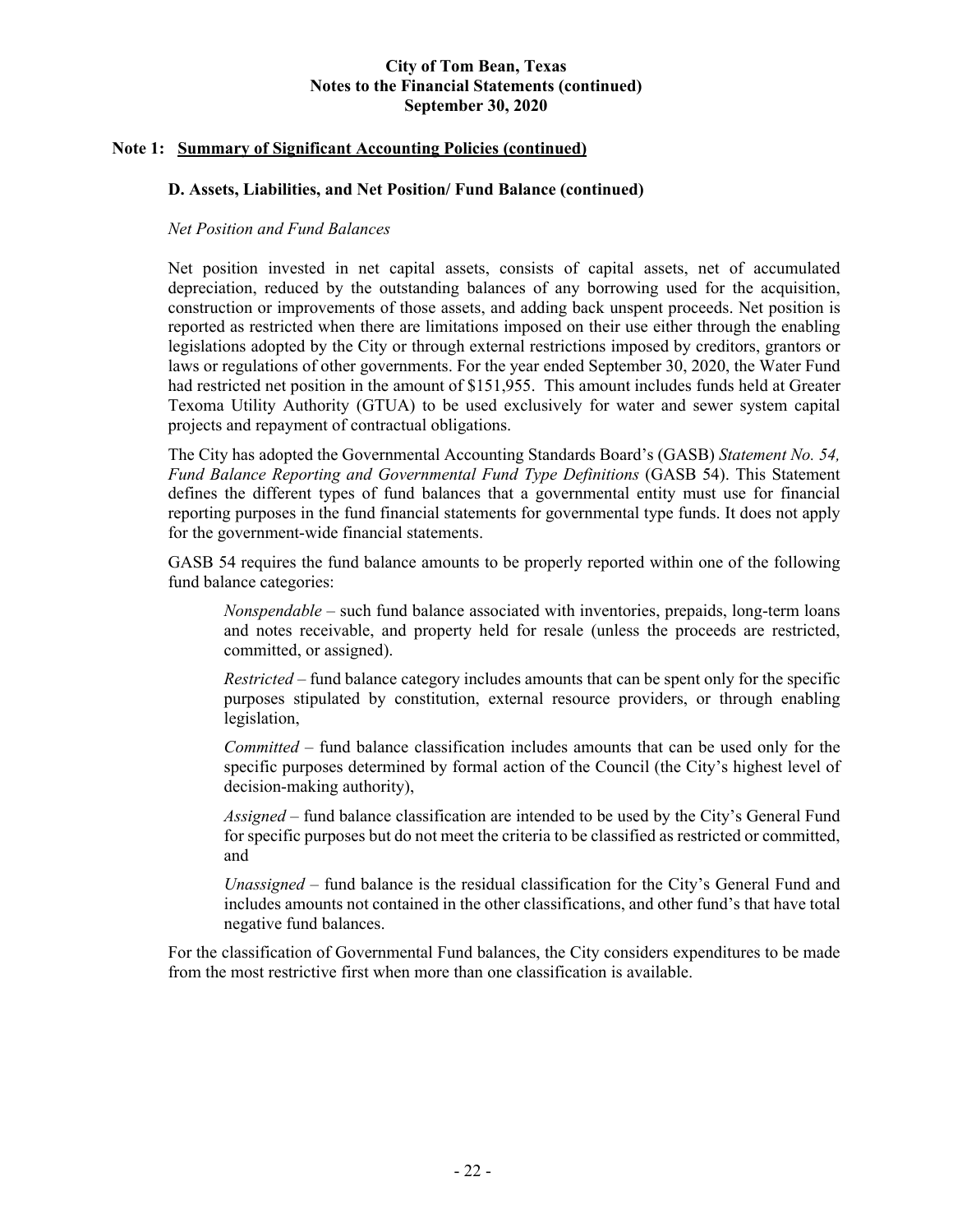## **Note 1: Summary of Significant Accounting Policies (continued)**

## **E. Pensions and Other Postemployment Benefits (OPEB)**

For purposes of measuring the net pension liability (asset), total OPEB liability, deferred outflows of resources and deferred inflows of resources related to pensions/OPEB, and pension/OPEB expense, information about the Fiduciary Net Position of the Texas Municipal Retirement System (TMRS) and additions to/deductions from TMRS's Fiduciary Net Position have been determined on the same basis as they are reported by TMRS. For this purpose, plan contributions are recognized in the period that compensation is reported for the employee, which is when contributions are legally due. Benefit payments and refunds are recognized when due and payable in accordance with the benefit terms. Investments are reported at fair value.

Information regarding the City's Total Net Pension Liability and Total OPEB Liability is obtained from the TMRS through reports prepared for the City by TMRS consulting actuary, Gabriel Roeder Smith & Company, in accordance with Governmental Accounting Standards Board (GASB) Statement No. 68. Accounting and Financial Reporting for Pensions and GASB No. 75 Accounting and Financial Reporting for Postemployment Benefits Other Than Pensions.

## **F. Revenues and Expenditures/Expenses**

## *Program Revenues*

Amounts reported as *program revenues* include 1) charges to customers or applicants who purchase, use, or directly benefit from goods, services, or privileges provided by a given function and 2) grants and contributions. All taxes, including those dedicated for a specific purpose, are reported as general revenues.

## *Property Taxes*

Ad valorem taxes are levied on October 1st and are due and payable at that time. All unpaid taxes levied October 1st become delinquent February 1st of the following year. Property taxes attach as an enforceable lien on property as of January 1st. Property tax revenues are recognized when they become available. Available includes those property taxes receivable, which are expected to be collected within sixty days after year-end.

## *Compensated Absences*

It is the City's policy to not carryover any unused employee vacation time as of each fiscal yearend unless granted by the mayor for special situations.

## *Proprietary Funds Operating and Nonoperating Revenues and Expenses*

Proprietary funds distinguish *operating* revenues and expenses from *nonoperating* items. Operating revenues and expenses generally result from providing services and products in connection with a proprietary fund's principal ongoing operations. The principal operating revenues of the Water and Sewer Fund are charges to customers for sales and services. The Water and Sewer Fund also recognize as operating revenue the portion of tap fees intended to recover the cost of connecting new customers to the system. Operating expenses for enterprise funds include the cost of sales and services, administrative expenses, and depreciation on capital assets. All revenues and expenses not meeting this definition are reported as nonoperating revenues and expenses.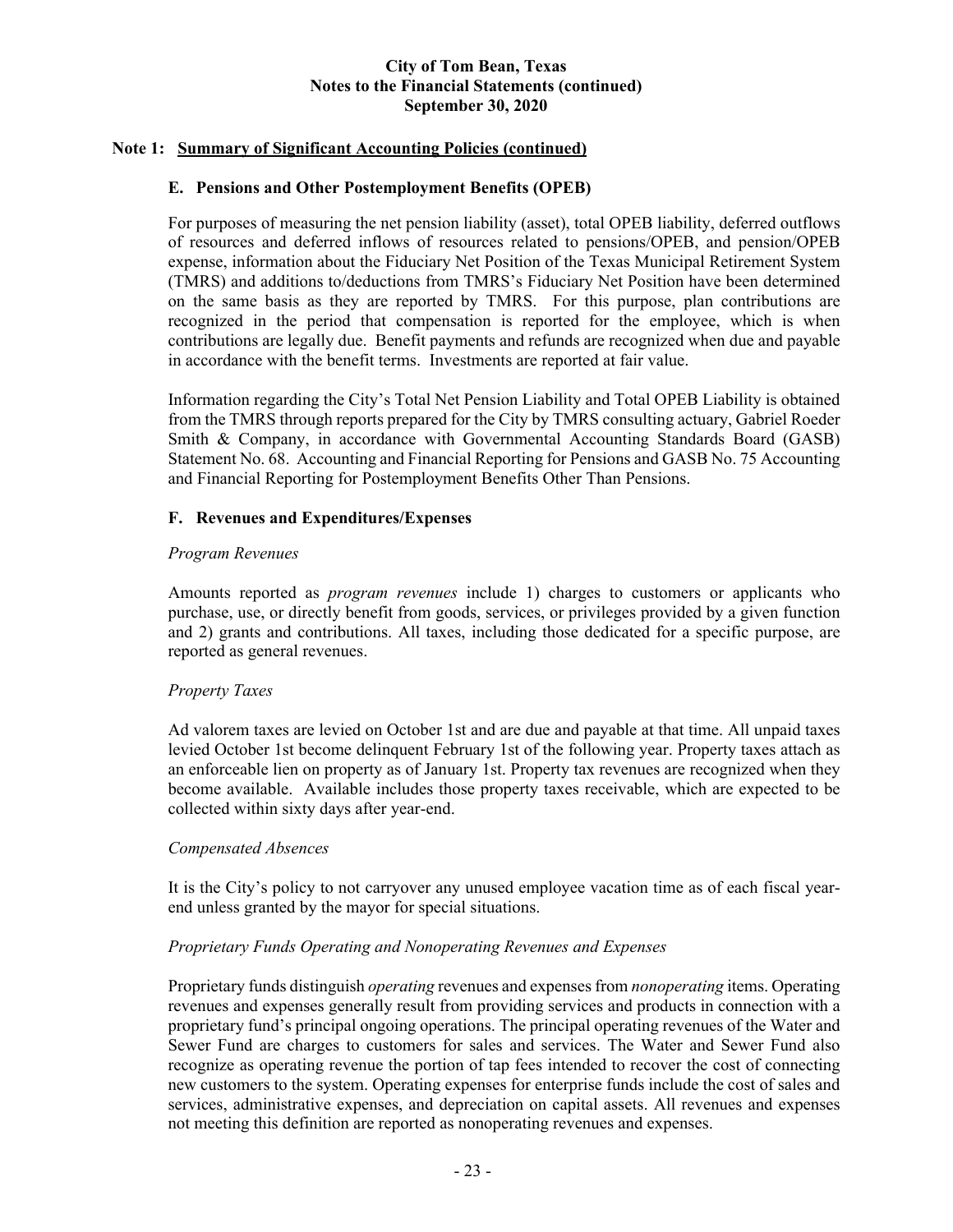## **Note 1: Summary of Significant Accounting Policies (continued)**

## **G. Estimates**

The preparation of financial statements in conformity with generally accepted accounting principles requires management to make estimates and assumptions that affect certain reported amounts and disclosures. Accordingly, actual results could differ from those estimates.

## **H. Budget and Budgetary Accounting**

Prior to September 1, the City Council submits a proposed budget for the ensuing fiscal year. At the meeting of the City Council at which the budget is submitted, the City Council fixes the time and place of the public hearing on the budget and causes to be published a notice of the budget hearing. After the budget hearing the budget may be adopted by a favorable vote of the majority vote of the Council. The City adopts a budget for the General Fund, the Water and Sewer Fund, and the discretely presented component units during the month of September.

## **Note 2: Cash and Investments**

As of September 30, 2020, the City maintains bank accounts at First National Bank of Tom Bean. The City's investments are limited to demand deposits and certificates of deposits in financial institutions that are members of the Federal Deposit Insurance Corporation. At September 30, 2020, the City's deposits in its depository bank totaled \$234,230 insured by both FDIC insurance and collateral pledged to the City by the bank. Additionally, the CDC's deposits in its depository bank totaled \$166,244 and the EDC's deposits totaled \$104,242, both of which are fully insured by the FDIC.

## **Note 3: Receivables**

Government-wide receivables as of September 30, 2020, including the applicable allowances for uncollectible accounts, are as follows:

|                               | General<br>Fund |          | Proprietary<br>Fund |          | Totals |            | CDC |                          | <b>EDC</b> |       |
|-------------------------------|-----------------|----------|---------------------|----------|--------|------------|-----|--------------------------|------------|-------|
| Receivables:                  |                 |          |                     |          |        |            |     |                          |            |       |
| Ad valorem taxes              | S               | 27,793   | S                   | ۰        | \$     | 27,793     | \$  | $\overline{\phantom{0}}$ | S          |       |
| Sales taxes                   |                 | 11,060   |                     |          |        | 11,060     |     | 5,530                    |            | 5,530 |
| Court                         |                 | 147,872  |                     |          |        | 147,872    |     |                          |            |       |
| Franchise                     |                 | 12,038   |                     |          |        | 12,038     |     |                          |            |       |
| Accounts                      |                 |          |                     | 65,091   |        | 65,091     |     |                          |            |       |
| Gross receivables             |                 | 198,763  |                     | 65,091   |        | 263,854    |     | 5,530                    |            | 5,530 |
| Less: Uncollectible allowance |                 | (77,214) |                     | (25,951) |        | (103, 165) |     |                          |            |       |
| Net total receivables         |                 | 121,549  |                     | 39,140   | S      | 160,689    | S   | 5,530                    | S          | 5,530 |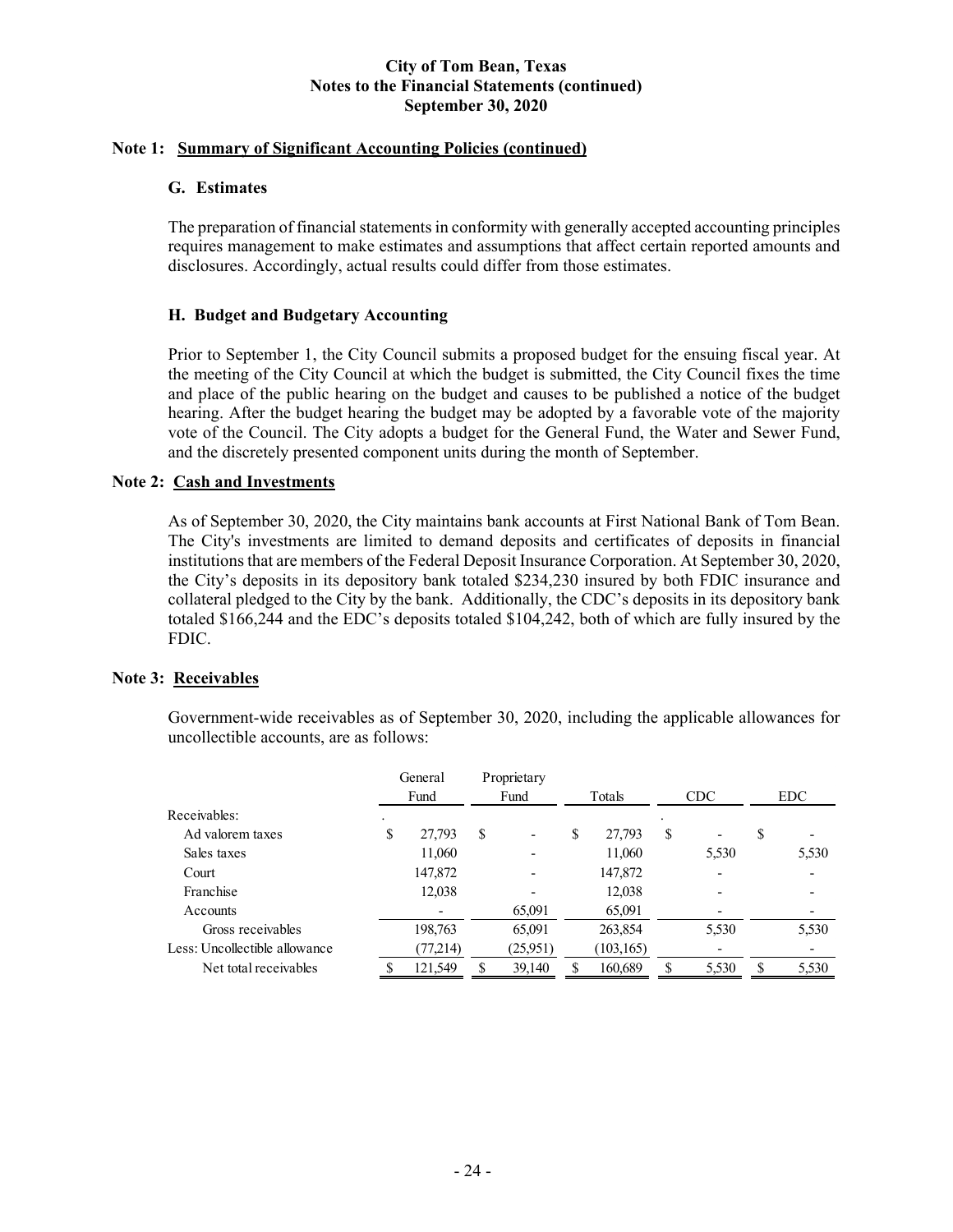## **Note 4: Capital Assets**

A summary of changes in capital assets for the year ended September 30, 2020, follows:

|                                             | Balance            |            |           | Additions and |             |  | Balance            |
|---------------------------------------------|--------------------|------------|-----------|---------------|-------------|--|--------------------|
|                                             | September 30, 2019 |            | Reclasses |               | Retirements |  | September 30, 2020 |
| <b>Governmental Activities:</b>             |                    |            |           |               |             |  |                    |
| Capital assets, not being depreciated:      |                    |            |           |               |             |  |                    |
| Land                                        | S                  | 7,000      | S         | 38,331        | S           |  | 45,331             |
| Total capital assets, not being depreciated |                    | 7,000      |           | 38,331        |             |  | 45,331             |
| Capital assets, being depreciated:          |                    |            |           |               |             |  |                    |
| Buildings, parks, and improvements          |                    | 247,664    |           |               |             |  | 247,664            |
| Streets and other infrastructure            |                    | 1,560,083  |           |               |             |  | 1,560,083          |
| Furniture, equipment and vehicles           |                    | 191,645    |           | 7,500         |             |  | 199,145            |
| Total capital assets, being depreciated     |                    | 1,999,392  |           | 7,500         |             |  | 2,006,892          |
| Less accumulated depreciation for:          |                    |            |           |               |             |  |                    |
| Buildings, parks, and improvements          |                    | (217,514)  |           | (6,572)       |             |  | (224,086)          |
| Streets and other infrastructure            |                    | (564,271)  |           | (22,117)      |             |  | (586,388)          |
| Furniture, equipment and vehicles           |                    | (130,629)  |           | (21, 588)     |             |  | (152,217)          |
| Total accumulated depreciation              |                    | (912, 414) |           | (50,277)      |             |  | (962, 691)         |
| Capital assets, being depreciated, net      |                    | 1,086,978  |           | (42,777)      |             |  | 1,044,201          |
| Governmental activities capital assets, net | <sup>2</sup>       | 1,093,978  |           | (4,446)       | S           |  | 1,089,532          |

Depreciation for fixed assets is included as an expense for activities on the statement of activities. Depreciation is allocated to each function of the government as follows:

# **Governmental Activities:**

| General government              | \$<br>6,572 |
|---------------------------------|-------------|
| Public safety                   | 21,588      |
| Streets                         | 22,117      |
| Total                           | 50,277      |
| <b>Business-type activites:</b> |             |
| Water and sewer                 | 68,806      |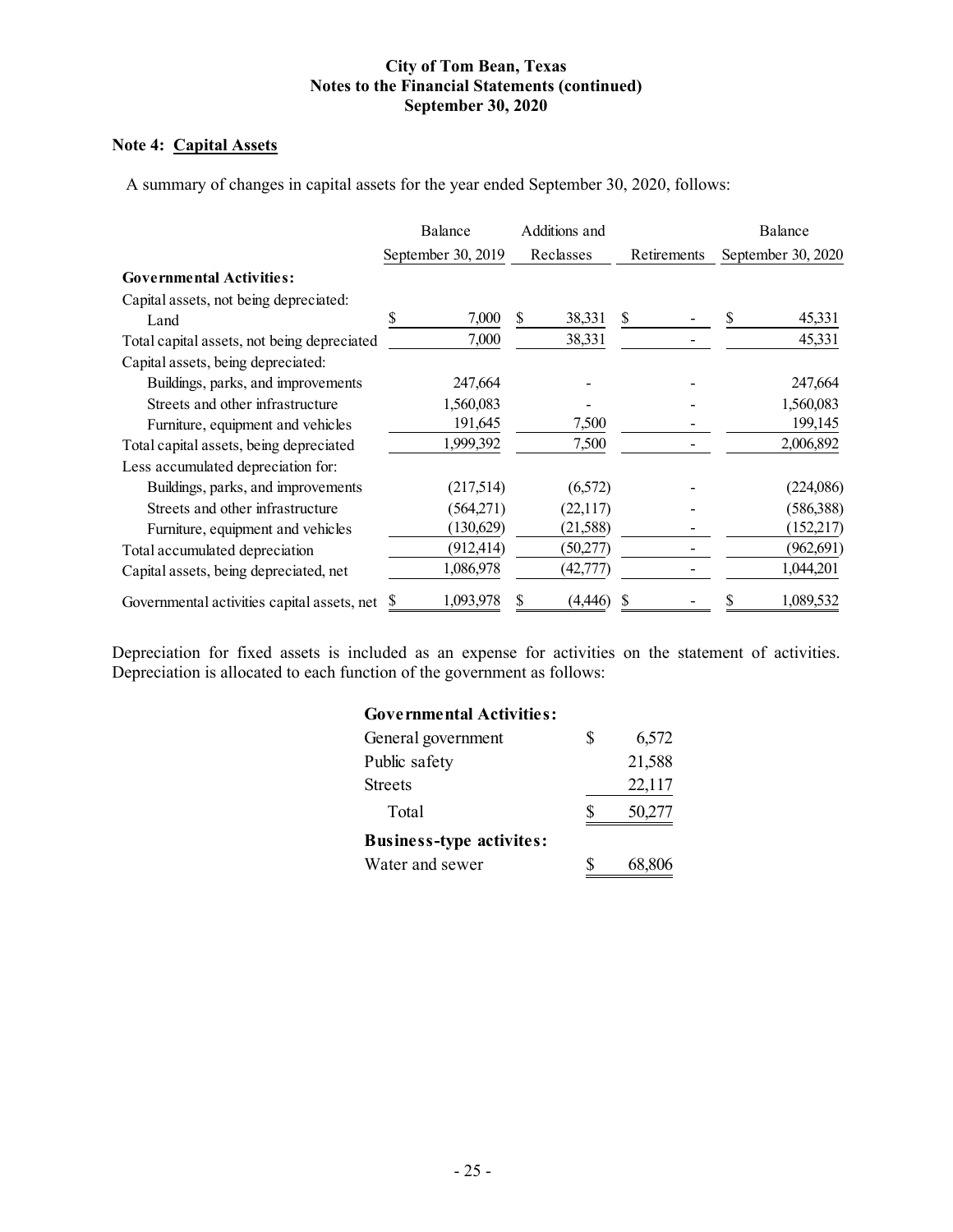# **Note 4: Capital Assets (continued)**

|                                              | Balance            |             |     | Additions     |             |  |                    | Balance     |
|----------------------------------------------|--------------------|-------------|-----|---------------|-------------|--|--------------------|-------------|
|                                              | September 30, 2019 |             |     | and Reclasses | Retirements |  | September 30, 2020 |             |
| <b>Business-Type Activities:</b>             |                    |             |     |               |             |  |                    |             |
| Capital assets, not being depreciated:       |                    |             |     |               |             |  |                    |             |
| Land                                         | \$                 | 79,850      | \$. |               | \$          |  |                    | 79,850      |
| Construction in Progress                     |                    | 1,061,572   |     | 218,034       |             |  |                    | 1,279,606   |
| Total capital assets, not being depreciated  |                    | 1,141,422   |     | 218,034       |             |  |                    | 1,359,456   |
| Capital assets, being depreciated:           |                    |             |     |               |             |  |                    |             |
| Furniture, equipment, and vehicles           |                    | 86,431      |     |               |             |  |                    | 86,431      |
| Utility plant in service                     |                    | 2,838,245   |     | 58,025        |             |  |                    | 2,896,270   |
| Total capital assets, being depreciated      |                    | 2,924,676   |     | 58,025        |             |  |                    | 2,982,701   |
| Less accumulated depreciation for:           |                    |             |     |               |             |  |                    |             |
| Furniture, equipment, and vehicles           |                    | (86,220)    |     | (211)         |             |  |                    | (86, 431)   |
| Utility plant in service                     |                    | (2,016,613) |     | (68, 595)     |             |  |                    | (2,085,208) |
| Total accumulated depreciation               |                    | (2,102,833) |     | (68, 806)     |             |  |                    | (2,171,639) |
| Capital assets, being depreciated, net       |                    | 821,843     |     | (10,781)      |             |  |                    | 811,062     |
| Business-type activities capital assets, net |                    | 1,963,265   |     | 207,253       |             |  |                    | 2,170,518   |

## **Note 5: Retirement Plan**

## **A. Plan Description**

The City of Tom Bean participates as one of 888 plans in the nontraditional, joint contributory, hybrid defined benefit pension plan administered by the Texas Municipal Retirement System (TMRS). TMRS is an agency created by the State of Texas and administered in accordance with the TMRS Act, Subtitle G, Title 8, Texas Government Code (the TMRS Act) as an agent multiple-employer retirement system for municipal employees in the State of Texas. The TMRS Act places the general administration and management of the System with a six-member Board of Trustees. Although the Governor, with the advice and consent of the Senate, appoints the Board, TMRS is not fiscally dependent on the State of Texas. TMRS's defined benefit pension plan is a tax-qualified plan under Section 401 (a) of the Internal Revenue Code. TMRS issues a publicly available comprehensive annual financial report (CAFR) that can be obtained at *www.tmrs.com*. All eligible employees of the City are required to participate in TMRS.

## **B. Benefits Provided**

TMRS provides retirement, disability, and death benefits. Benefit provisions are adopted by the governing body of the City, within the options available in the state statutes governing TMRS. At retirement, the benefit is calculated as if the sum of the employee's contributions, with interest, and the City-financed monetary credits with interest were used to purchase an annuity. Members may choose to receive their retirement benefit in one of seven payments options. Members may also choose to receive a portion of their benefit as a Partial Lump Sum Distribution in an amount equal to 12, 24, or 36 monthly payments, which cannot exceed 75% of the member's deposits and interest.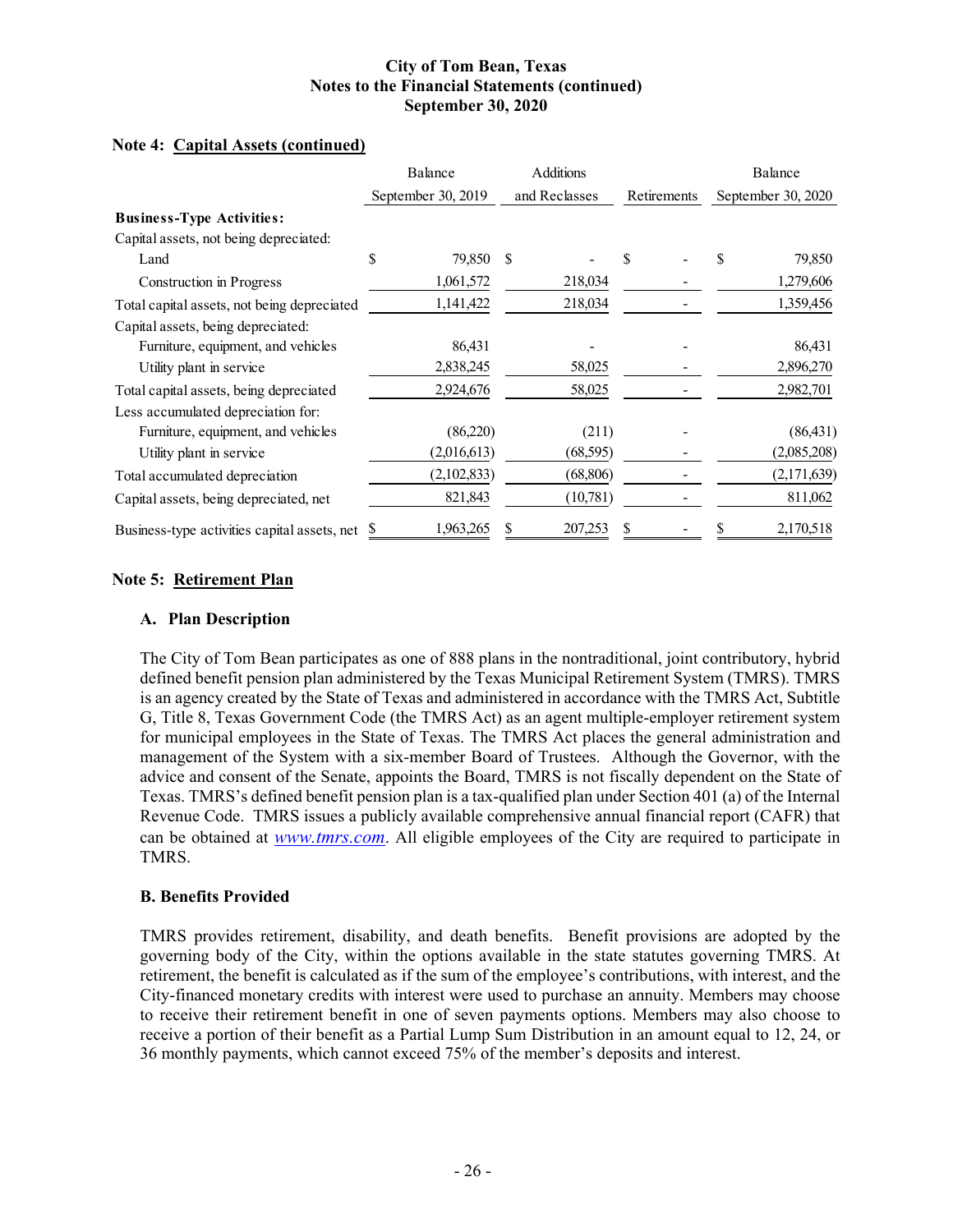## **Note 5: Retirement Plan (continued)**

## **B. Benefits Provided (continued)**

The plan provisions are adopted by the governing body of the City, within the options available in the state statutes governing TMRS. Plan provisions for the City were as follows:

| <b>Employee Deposit Rate</b>      | 6%           |
|-----------------------------------|--------------|
| Matching ratio (City to employee) | $1.5$ to $1$ |
| Years required for vesting        |              |
| Service retirement eligibility    | 60/5, 0/20   |
| Updated service credits           | $0\%$        |
| Annuity increase (to retirees)    | 0% of CPI    |

## *Employees covered by benefit terms.*

At the December 31, 2019 valuation and measurement date, the following employees were covered by the benefit terms:

| Inactive employees or beneficiaries currently receiving benefits |        |                 |  |
|------------------------------------------------------------------|--------|-----------------|--|
| Inactive employees entitled to but not yet receiving benefits    |        | $\overline{15}$ |  |
| Active employees                                                 |        |                 |  |
|                                                                  | Total: | 25.             |  |

## **C. Contributions**

The contribution rates for employees in TMRS are either 5%, 6%, or 7% of employee gross earnings, and the City matching percentages are either 100%, 150%, or 200%, both as adopted by the governing body of the City. Under the state law governing TMRS, the contribution rate for each city is determined annually by the actuary, using the Entry Age Normal (EAN) actuarial cost method. The actuarially determined rate is the estimated amount necessary to finance the cost of benefits earned by employees during the year, with an additional amount to finance any unfunded accrued liability.

Employees for the City were required to contribute 6.0% of their annual gross earnings during the fiscal year. The contribution rates for the City were 2.54% and 2.83% in calendar years 2019 and 2020, respectively. The City's contributions to TMRS for the fiscal year ended September 30, 2020 were \$7,462, and were equal to the required contributions.

## **D. Net Pension Liability**

The City's Net Pension Liability (NPL) was measured as of December 31, 2019, and the Total Pension Liability (TPL) used to calculate the Net Pension Liability was determined by an actuarial valuation as of that date.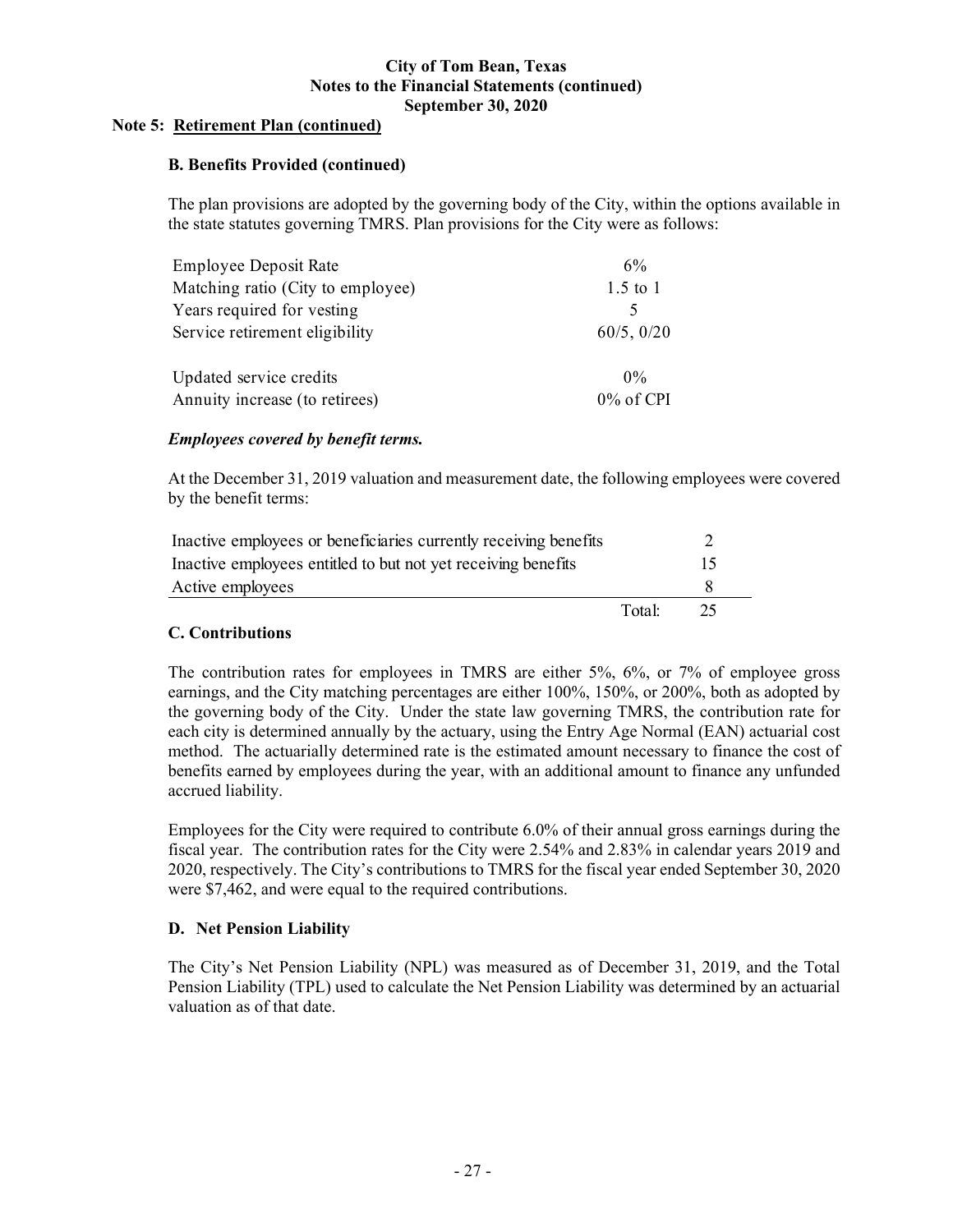## **Note 5: Retirement Plan (continued)**

## **D. Net Pension Liability (continued)**

#### *Actuarial assumptions:*

The Total Pension Liability in the December 31, 2019 actuarial valuation was determined using the following actuarial assumptions:

| Inflation                 | $2.5\%$ per year                    |
|---------------------------|-------------------------------------|
| Salary Increases          | 3.50% to 11.50% including inflation |
| Investment Rate of Return | 6.75%                               |

Salary increases were based on a service-related table. Mortality rates for active members are based on the PUB(10) mortality tables with the Public Safety table used for males and the General Employee table used for females. Mortality rates for healthy retirees and beneficiaries are based on the Gender-distinct 2019 Municipal Retirees of Texas mortality tables. The rates for active, healthy retirees and beneficiaries are projected on a fully generational basis by Scale UMP to account for future mortality improvements. For disabled annuitants, the same mortality tables for healthy retirees is used with a 4-year set-forward for males and a 3-year set-forward for females. In addition, a 3.5% and 3.0% minimum mortality rate is applied, for males and females respectively, to reflect the impairment for younger members who become disabled. The rates are projected on a fully generational basis by Scale UMP to account for future mortality improvements subject to the floor.

The actuarial assumptions were developed primarily from the actuarial investigation of the experience of TMRS over the four-year period from December 31, 2014 to December 31, 2018. They were adopted in 2019 and first used in the December 31, 2019 actuarial valuation. The postretirement mortality assumption for Annuity Purchase Rate (APRs) are based on the Mortality Experience Investigation Study covering 2009 through 2011 and dated December 31, 2013. Plan assets are managed on a total return basis with an emphasis on both capital appreciation as well as the production of income in order to satisfy the short-term and long-term funding needs of TMRS.

The long-term expected rate of return on pension plan investments was determined using a building-block method in which best estimate ranges of expected future real rates of return (expected returns, net of pension plan investment expense and inflation) are developed for each major asset class. These ranges are combined to produce the long-term expected rate of return by weighting the expected future real rates of return by the target asset allocation percentage and by adding expected inflation.

In determining their best estimate of a recommended investment return assumption under the various alternative asset allocation portfolios, GRS focused on the area between (1) arithmetic mean (aggressive) without an adjustment for time (conservative) and (2) the geometric mean (conservative) with an adjustment for time (aggressive). The target allocation and best estimates of real rates of return for each major asset class in fiscal year 2020 are summarized in the following table**:**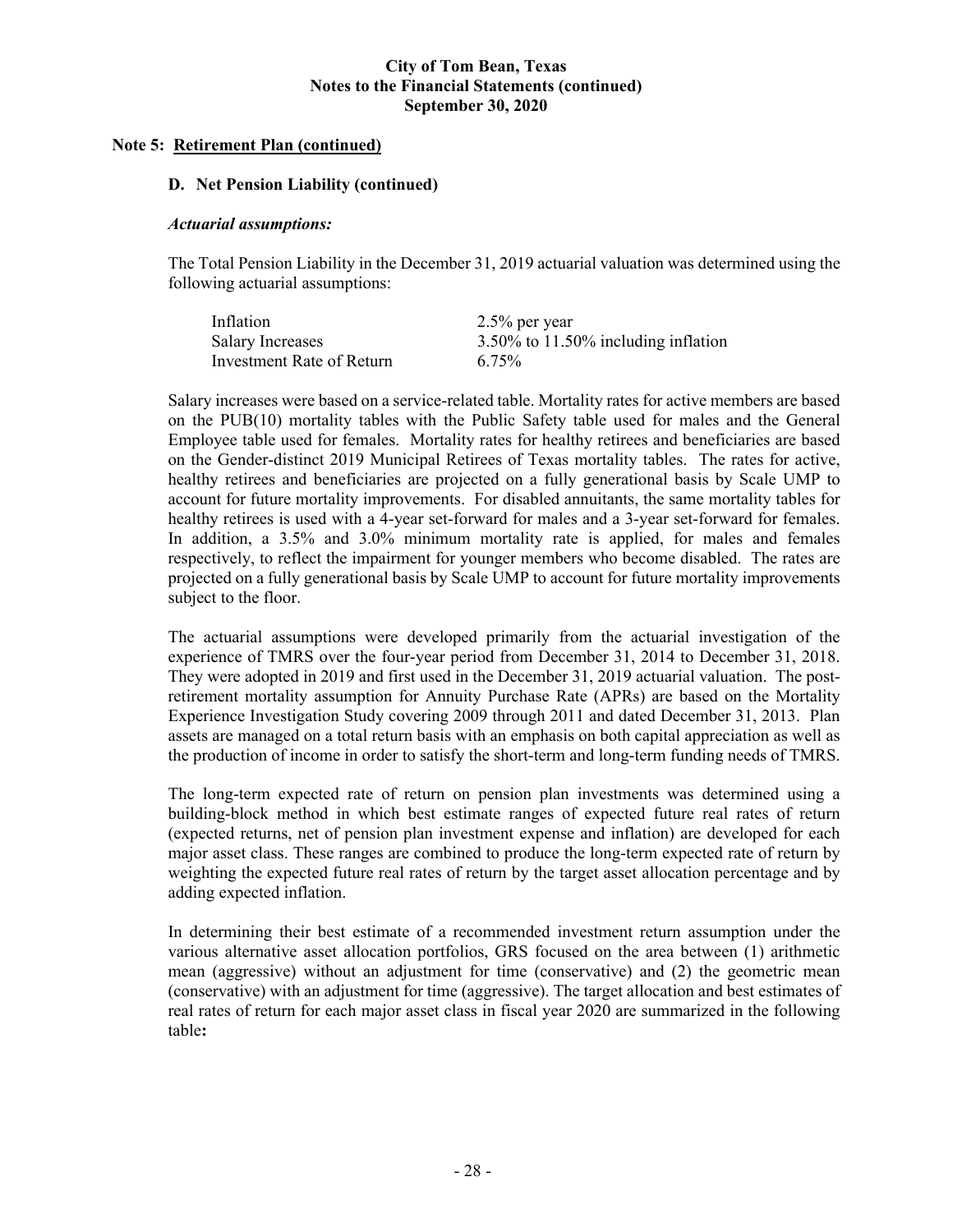## **Note 5: Retirement Plan (continued)**

## **D. Net Pension Liability (continued)**

| Asset Class           | <b>Target Allocation</b> | Long-Term Expected Real Rate of Return |
|-----------------------|--------------------------|----------------------------------------|
| Global Equity         | $30.0\%$                 | 5.30%                                  |
| Core Fixed Income     | $10.0\%$                 | $1.25\%$                               |
| Non-Core Fixed Income | 20.0%                    | 4.14%                                  |
| Real Return           | $10.0\%$                 | 3.85%                                  |
| Real Estate           | $10.0\%$                 | $4.00\%$                               |
| Absolute Return       | $10.0\%$                 | 3.48%                                  |
| Private Equity        | $10.0\%$                 | 7.75%                                  |
| Total:                | 100.0%                   |                                        |

#### *Discount Rate*

The discount rate used to measure the Total Pension Liability was 6.75%. The projection of cash flows used to determine the discount rate assumed that employee and employer contributions will be made at the rates specified in statute. Based on that assumption, the pension plan's Fiduciary Net Position was projected to be available to make all projected future benefit payments of current active and inactive employees. Therefore, the long-term expected rate of return on pension plan investments was applied to all periods of projected benefit payments to determine the Total Pension Liability.

|                                         | Increase (Decrease) |                                          |    |              |           |             |  |
|-----------------------------------------|---------------------|------------------------------------------|----|--------------|-----------|-------------|--|
|                                         |                     | Total Pension Plan Fiduciary Net Pension |    |              |           |             |  |
|                                         |                     | Liability                                |    | Net Position | Liability |             |  |
|                                         | (a)                 |                                          |    | (b)          |           | $(a) - (b)$ |  |
| Balance at 12/31/2018                   |                     | 237,380                                  | \$ | 279,471      | \$        | (42,091)    |  |
| Changes for the year:                   |                     |                                          |    |              |           |             |  |
| Service Cost                            |                     | 29,246                                   |    |              |           | 29,246      |  |
| Interest                                |                     | 16,862                                   |    |              |           | 16,862      |  |
| Change of benefit terms                 |                     |                                          |    |              |           |             |  |
| Diff between expected/actual experience | (67)                |                                          |    | (67)         |           |             |  |
| Changes of assumptions                  |                     | (163)                                    |    |              |           | (163)       |  |
| Contributions - employer                |                     |                                          |    | 7,142        |           | (7,142)     |  |
| Contributions - employee                |                     |                                          |    | 17,743       |           | (17,743)    |  |
| Net investment income                   |                     |                                          |    | 43,220       |           | (43,220)    |  |
| Benefit payments, including refunds of  |                     |                                          |    |              |           |             |  |
| employee contributions                  |                     | (4, 419)                                 |    | (4, 419)     |           |             |  |
| Administrative expense                  |                     |                                          |    | (244)        |           | 244         |  |
| Other Changes                           |                     |                                          |    | (6)          |           | 6           |  |
| Net Changes                             |                     | 41,459                                   |    | 63,436       |           | (21, 977)   |  |
| Balance at 12/31/2019                   | S                   | 278,839                                  | \$ | 342,907      | \$        | (64,068)    |  |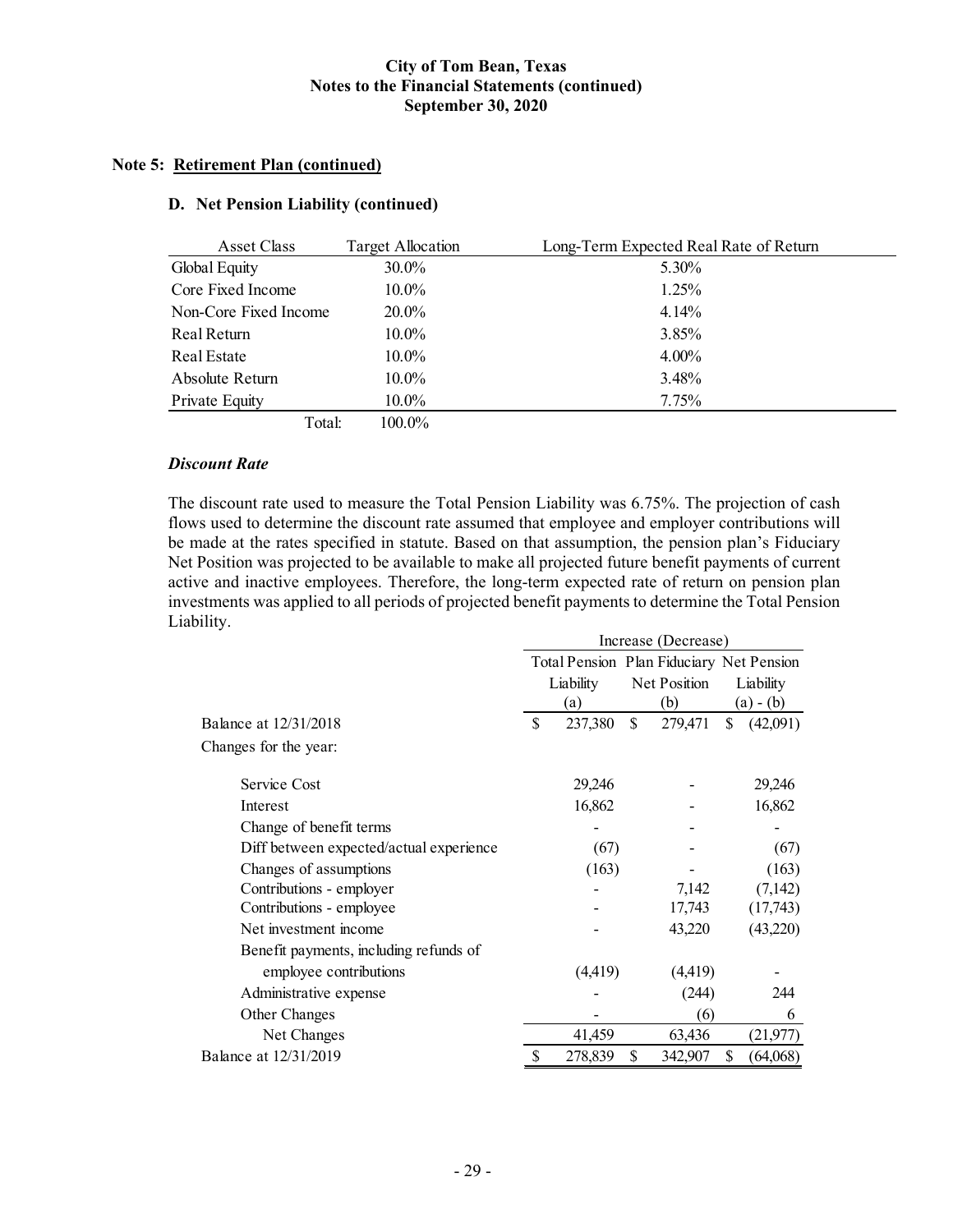## **Note 5: Retirement Plan (continued)**

## D. **Net Pension Liability (continued)**

## *Sensitivity of the Net Pension (Asset) Liability to Changes in the Discount Rate*

The following presents the net pension liability of the City, calculated using the discount rate of 6.75% as well as what the City's net pension liability would be if it were calculated using a discount rate that is 1-percentage-point lower (5.75%) or 1-percentage-point higher (7.75%) than the current rate:

| Sensitivity of the Net Pension (Asset) Liability to Changes in the Discount Rate |                       |           |  |  |  |  |
|----------------------------------------------------------------------------------|-----------------------|-----------|--|--|--|--|
| $1\%$ Decrease 5.75%                                                             | 1\% Increase $7.75\%$ |           |  |  |  |  |
| $(\$20,186)$                                                                     | $(\$64,068)$          | (S99,759) |  |  |  |  |

## *Pension Plan Fiduciary Net Position*

Detailed information about the pension plan's Fiduciary Net Position is available in a separatelyissued TMRS financial report. That report may be obtained on the Internet at *www.tmrs.com*.

## **E. Pension Expense and Deferred Outflows of Resources and Deferred Inflows of Resources Related to Pensions**

For the year ended September 30, 2020, the City recognized pension expense of \$5,974.

At September 30, 2020, the City reported deferred outflows of resources and deferred inflows of resources related to pensions from the following sources:

|                                                             |                          | Deferred                 | Deferred  |          |
|-------------------------------------------------------------|--------------------------|--------------------------|-----------|----------|
|                                                             | Outflows of (Inflows) of |                          |           |          |
|                                                             | Resources                |                          | Resources |          |
|                                                             |                          |                          |           |          |
| Differences between expected and actual economic experience | <sup>\$</sup>            | $\overline{\phantom{a}}$ | S         | (3,118)  |
| Changes in actuarial assumptions                            |                          |                          |           | (119)    |
| Difference between projected and actual investment earnings |                          |                          |           | (10,271) |
| Contributions subsequent to the measurement date            |                          | 5,408                    |           |          |
| <b>Total</b>                                                | S                        | 5,408                    |           | (13,508) |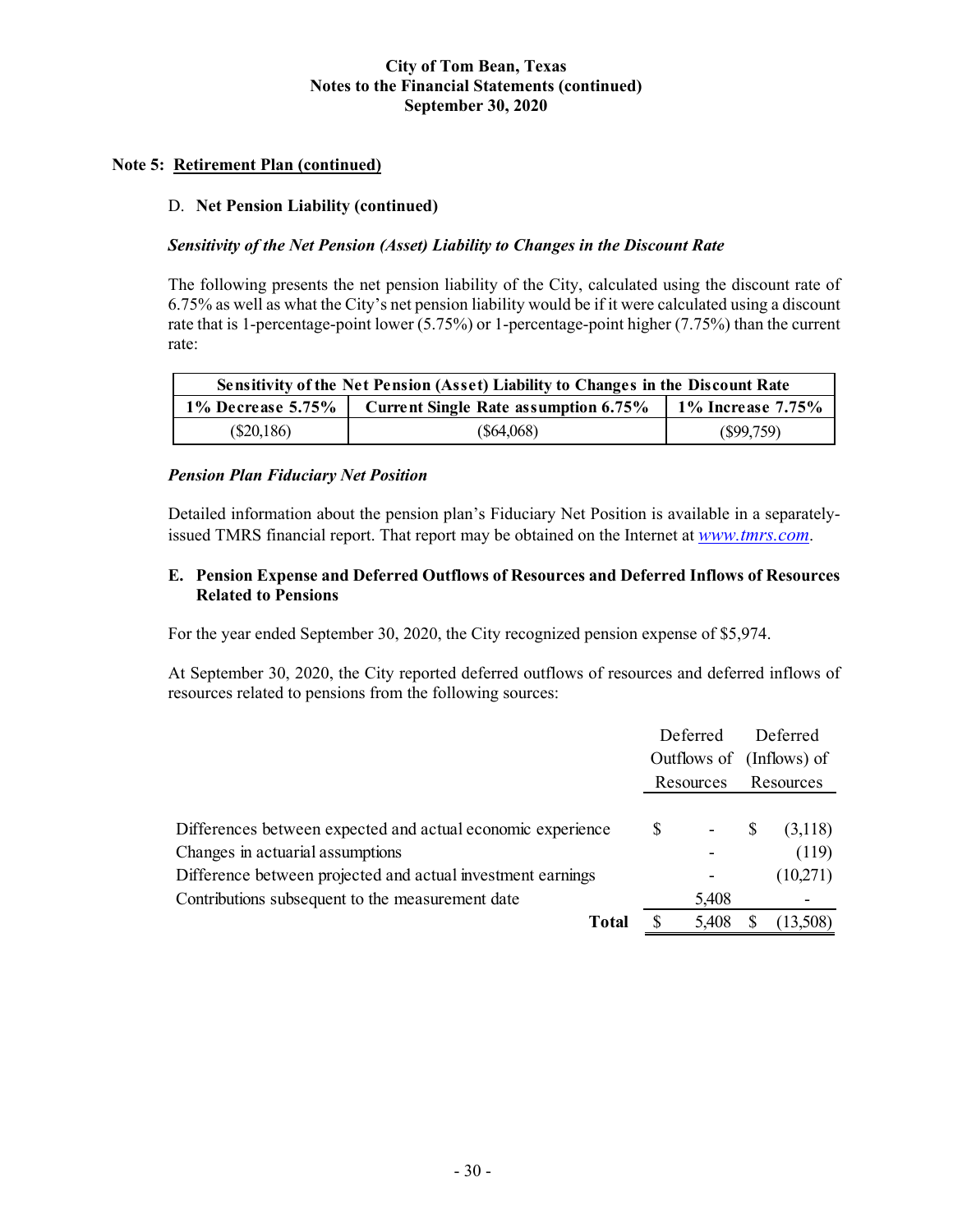## **Note 5: Retirement Plan (continued)**

## **E. Pension Expense and Deferred Outflows of Resources and Deferred Inflows of Resources Related to Pensions (continued)**

\$5,408 reported as deferred outflows of resources related to pensions resulting from contributions subsequent to the measurement date will be recognized as a reduction of the net pension liability for the year ended September 30, 2021. Other amounts reported as deferred outflows and inflows of resources related to pensions will be recognized in pension expense as follows:

|            | Net deferred outflows  |
|------------|------------------------|
| Year       | (inflows) of resources |
| 2020       | (5,076)                |
| 2021       | (3,861)                |
| 2022       | 301                    |
| 2023       | (4,872)                |
| 2024       |                        |
| Thereafter |                        |
| Total      | (13,508)               |
|            |                        |

## **Note 6: Other Post-Employment Benefit (OPEB) Plan**

## **A. Plan Description**

Texas Municipal Retirement System ("TMRS") administers a defined benefit group-term life insurance plan known as the Supplemental Death Benefits Fund ("SDBF"). This is a voluntary program in which participating member cities may elect, by ordinance, to provide group-term life insurance coverage for their active members, including or not including retirees. Employers may terminate coverage under and discontinue participation in the SDBF by adopting an ordinance before November 1 of any year to be effective the following January 1. The City has elected to participate in the SDBF for its active members including retirees. As the SDBF covers both active and retiree participants, with no segregation of assets, the SDBF is considered to be an unfunded single-employer OPEB plan (i.e. no assets are accumulated in a trust that meets the criteria in paragraph 4 of GASB Statement No. 75) for City reporting.

## **B. Benefits Provided**

The death benefit for active employees provides a lump-sum payment approximately equal to the employee's annual salary (calculated based on the employee's actual earnings, for the 12-month period preceding the month of death). The death benefit for retirees is considered another postemployment benefit ("OPEB") and is a fixed amount of \$7,500.

At the December 31, 2019 valuation and measurement date, the following employees were covered by the benefit terms:

| Inactive employees currently receiving benefits               |        |    |
|---------------------------------------------------------------|--------|----|
| Inactive employees entitled to but not yet receiving benefits |        |    |
| Active employees                                              |        |    |
|                                                               | Total: | 10 |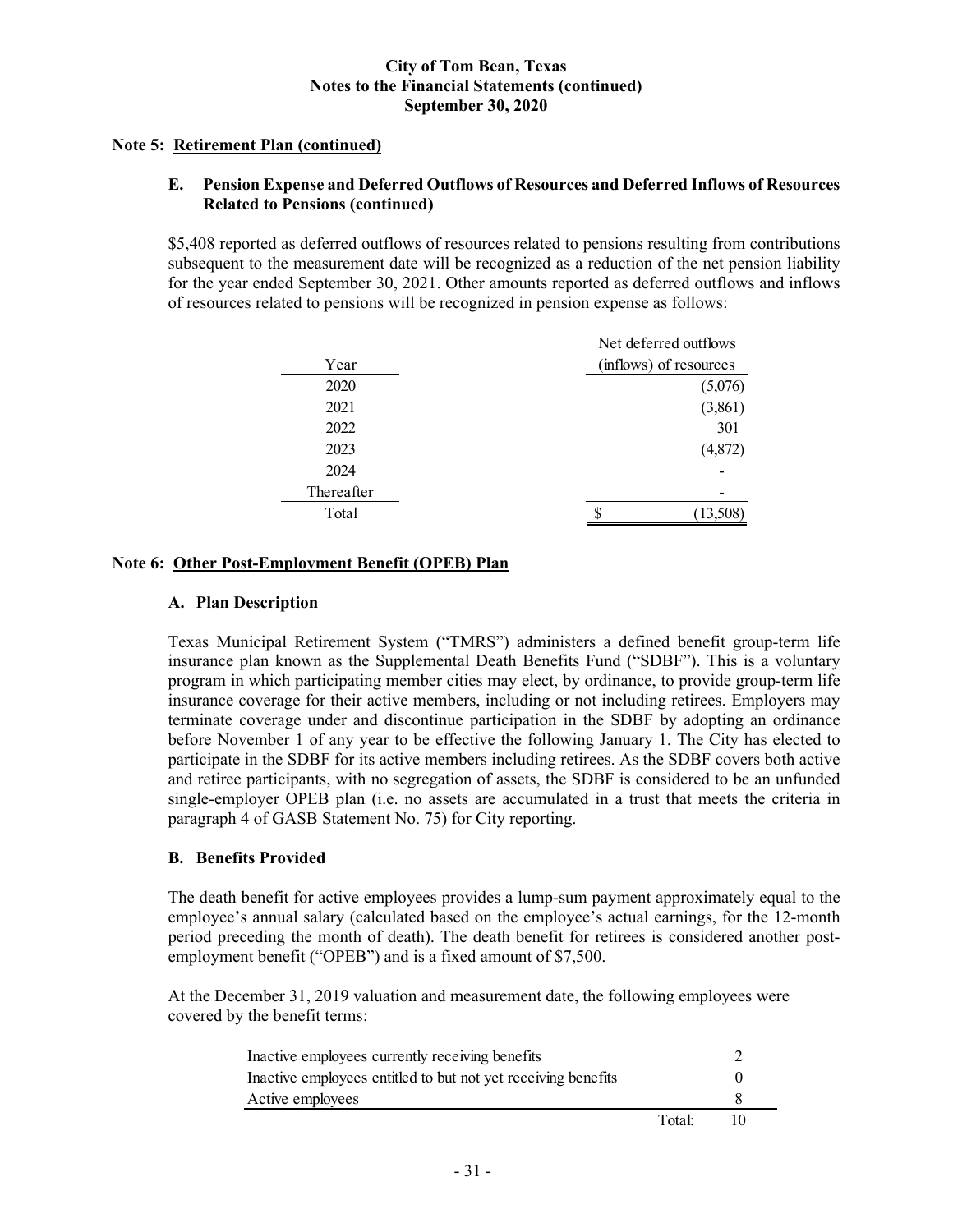## **Note 6: Other Post-Employment Benefit (OPEB) Plan (continued)**

## **C. Contributions**

The member city contributes to the SDBF at a contractually required rate as determined by an annual actuarial valuation. The rate is equal to the cost of providing one-year term life insurance. The funding policy for the SDBF program is to assure that adequate resources are available to meet all death benefit payments for the upcoming year. The intent is not to pre-fund retiree term life insurance during employees' entire careers.

Contributions are made monthly based on the covered payroll of employee members of the participating member city. The contractually required contribution rate is determined annually for each city. The rate is based on the mortality and service experience of all employees covered by the SDBF and the demographics specific to the workforce of the city.

There is a one-year delay between the actuarial valuation that serves as the basis for the employer contribution rate and the calendar year when the rate goes into effect. The funding policy of this plan is to assure that adequate resources are available to meet all death benefit payments for the upcoming year.

For the year ended September 30, 2020, the City recognized OPEB expense in the amount of \$1,558. The contribution rates to the SDBF for the City are as follows:

| Plan / Calendar | <sup>'</sup> Total SDB Contribution | <b>Retiree Portion of SDB</b> |
|-----------------|-------------------------------------|-------------------------------|
| Year            | (Rate)                              | <b>Contribution (Rate)</b>    |
| 2020            | $0.15\%$                            | $0.00\%$                      |

## **D. Total OPEB Liability**

The City's Total OPEB Liability (TOL) was measured as of December 31, 2019 and was determined by an actuarial valuation as of that date.

## *Actuarial Assumptions*

The Total OPEB Liability in the December 31, 2019 actuarial valuation was determined using the following actuarial assumptions:

| Inflation                                | $2.5\%$                               |
|------------------------------------------|---------------------------------------|
| <b>Salary Increases</b>                  | $3.50\%$ to 11.5% including inflation |
| Discount Rate                            | 2.75%                                 |
| Retiree's share of benefit-related costs | \$0.00                                |

Salary increases were based on a service-related table. Mortality rates for service retirees were based on the RP2000 Combined Mortality Table with Blue Collar Adjustment with male rates multiplied by 109% and female rates multiplied by 103% and projected on a fully generational basis with scale BB. Mortality rates for disabled retirees were based on the RP2000 Combined Mortality Table with Blue Collar Adjustment with male rates multiplied by 109% and female rates multiplied by 103% with a 3-year set-forward for both males and females. The rates are projected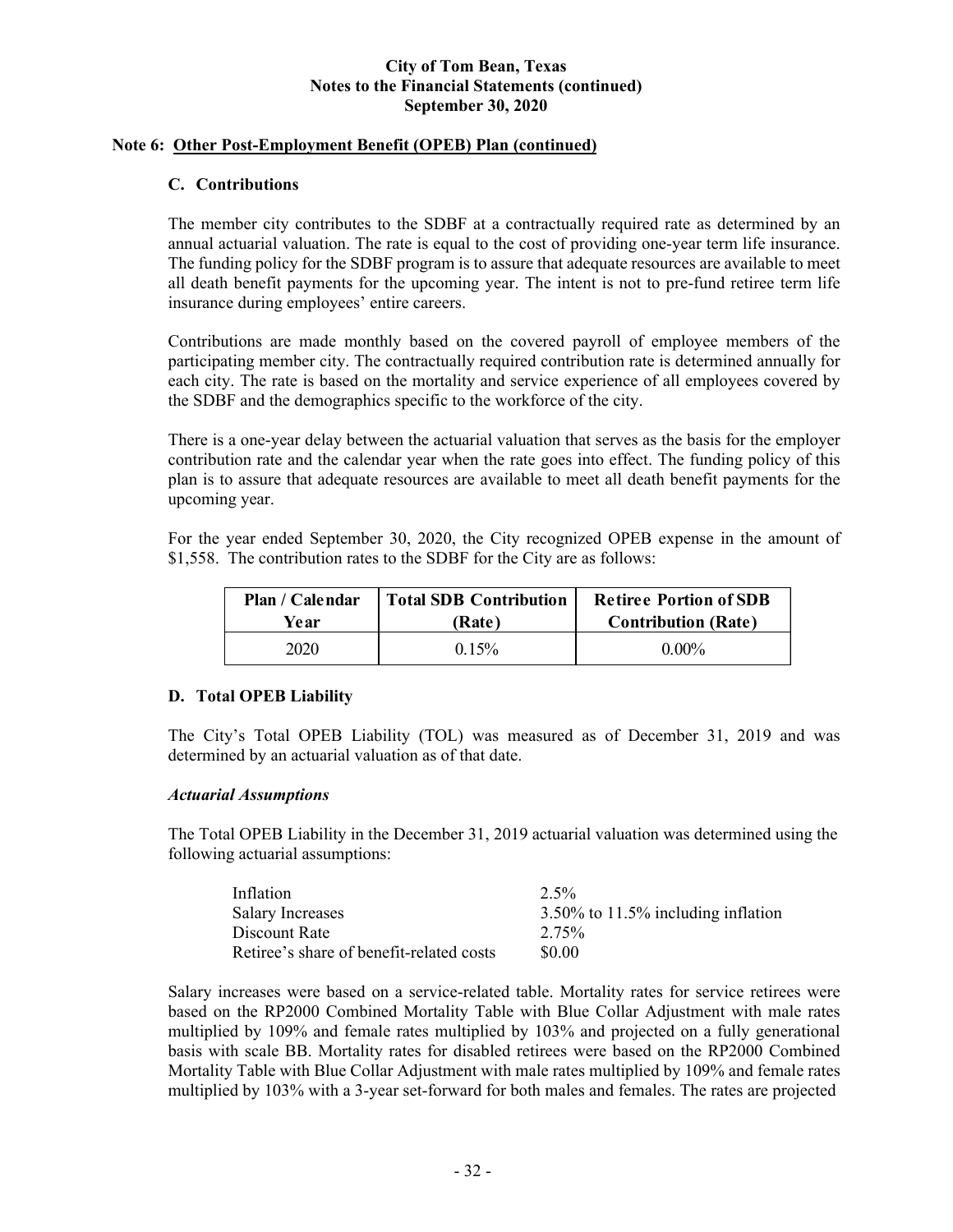## **Note 6: Other Post-Employment Benefit (OPEB) Plan (continued)**

## **D. Total OPEB Liability (continued)**

on a fully generational basis with scale BB to account for future mortality improvements subject to the 3% floor.

The actuarial assumptions used in the December 31, 2019, valuation were developed primarily from an actuarial experience study of the four-year period from December 31, 2010 through December 31, 2014. They were adopted in 2015 and first used in the December 31, 2015 actuarial valuation. The post-mortality assumption for healthy annuitants and Annuity Purchase Rate (APRs) are based on the Mortality Experience Investigation Study covering 2009 through 2011 and dated December 31, 2013. In conjunction with these changes first used in the December 31, 2013 valuation, TMRS adopted the Entry Age Normal Actuarial Cost Method.

The discount rate used to measure the Total OPEB Liability was 2.75% and was based on the Fidelity Index's "20-Year Municipal GO AA Index" rate as of December 31, 2019.

## *Changes in Total OPEB Liability*

|                                         | Increase |                   |
|-----------------------------------------|----------|-------------------|
|                                         |          | (Decrease)        |
|                                         |          | <b>Total OPEB</b> |
|                                         |          | Liability         |
| Balance at 12/31/2018                   | \$       | 11,417            |
| Changes for the year:                   |          |                   |
| Service Cost                            |          | 828               |
| Interest                                |          | 438               |
| Diff between expected/actual experience |          | (316)             |
| Changes of assumptions                  |          | 2,825             |
| Benefit payments, including refunds of  |          |                   |
| employee contributions                  |          | 59                |
| Net Changes                             |          | 3,716             |
| Balance at 12/31/2019                   |          | 15,133            |

## *Sensitivity of the Total OPEB Liability to Changes in the Discount Rate*

The following presents the total OPEB liability of the City, calculated using the discount rate of 3.31%, as well as what the City's total OPEB liability would be if it were calculated using a discount rate that is 1 percentage-point lower (2.31%) or 1 percentage-point higher (4.31%) than the current rate:

| Sensitivity of the Total OPEB Liability to Changes in the Discount Rate               |          |          |  |  |  |  |  |
|---------------------------------------------------------------------------------------|----------|----------|--|--|--|--|--|
| $1\%$ Increase 3.75%<br>$1\%$ Decrease $1.75\%$<br><b>Current Discount Rate 2.75%</b> |          |          |  |  |  |  |  |
| \$18,445                                                                              | \$15,133 | \$12,522 |  |  |  |  |  |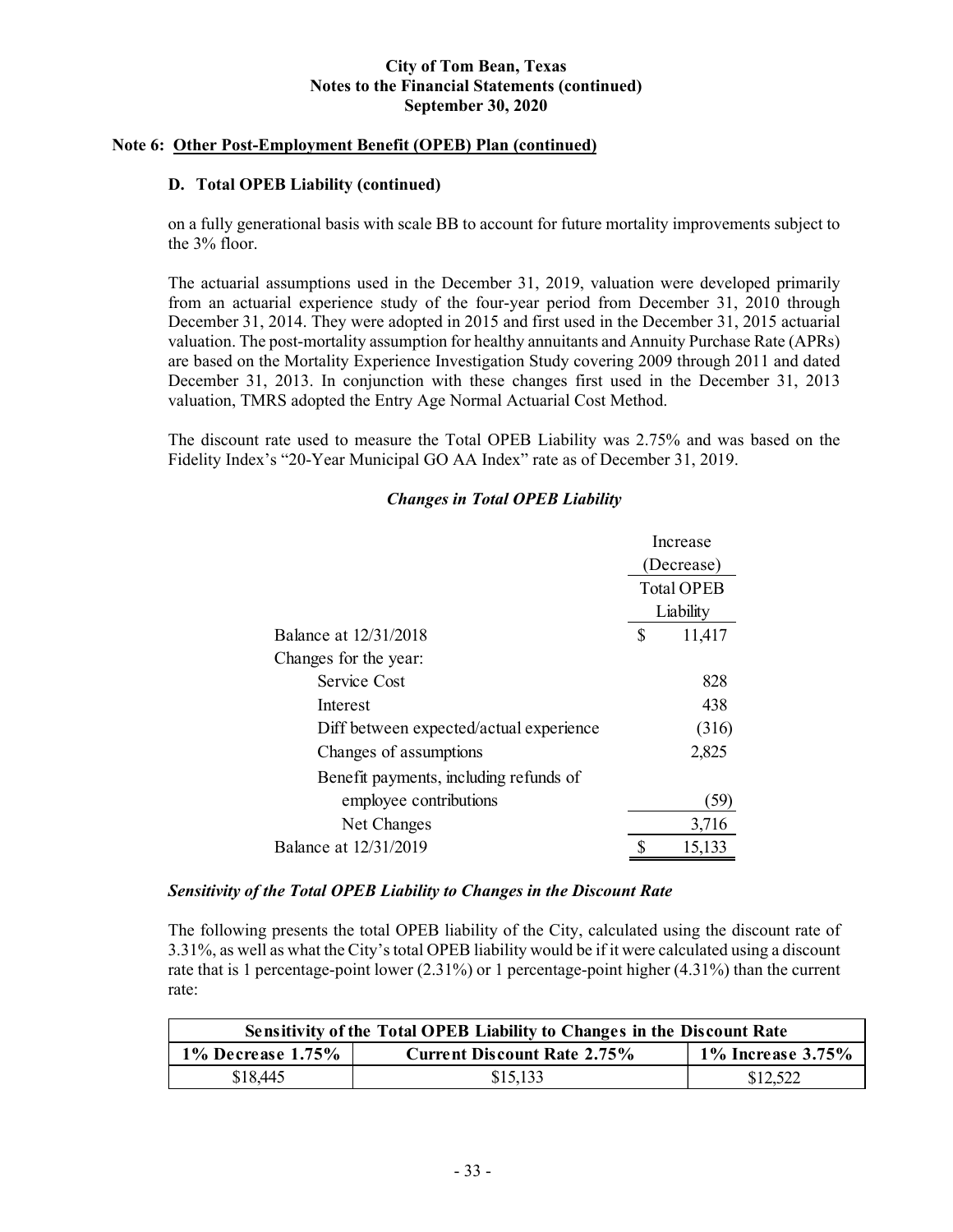## **Note 6: Other Post-Employment Benefit (OPEB) Plan (continued)**

## **E. OPEB Expense and Deferred Outflows of Resources and Deferred Inflows of Resources Related to OPEB**

For the year ended September 30, 2020, the City recognized OPEB expense of \$1,558. At September 30, 2020, the City reported deferred outflows of resources and deferred inflows of resources related to OPEB from the following sources:

|                                                             |   | Deferred                 |  | Deferred  |  |
|-------------------------------------------------------------|---|--------------------------|--|-----------|--|
|                                                             |   | Outflows of (Inflows) of |  |           |  |
|                                                             |   | Resources                |  | Resources |  |
|                                                             |   |                          |  |           |  |
| Differences between expected and actual experience          | S | <b>Contract</b>          |  | (439)     |  |
| Changes in actuarial assumptions                            |   | 3,100                    |  | (671)     |  |
| Difference between projected and actual investment earnings |   |                          |  |           |  |
| Contributions subsequent to the measurement date            |   | 303                      |  | ۰         |  |
| Total                                                       |   | 3.403                    |  | (1,110)   |  |

\$303 reported as deferred outflows of resources related to OPEBs resulting from contributions subsequent to the measurement date will be recognized as a reduction of the net OPEB liability for the year ending September 30, 2021. The other amounts reported as deferred outflows and inflows of resources related to OPEB will be recognized in OPEB expense as follows:

|            |                        | Net deferred outflows |  |  |  |
|------------|------------------------|-----------------------|--|--|--|
| Year       | (inflows) of resources |                       |  |  |  |
| 2020       | S                      | 292                   |  |  |  |
| 2021       |                        | 292                   |  |  |  |
| 2022       |                        | 292                   |  |  |  |
| 2023       |                        | 292                   |  |  |  |
| 2024       |                        | 292                   |  |  |  |
| Thereafter |                        | 530                   |  |  |  |
| Total      |                        |                       |  |  |  |
|            |                        |                       |  |  |  |

#### **Note 7: Long-term Liabilities**

The following is a summary of the changes in long-term liabilities for the year ended September 30, 2020:

#### **A. Governmental Activities**

|                     | Interest | Balance    |           |               | Balance      | Due      |
|---------------------|----------|------------|-----------|---------------|--------------|----------|
|                     | Rate     | October 1. |           |               | September 30 | Within   |
| Description         | Pavable  | 2019       | Additions | Retirements   | 2020         | One Year |
| Note Payable - SUVs | 4.25%    | 68.525     | $\sim$    | $(20.083)$ \$ | 48.442       | 20,958   |
|                     |          | 68.525     | $\sim$    | (20,083)      | 48,442       | 20,958   |

On November 30, 2017, the City entered into a \$101,693 loan agreement to purchase two police SUVs and equipment. These vehicles will be paid from and secured by the City's property tax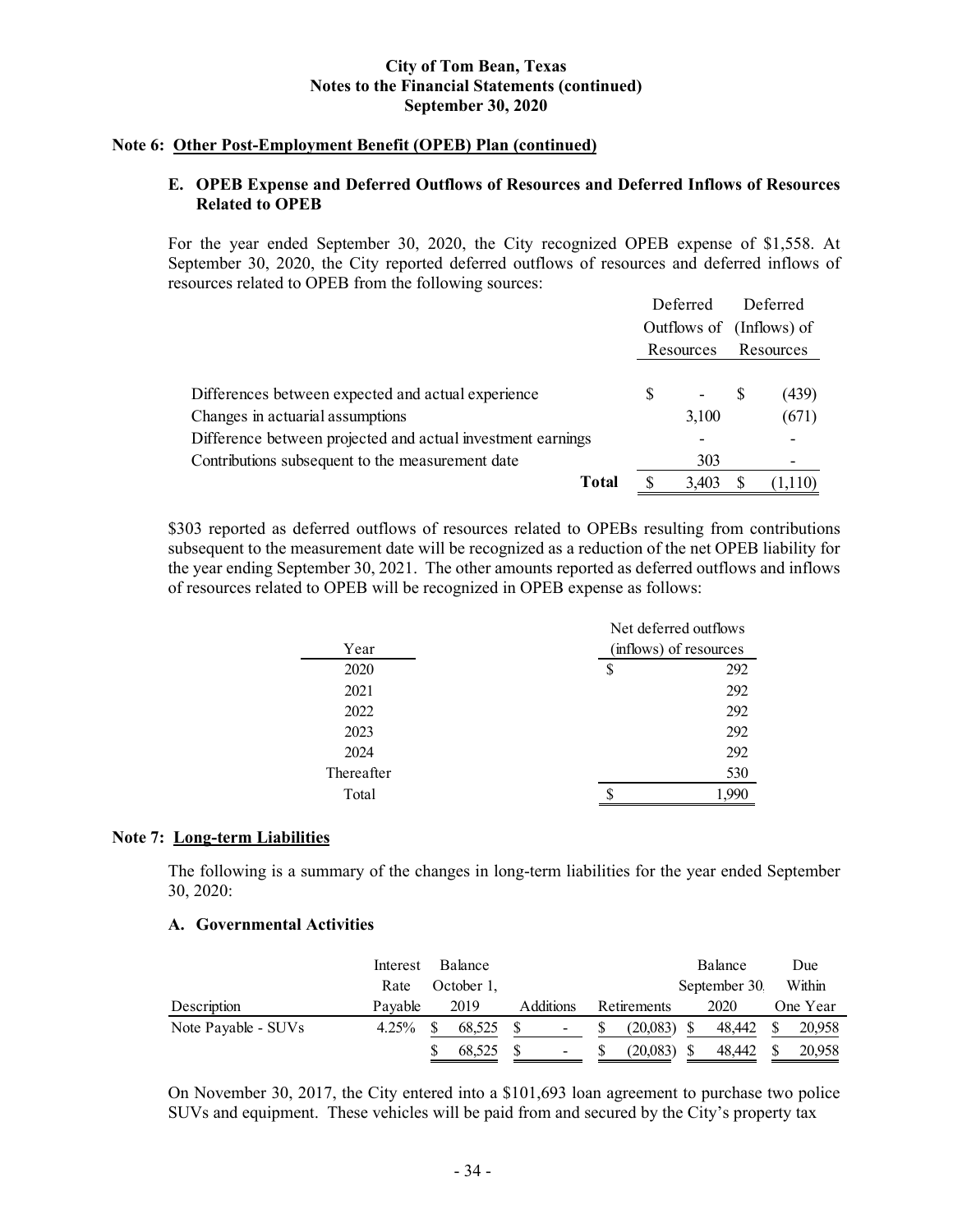## **Note 7: Long-term Liabilities (continued)**

income. The note is payable to the First National Bank of Tom Bean in monthly installments of \$1,884 with 4.25% interest and will mature on December 6, 2022.

## **A. Governmental Activities (continued)**

| Year Ending  |    |           |          |        |
|--------------|----|-----------|----------|--------|
| September 30 |    | Principal | Interest | Total  |
| 2021         | \$ | 20,958    | 1,653    | 22,611 |
| 2022         |    | 21,866    | 745      | 22,611 |
| 2023         |    | 5,618     | 40       | 5,658  |
| Totals       | S  | 48.442    | 2,438    | 50,880 |

## **B. Business-Type Activities – Proprietary Fund**

|                          | Interest | <b>Balance</b> |               |                                 |    |            | Balance      |          | Due                      |
|--------------------------|----------|----------------|---------------|---------------------------------|----|------------|--------------|----------|--------------------------|
|                          | Rate     | October 1,     |               |                                 |    |            | September 30 |          | Within                   |
| Description              | Payable  | 2019           |               | <b>Additions</b><br>Retirements |    | 2020       |              | One Year |                          |
| Bond Payable - GTUA 2015 | $2.02\%$ | \$1,150,000    | <sup>\$</sup> |                                 | \$ | (20,000)   | \$1,130,000  | S        | 65,000                   |
| Bond Payable - GTUA 2017 | $3.22\%$ | 130,000        |               |                                 |    | (5,000)    | 125,000      |          | 5,000                    |
| Bond Payable - GTUA 2000 | 4.74%    | 65,000         |               |                                 |    | (65,000)   |              |          | $\overline{\phantom{a}}$ |
| Bank Note Payable - 1    | $4.50\%$ | 76,065         |               |                                 |    | (15,592)   | 60,473       |          | 16,317                   |
| Yowell Road Loan         |          |                |               | 20,000                          |    | ٠          | 20,000       |          | 20,000                   |
| Total Long-Term Debt:    |          | \$1,421,065    | S             | 20,000                          |    | (105, 592) | \$1,335,473  | S        | 106,317                  |

## *GTUA Certification of Obligation*

The City entered into a long-term water supply and sewer service contract with Greater Texoma Utility Authority (GTUA) on October 3, 2000 and additional contracts in 2015 and 2017. The City has an obligation to make payments specified by the contract to GTUA to pay the principal and interest on the bonds, maintain a Reserve Fund for the security and payment of bonds similarly secured, and pay the administrative and overhead expenses by GTUA in connection with the bonds.

Under the terms of the contract, the City's obligation to make payments to GTUA terminates when all GTUA bonds issued in connection with construction of the facilities have been paid in full, are retired, and are no longer outstanding. The original principal obligation of the series 2000 contract was \$500,000, with interest rates of 4.74%, the original principal obligation of the series 2015 contract was \$1,210,000, with interest rates of 2.02% and the original principal obligation of the series 2018 contract was \$135,000 with interest rates of 3.22%. The City's obligation to GTUA under the 2000 contract expires with the retirement of the GTUA bonds in this fiscal year. The City's obligation to GTUA under the 2015 contract expires with the retirement of the GTUA bonds in the fiscal year ending September 30, 2035. The City's obligation to GTUA under the 2018 contract expires with the retirement of the GTUA bonds in the fiscal year ending September 30, 2042.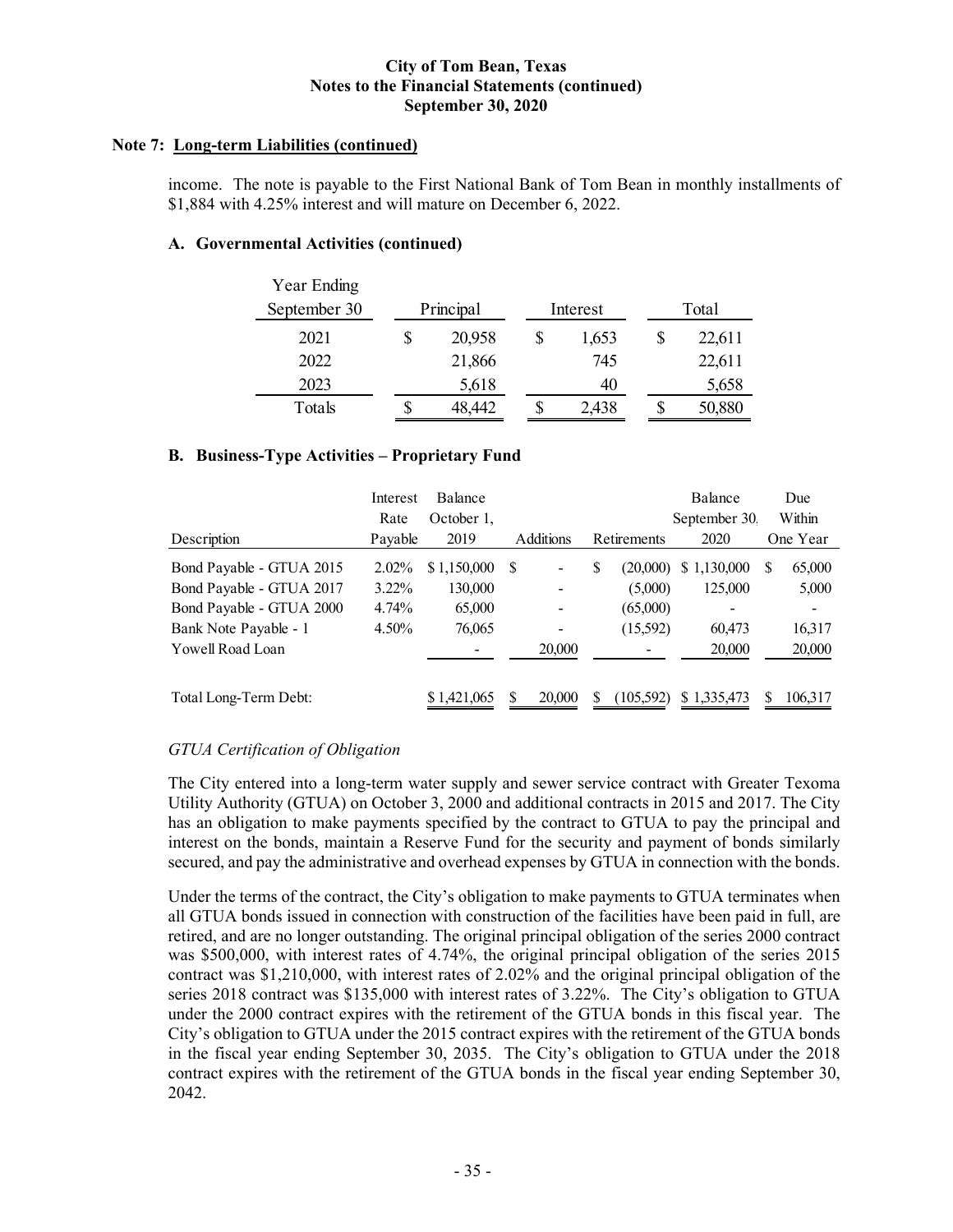## **Note 7: Long-term Liabilities (continued)**

## **B. Business-Type Activities – Proprietary Fund (continued)**

The following is a schedule of future GTUA contractual obligation payments:

| Year Ending  |           |           |               |       |           |  |  |  |
|--------------|-----------|-----------|---------------|-------|-----------|--|--|--|
| September 30 | Principal |           | Interest      | Total |           |  |  |  |
| 2021         | \$        | 70,000    | \$<br>25,522  | \$    | 95,522    |  |  |  |
| 2022         |           | 70,000    | 24,816        |       | 94,816    |  |  |  |
| 2023         |           | 75,000    | 23,976        |       | 98,976    |  |  |  |
| 2024         |           | 75,000    | 22,972        |       | 97,972    |  |  |  |
| 2025         |           | 75,000    | 21,897        |       | 96,897    |  |  |  |
| 2026-2030    |           | 400,000   | 89,322        |       | 489,322   |  |  |  |
| 2031-2035    |           | 440,000   | 43,060        |       | 483,060   |  |  |  |
| 2036-2040    |           | 30,000    | 8,370         |       | 38,370    |  |  |  |
| 2041-2042    |           | 20,000    | 1,275         |       | 21,275    |  |  |  |
| Totals       | \$        | 1,255,000 | \$<br>261,209 | \$    | 1,516,209 |  |  |  |

## *Notes Payable*

Installment note payable with First National Bank of Tom Bean dated March 14, 2011 in the amount of \$183,766. The note has a fixed 4.5% interest rate and is secured by accounts receivable for the proprietary fund. The note is a 13 year note with monthly payments of \$1,559 and will mature on March 14, 2024. In the event the City defaults on the note in any way, the demand clause of the note would require the note to be paid in full.

Another note payable with First National Bank of Tom Bean was approved for the City in the amount of \$20,000 on July 20, 2020. The note has a 3.15% interest rate and is secured by accounts receivable for the proprietary fund. The note is to be paid off in one year in full and is intended to be used to address emergency water line repairs in the City.

The following is a schedule of future note payable payments, if paid according to terms:

| Year Ending  |   |           |  |          |        |
|--------------|---|-----------|--|----------|--------|
| September 30 |   | Principal |  | Interest | Total  |
| 2021         | S | 36,317    |  | 2,386    | 38,703 |
| 2022         |   | 17,067    |  | 1,636    | 18,703 |
| 2023         |   | 17,851    |  | 852      | 18,703 |
| 2024         |   | 9,238     |  | 122      | 9,360  |
| Totals       |   | 80,473    |  | 4,997    | 85,470 |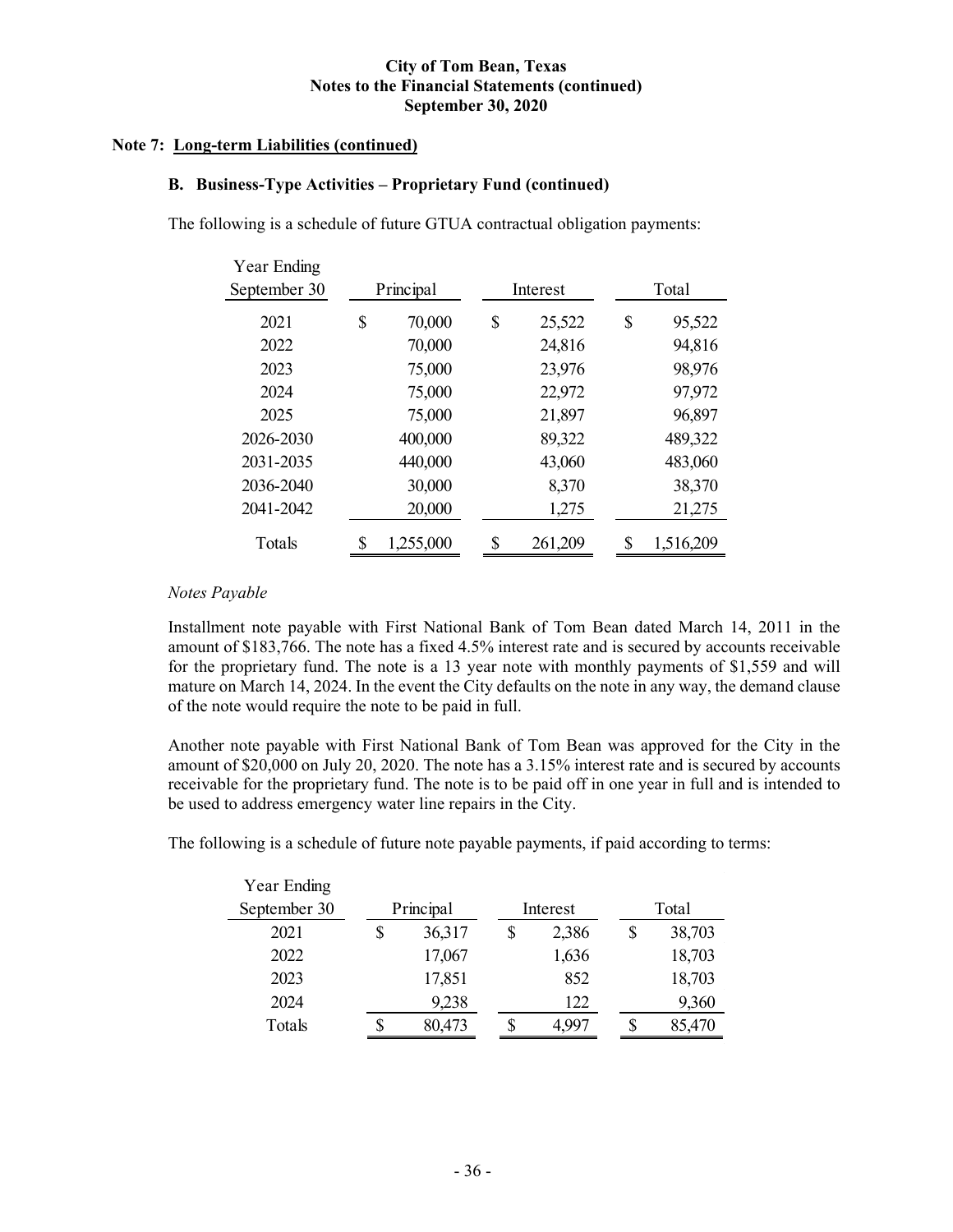## **Note 8: Insurance Coverage**

The Texas Municipal League Inter-Governmental Risk Pool provides insurance coverage for the City. For the period October 1, 2019 to September 30, 2020 the City maintained insurance coverage as follows:

| <i><u><b>Types of Coverage</b></u></i> |                              |                           |
|----------------------------------------|------------------------------|---------------------------|
| General Liability                      | Errors & Omissions Liability | Law Enforcement Liability |
| Automobile Liability                   | Real & Personal Property     |                           |
| <b>Auto Physical Damage</b>            | Mobile Equipment             |                           |

## **Note 9: Subsequent Events**

The City has evaluated all events or transactions that occurred after September 30, 2020 up through the date of the auditor's report date on page 2. This is the date the financial statements were available for issuance.

Subsequent to year end, the coronavirus known as SARS-CoV-2 (COVID-19) was first detected in China, causing outbreaks of COVID-19 that has now spread globally. On March 11, 2020, the World Health Organization announced that the COVID-19 outbreak can be characterized as a pandemic. The Federal Government, along with State and local governments have taken preventive measures to slow the spread of the virus. At this time, it is unknown how this pandemic will affect revenues or expenses at the City.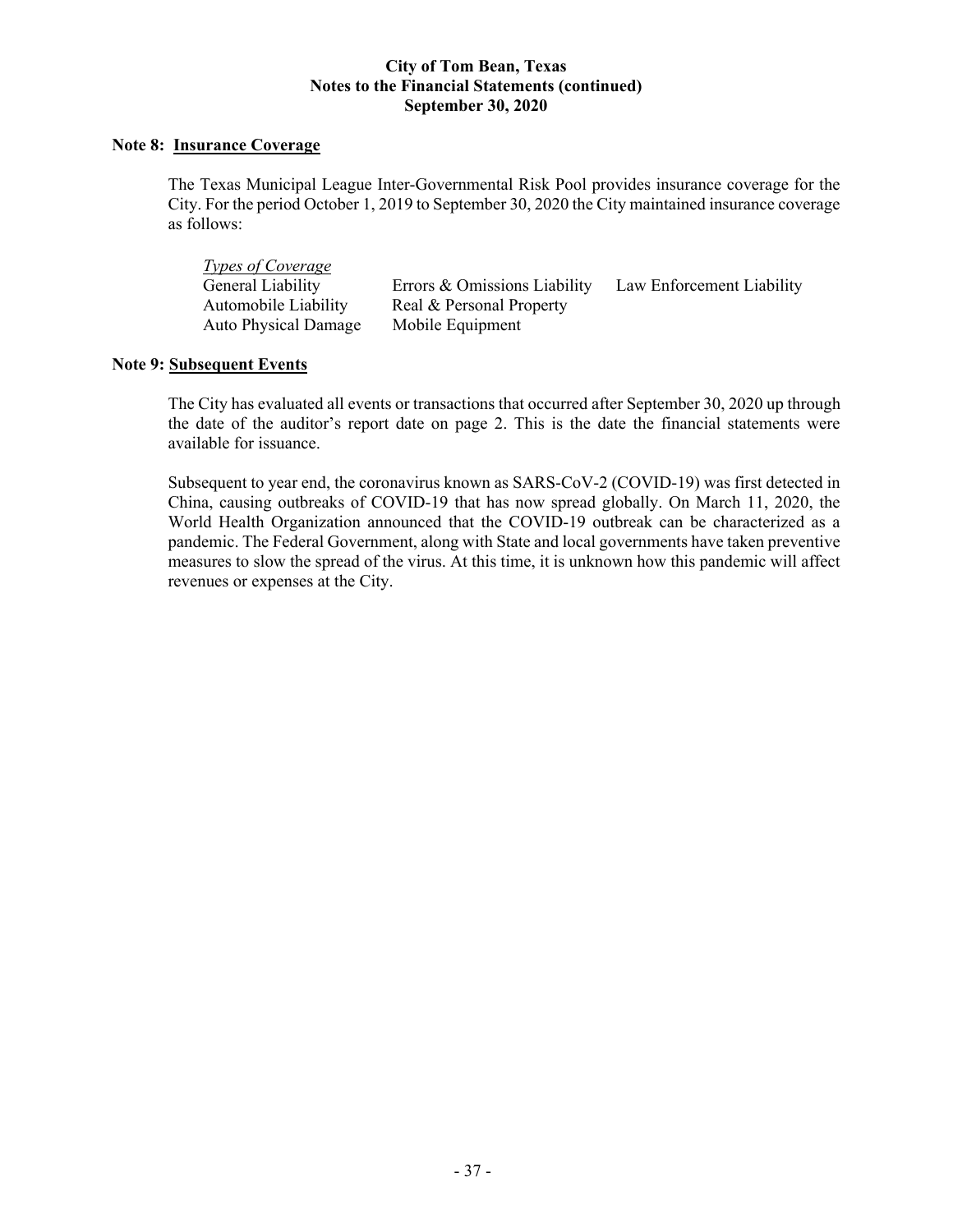## **City of Tom Bean, Texas General Fund Budgetary Comparison Statement of Revenues, Expenditures and Changes in Fund Balance – Budget and Actual For the Year Ended September 30, 2020**

|                                  |                         |          |    |         |    |                |                 | Variance with       |  |
|----------------------------------|-------------------------|----------|----|---------|----|----------------|-----------------|---------------------|--|
|                                  | <b>Budgeted Amounts</b> |          |    |         |    | <b>Actual</b>  |                 | <b>Final Budget</b> |  |
|                                  |                         | Original |    | Final   |    | <b>Amounts</b> | <b>Positive</b> |                     |  |
| <b>REVENUES</b>                  |                         |          |    |         |    |                |                 | (Negative)          |  |
| Taxes:                           |                         |          |    |         |    |                |                 |                     |  |
| Property                         | \$                      | 305,283  | \$ | 305,283 | \$ | 288,952        | \$              | (16, 331)           |  |
| Franchise                        |                         | 45,174   |    | 45,174  |    | 41,320         |                 | (3,854)             |  |
| General Sales and Use            |                         | 75,000   |    | 75,000  |    | 64,429         |                 | (10, 571)           |  |
| Municipal Court                  |                         | 84,000   |    | 84,000  |    | 54,009         |                 | (29,991)            |  |
| <b>Building Permits</b>          |                         | 31,220   |    | 31,220  |    | 10,973         |                 | (20, 247)           |  |
| <b>Grant Revenue</b>             |                         |          |    |         |    | 26,000         |                 | 26,000              |  |
| <b>COVID</b> Management          |                         |          |    |         |    | 12,650         |                 | 12,650              |  |
| Other Revenue                    |                         | 14,680   |    | 14,680  |    | 7,316          |                 | (7, 364)            |  |
| <b>Interest Revenue</b>          |                         | 1,300    |    | 1,300   |    | 1,455          |                 | 155                 |  |
| <b>Total Revenues</b>            |                         | 556,657  |    | 556,657 |    | 507,104        |                 | (49, 553)           |  |
| <b>EXPENDITURES</b>              |                         |          |    |         |    |                |                 |                     |  |
| Current:                         |                         |          |    |         |    |                |                 |                     |  |
| Police Department                |                         | 214,187  |    | 214,187 |    | 201,708        |                 | 12,479              |  |
| Municipal Court                  |                         | 99,614   |    | 99,614  |    | 85,488         |                 | 14,126              |  |
| General Government               |                         | 166,442  |    | 166,442 |    | 162,296        |                 | 4,146               |  |
| Fire Department                  |                         | 10,000   |    | 10,000  |    | 10,000         |                 |                     |  |
| <b>Streets</b>                   |                         | 26,000   |    | 26,000  |    | 27,043         |                 | (1,043)             |  |
| <b>Emergency Medical Service</b> |                         | 5,000    |    | 5,000   |    | 5,000          |                 |                     |  |
| Library                          |                         | 1,300    |    | 1,300   |    | 864            |                 | 436                 |  |
| Capital Outlays                  |                         | 7,500    |    | 7,500   |    | 7,500          |                 |                     |  |
| Debt Service:                    |                         |          |    |         |    |                |                 |                     |  |
| Principal                        |                         | 20,083   |    | 20,083  |    | 20,083         |                 |                     |  |
| Interest                         |                         | 2,530    |    | 2,530   |    | 2,530          |                 |                     |  |
| <b>Total Expenditures</b>        |                         | 552,656  |    | 552,656 |    | 522,512        |                 | 30,144              |  |
| Net Change in Fund Balance       | \$                      | 4,001    | \$ | 4,001   | \$ | (15, 408)      | \$              | (19, 409)           |  |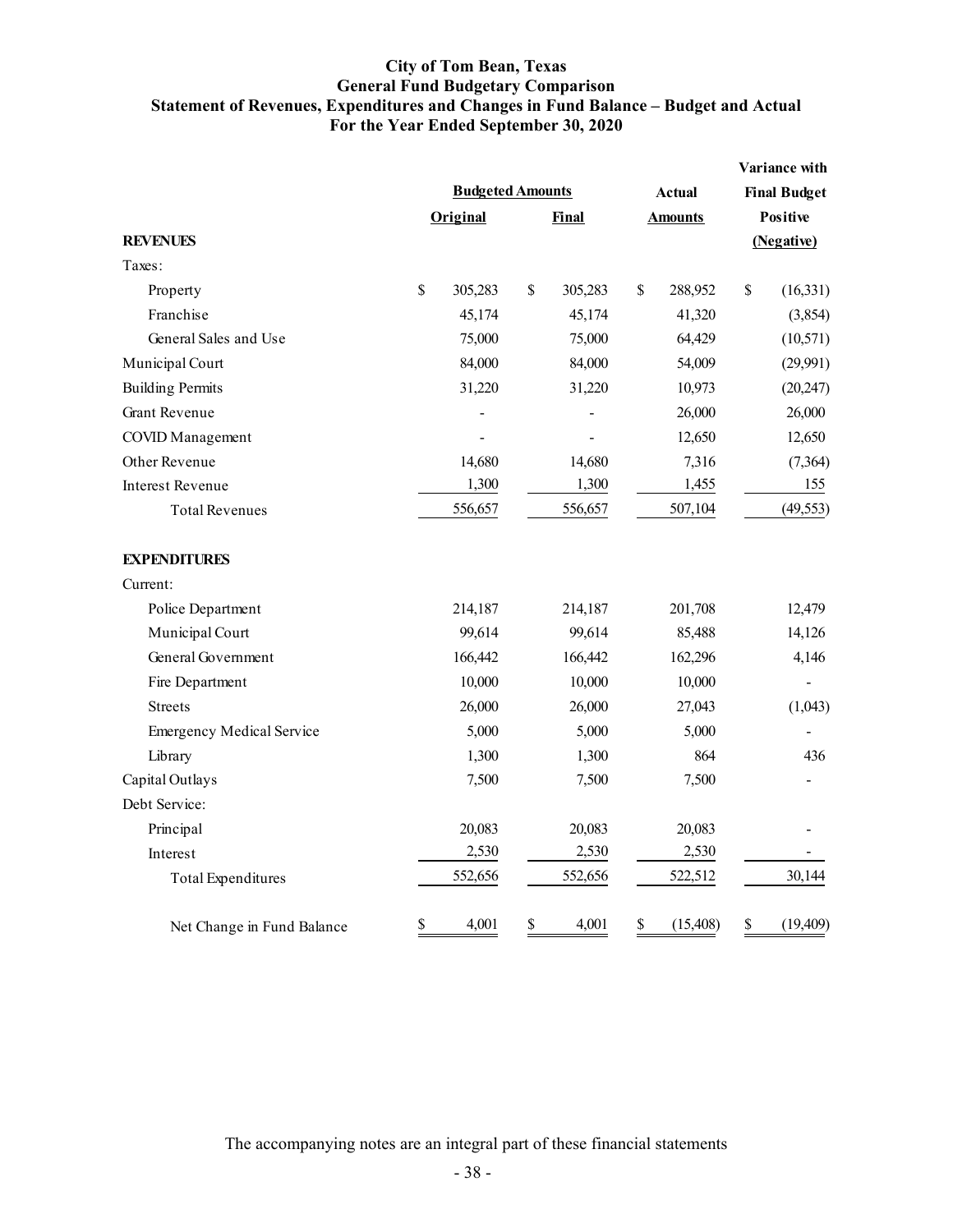#### **City of Tom Bean, Texas Schedules of Contributions to Pension Plan Texas Municipal Retirement System Last Ten Fiscal Years**

|                                                                  | Fiscal Year Ended September 30, |          |      |         |      |         |       |          |      |         |             |  |
|------------------------------------------------------------------|---------------------------------|----------|------|---------|------|---------|-------|----------|------|---------|-------------|--|
|                                                                  | 2020                            |          | 2019 |         | 2018 |         | 2017  |          | 2016 |         | 2015        |  |
| Actuarially determined contribution                              | \$                              | 7,462    | \$   | 7.076   | S    | 7,213   |       | 4.474    | Х    | 6,282   | 6,045<br>\$ |  |
| Contributions in relation to actuarially determined contribution |                                 | (7, 462) |      | (7,076) |      | (7,213) |       | (4, 474) |      | (6,282) | (6,045)     |  |
| Contribution deficiency (excess)                                 |                                 | -        |      | $\sim$  |      |         | $-$ S | $\sim$   |      |         |             |  |
| Covered payroll                                                  | \$                              | 286,663  | S.   | 292,212 | S.   | 268,634 | S.    | 284.156  | S.   | 322,127 | \$307,087   |  |
| Contributions as a percentage of covered payroll                 |                                 | 2.60%    |      | 2.42%   |      | 2.69%   |       | 1.57%    |      | 1.95%   | 1.97%       |  |

#### NOTES TO SCHEDULE OF CONTRIBUTIONS TO PENSION PLAN

#### **Valuation Date:**

Notes and Actuarially determined contribution rates are calculated as of December 31 and become effective in January 13 months later.

#### **Methods and Assumptions Used to Determine Contribution Rates:**

| <b>Actuarial Cost Method</b>  | Entry Age Normal                                                                                                                                                                                                                                                                                                                                                      |
|-------------------------------|-----------------------------------------------------------------------------------------------------------------------------------------------------------------------------------------------------------------------------------------------------------------------------------------------------------------------------------------------------------------------|
| Amortization Method           | Level Percentage of Payroll, Closed                                                                                                                                                                                                                                                                                                                                   |
| Remaining Amortization Period | N/A                                                                                                                                                                                                                                                                                                                                                                   |
| <b>Asset Valuation Method</b> | 10 Year smoothed market; 12% soft corridor                                                                                                                                                                                                                                                                                                                            |
| Inflation                     | $2.5\%$                                                                                                                                                                                                                                                                                                                                                               |
| Salary Increases              | $3.5\%$ to 11.5% including inflation                                                                                                                                                                                                                                                                                                                                  |
| Investment Rate of Return     | 6.75%                                                                                                                                                                                                                                                                                                                                                                 |
| Retirement Age                | Experience-based table based on rates that are specific to the                                                                                                                                                                                                                                                                                                        |
|                               | City's plan of benefits. Last updated for the 2019 valuation<br>pursuant to an experience study of the period 2014-2018.                                                                                                                                                                                                                                              |
| Mortality                     | Post-retirement: 2019 Municipal Retirees of Texas Mortality<br>Tables. The rates are projected on a fully generational basis<br>with scale UMP. Pre-retirement: PUB(10) mortality tables,<br>with the Public Safety table used for males and the General<br>Employee table used for females. The rates are projected on a<br>fully generational basis with scale UMP. |
| <b>Other Information:</b>     |                                                                                                                                                                                                                                                                                                                                                                       |
| <b>Notes</b>                  | There were no benefit changes during the year.                                                                                                                                                                                                                                                                                                                        |

## **Notes to the Schedule of Contributions:**

GASB 68 requires 10 fiscal years of data to be provided in the Schedule of Contributions; the employer will build this report over the next 10-year period. The data in this schedule is based on the City's fiscal year-end, not the valuation/measurement date as provided in other schedules of this report. OPEB is included in the information presented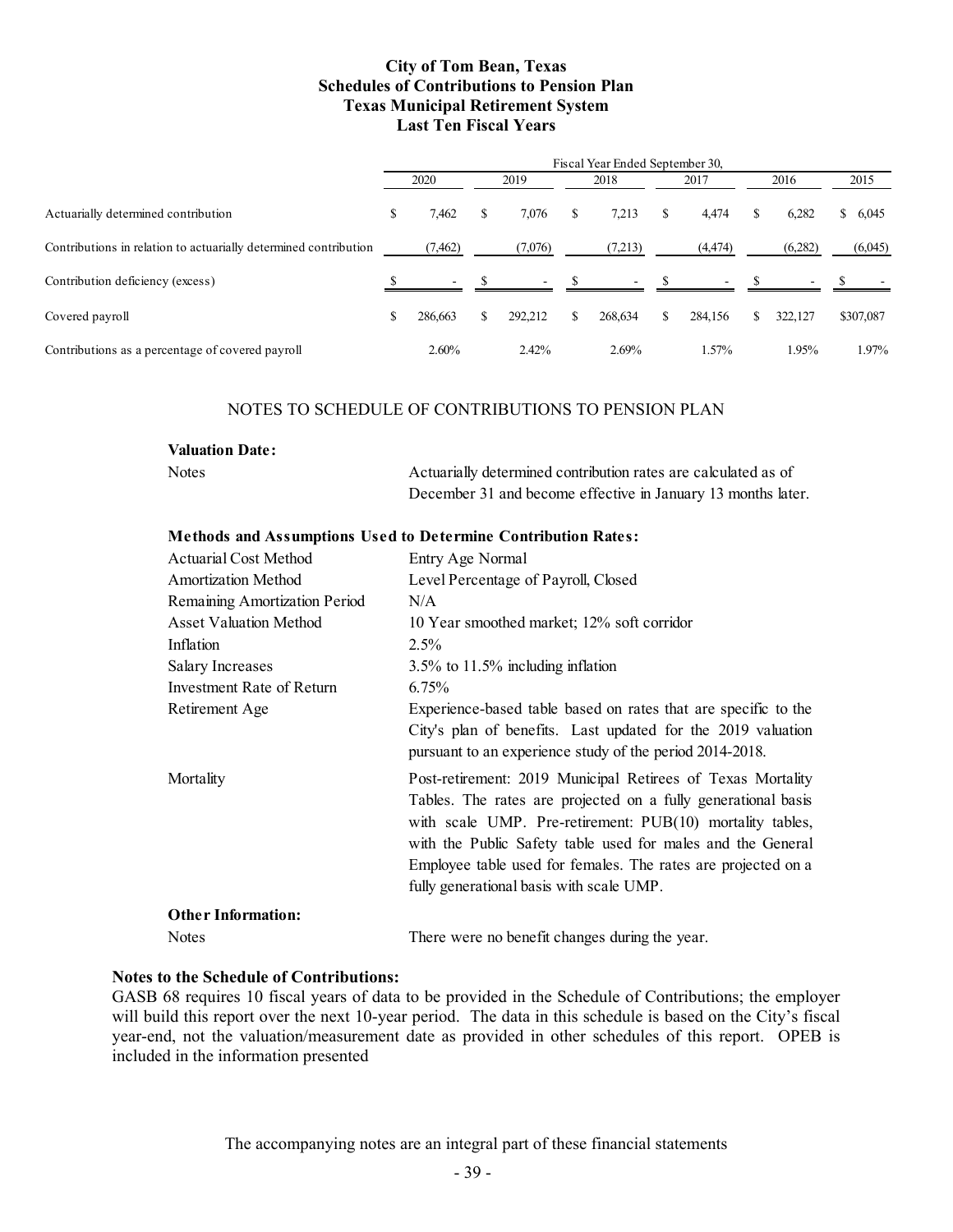#### **City of Tom Bean, Texas Schedules of Changes in Net Pension Liability and Related Ratios Texas Municipal Retirement System Last Ten Measured Years**

|                                                                                                    | Plan Year Ended December 31, |               |    |               |    |               |    |               |    |              |               |
|----------------------------------------------------------------------------------------------------|------------------------------|---------------|----|---------------|----|---------------|----|---------------|----|--------------|---------------|
|                                                                                                    |                              | 2019          |    | 2018          |    | 2017          |    | 2016          |    | 2015         | 2014          |
| <b>Total Pension Liability</b>                                                                     |                              |               |    |               |    |               |    |               |    |              |               |
| Service cost                                                                                       | \$                           | 29,246        | \$ | 26,780        | \$ | 18,504        | \$ | 20,661        | \$ | 18,856       | \$16,808      |
| Interest (on the total pension liability)                                                          |                              | 16,861        |    | 14,344        |    | 12,896        |    | 11,166        |    | 13,925       | 12,627        |
| Changes of benefit terms                                                                           |                              |               |    |               |    | 11,248        |    |               |    |              |               |
| Difference between expected and actual experience                                                  |                              | (67)          |    | (336)         |    | (8,093)       |    | (6,757)       |    | (62, 229)    | (1,365)       |
| Change of assumputions                                                                             |                              | (163)         |    |               |    |               |    |               |    | 6,348        |               |
| Benefit payments, including refunds of employee contributions                                      |                              | (4, 419)      |    | (5,052)       |    | (6,914)       |    | (12, 319)     |    | (10,311)     | (10,783)      |
| <b>Net Change in Total Pension Liability</b>                                                       |                              | 41,458        |    | 35,736        |    | 27,641        |    | 12,751        |    | (33, 411)    | 17,287        |
| <b>Total Pension Liability - Beginning</b>                                                         |                              | 237,380       |    | 201,644       |    | 174,003       |    | 161,252       |    | 194,663      | 177,376       |
| <b>Total Pension Liability - Ending (a)</b>                                                        | S                            | 278,838       | \$ | 237,380       | \$ | 201,644       | \$ | 174,003       | \$ | 161,252      | \$194,663     |
| <b>Plan Fiduciary Net Position</b>                                                                 |                              |               |    |               |    |               |    |               |    |              |               |
| Contributions - employer                                                                           | \$                           | 7,142         | \$ | 8,368         | \$ | 2,925         | \$ | 5,789         | \$ | 5,628        | \$3,892       |
| Contributions - employee                                                                           |                              | 17,743        |    | 16,703        |    | 13,586        |    | 14,529        |    | 13,824       | 14,079        |
| Net investment income                                                                              |                              | 43,220        |    | (8,012)       |    | 31,397        |    | 13,840        |    | 290          | 10,211        |
| Benefit payments, including refunds of employee contributions                                      |                              | (4, 419)      |    | (5,052)       |    | (6,914)       |    | (12,319)      |    | (10,311)     | (10,783)      |
| Administrative expense                                                                             |                              | (244)         |    | (155)         |    | (163)         |    | (157)         |    | (176)        | (107)         |
| Other                                                                                              |                              | (7)<br>63,435 |    | (8)<br>11,844 |    | (8)<br>40,823 |    | (8)<br>21,674 |    | (9)<br>9,246 | (9)<br>17,283 |
| <b>Net Change in Plan Fiduciary Net Position</b><br><b>Plan Fiduciary Net Position - Beginning</b> |                              |               |    |               |    | 226,804       |    | 205,130       |    | 195,884      | 178,601       |
|                                                                                                    |                              | 279,471       |    | 267,627       |    |               |    |               |    |              |               |
| Plan Fiduciary Net Position - Ending (b)                                                           | S                            | 342,906       | \$ | 279,471       | \$ | 267,627       | \$ | 226,804       | S  | 205,130      | \$195,884     |
| Net Pension Liability - Ending (a) - (b)                                                           |                              | (64,068)      | S  | (42,091)      | S  | (65,983)      | S  | (52, 801)     | S  | (43,878)     | (1,221)<br>S. |
| Plan Fiduciary Net Position as a Percentage of Total Pension<br>Liability                          |                              | 122.98%       |    | 117.73%       |    | 132.72%       |    | 130.34%       |    | 127.21%      | 100.63%       |
| <b>Covered Payroll</b>                                                                             | \$                           | 295,717       | S  | 278,377       | \$ | 271,712       | \$ | 290,585       | \$ | 276,486      | \$281,578     |
| Net Pension Liability as a Percentage of Covered Payroll                                           |                              | (21.67%)      |    | (15.12%)      |    | (24.28%)      |    | (18.17%)      |    | (15.87%)     | $(0.43\%)$    |

# **Notes to Schedule of Net Pension Liability:**

GASB 68 requires 10 fiscal years of data to be provided in this schedule. GRS will provide the current year results. The employer will be required to build this schedule over the next 10-year period.